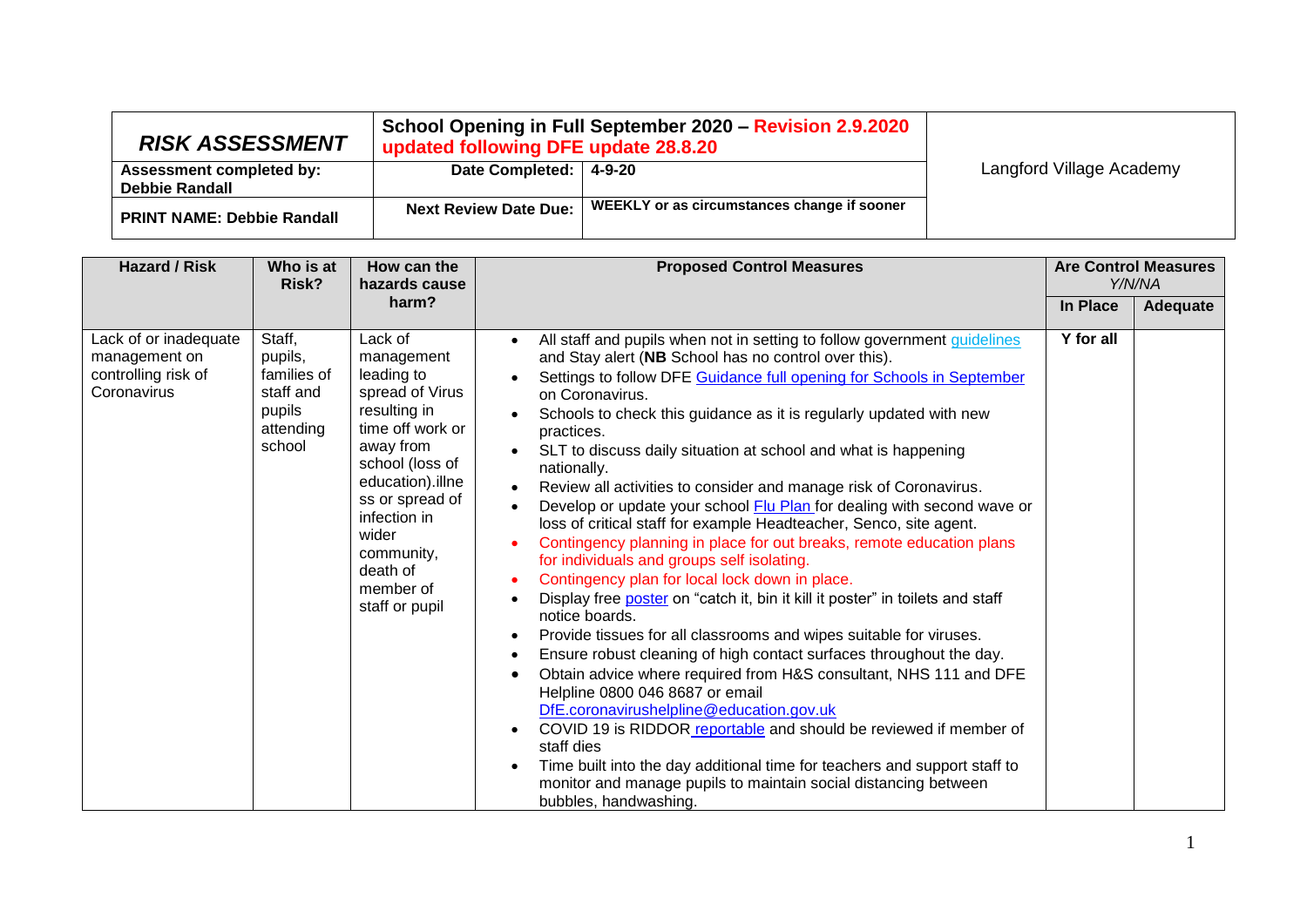| <b>Hazard / Risk</b>                                                                | Who is at<br>Risk?                                                             | How can the<br>hazards cause                                                                                                                                                         | <b>Proposed Control Measures</b>                                                                                                                                                                                                                                                                                                                                                                                                                                                                                                                                                                                                                                                                                                                                                                                                                                                                                                                                                                                                                                                                                                                                                                                                                                                                                                                                                                                                                                                                                                                                                                                                                                                              |           | <b>Are Control Measures</b><br>Y/N/NA |
|-------------------------------------------------------------------------------------|--------------------------------------------------------------------------------|--------------------------------------------------------------------------------------------------------------------------------------------------------------------------------------|-----------------------------------------------------------------------------------------------------------------------------------------------------------------------------------------------------------------------------------------------------------------------------------------------------------------------------------------------------------------------------------------------------------------------------------------------------------------------------------------------------------------------------------------------------------------------------------------------------------------------------------------------------------------------------------------------------------------------------------------------------------------------------------------------------------------------------------------------------------------------------------------------------------------------------------------------------------------------------------------------------------------------------------------------------------------------------------------------------------------------------------------------------------------------------------------------------------------------------------------------------------------------------------------------------------------------------------------------------------------------------------------------------------------------------------------------------------------------------------------------------------------------------------------------------------------------------------------------------------------------------------------------------------------------------------------------|-----------|---------------------------------------|
|                                                                                     |                                                                                | harm?                                                                                                                                                                                |                                                                                                                                                                                                                                                                                                                                                                                                                                                                                                                                                                                                                                                                                                                                                                                                                                                                                                                                                                                                                                                                                                                                                                                                                                                                                                                                                                                                                                                                                                                                                                                                                                                                                               | In Place  | Adequate                              |
| Lack of or inadequate<br>management on<br>controlling risk of<br>Coronavirus (cont) | Staff,<br>pupils,<br>families of<br>staff and<br>pupils<br>attending<br>school | Lack of<br>management<br>leading to<br>spread of Virus<br>resulting in<br>time off work or<br>away from<br>school (loss of<br>education).<br>Death of<br>member of<br>staff or pupil | Consultation with Unions and communication with non-union staff on<br>risk assessment and its control measures.<br>School has in place a local lockdown plan – remote learning for<br>individuals isolating, bubbles and the whole school.<br>School open and remain open on the ability to maintain COVID-19<br>prevention and control measures within the school's setting.<br>Review staffing availability with changes in shielding from the 1 <sup>st</sup> August<br>and create "bubbles or groups" following DFE guidance this could be<br>year classes, half's and year groups.<br>Adequate class spaces to teach groups - there is no social distancing<br>between students in bubbles. Create 2m between student and teacher<br>(secondary schools).<br>Children, parents, carers and visitors such as contractors are informed<br>not to visit the setting if they are displaying any symptoms of<br>Coronavirus (COVID-19).<br>Visitors limited to school - try to hold meeting remotely where possible.<br>$\bullet$<br>Visitors/contractors into school must be recorded (with contact details)<br>and informed of school arrangements for COVID19.<br>Daily classroom checklists and monitoring of controls from risk<br>assessment are in place (Cousins Safety templates).<br>System in place for reporting near misses to identify where controls<br>cannot be followed or people are not doing what they should.<br>Review staffing holidays planned and if 14-day isolation on return will<br>impact on their attendance and school delivery.<br>Parent and staff handbooks/guides/agreements in place and good<br>communication with staff and parents prior to opening. | Y for all |                                       |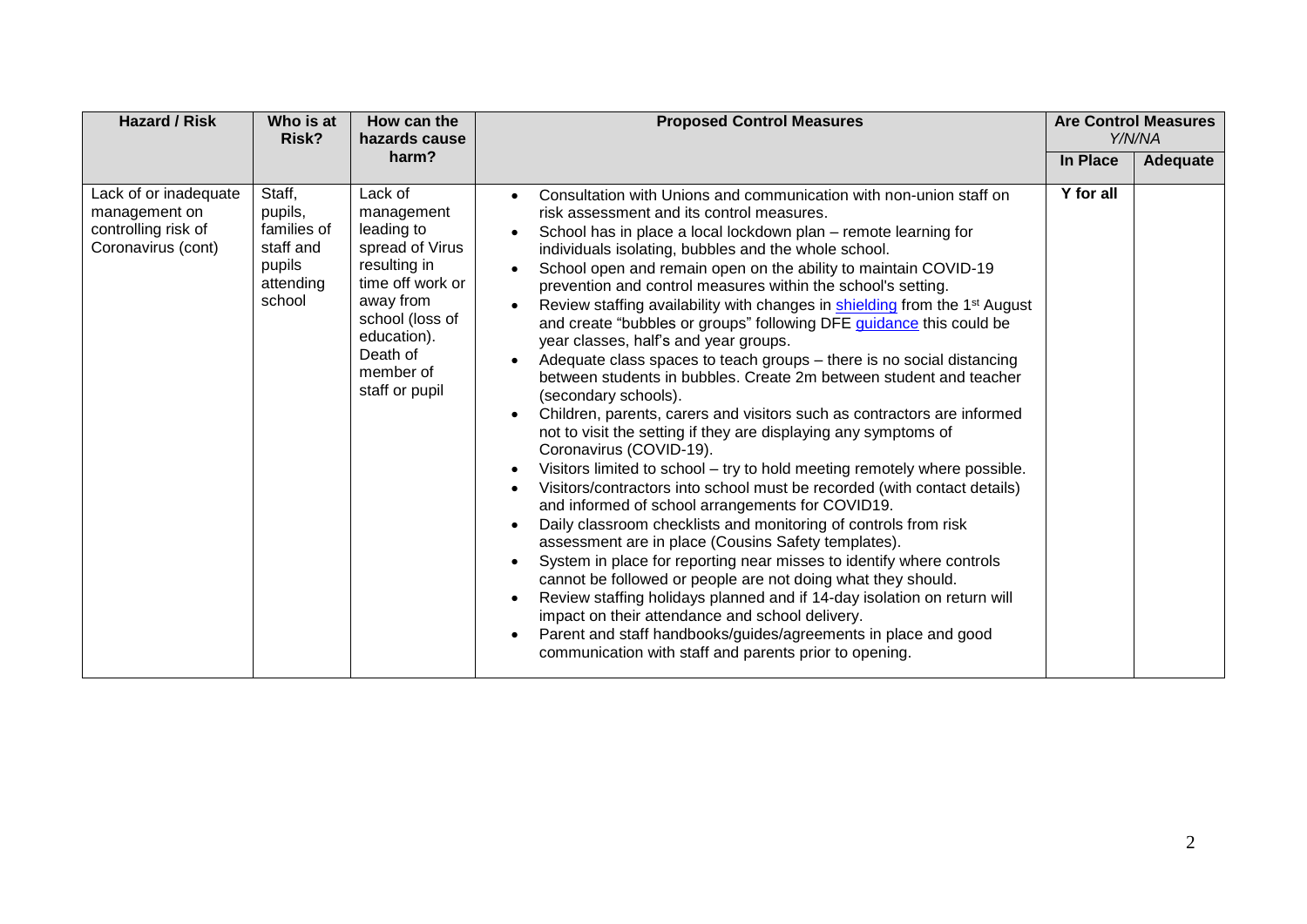| <b>Hazard / Risk</b>                                                           | Who is at<br>Risk?                                                  | How can the<br>hazards cause                                                                                | <b>Proposed Control Measures</b>                                                                                                                                                                                                                                                                                                                                                                                                                                                                                                                                                                                                                                                                                                                                                                                                                                                                                                                                                                                                                                                  |          | <b>Are Control Measures</b><br>Y/N/NA |
|--------------------------------------------------------------------------------|---------------------------------------------------------------------|-------------------------------------------------------------------------------------------------------------|-----------------------------------------------------------------------------------------------------------------------------------------------------------------------------------------------------------------------------------------------------------------------------------------------------------------------------------------------------------------------------------------------------------------------------------------------------------------------------------------------------------------------------------------------------------------------------------------------------------------------------------------------------------------------------------------------------------------------------------------------------------------------------------------------------------------------------------------------------------------------------------------------------------------------------------------------------------------------------------------------------------------------------------------------------------------------------------|----------|---------------------------------------|
|                                                                                |                                                                     | harm?                                                                                                       |                                                                                                                                                                                                                                                                                                                                                                                                                                                                                                                                                                                                                                                                                                                                                                                                                                                                                                                                                                                                                                                                                   | In Place | Adequate                              |
| Vulnerable staff<br>(including pregnant<br>workers).                           | Vulnerable<br>staff                                                 | Contracting<br>Coronavirus<br>resulting in<br>serious illness<br>or death of                                | Review workforce to identify staff in extremely clinically vulnerable<br>$\bullet$<br>category as per <i>guidance</i> Shielding for this group will be paused from<br>the 1 <sup>st</sup> August 2020 and they should be able to return to work if COVID<br>secure- but can carry on working from home if they can.<br>Complete individual risk assessment for staff extremely clinically                                                                                                                                                                                                                                                                                                                                                                                                                                                                                                                                                                                                                                                                                         | Y        |                                       |
|                                                                                |                                                                     | member of<br>staff or pupil                                                                                 | vulnerable.                                                                                                                                                                                                                                                                                                                                                                                                                                                                                                                                                                                                                                                                                                                                                                                                                                                                                                                                                                                                                                                                       | Y        |                                       |
|                                                                                |                                                                     |                                                                                                             | Review workforce to identify staff in clinically vulnerable category (70<br>$\bullet$<br>or older, pregnant or usually need a flu jab for underlying medical<br>conditions that might be in the 'clinically vulnerable' category) Shielding<br>for this group will be paused from the 1 <sup>st</sup> August 2020 and they should<br>be able to return to work if COVID secure. It is recommended that the<br>school carries out risk assessment for returning to the workplace and<br>actions taken to manage the risks of transmission in line with this<br>guidance.<br>Pregnant staff review working arrangements and carry out or update<br>$\bullet$<br>pregnancy risk assessment following the Royal College of Obstetrics<br>and Gynaecology (RCOG) occupational health advice for employers and<br>pregnant women. This document includes advice for women from 28<br>weeks gestation or with underlying health conditions who may be at<br>greater risk. Employers and pregnant women should follow this advice<br>and to continue to monitor for future updates to it. | Y<br>Y   |                                       |
| Living with a shielded<br>or clinically vulnerable<br>person<br>Staff or pupil | Staff, pupils<br>and<br>families of<br>those<br>attending<br>school | Contracting<br>Coronavirus<br>resulting in<br>serious illness<br>or death of<br>member of<br>staff or pupil | If a child, young person or a member of staff lives with someone who is<br>$\bullet$<br>clinically vulnerable (but not clinically extremely vulnerable), including<br>those who are pregnant, they can attend their education or childcare<br>setting.<br>If a child, young person or staff member lives in a household with<br>$\bullet$<br>someone who is extremely clinically vulnerable, as set out in the<br>COVID-19: COVID-19: guidance on shielding and protecting people<br>defined on medical grounds as extremely vulnerable, from the 1 <sup>st</sup><br>August they can attend the school setting.                                                                                                                                                                                                                                                                                                                                                                                                                                                                   | Y<br>Y   |                                       |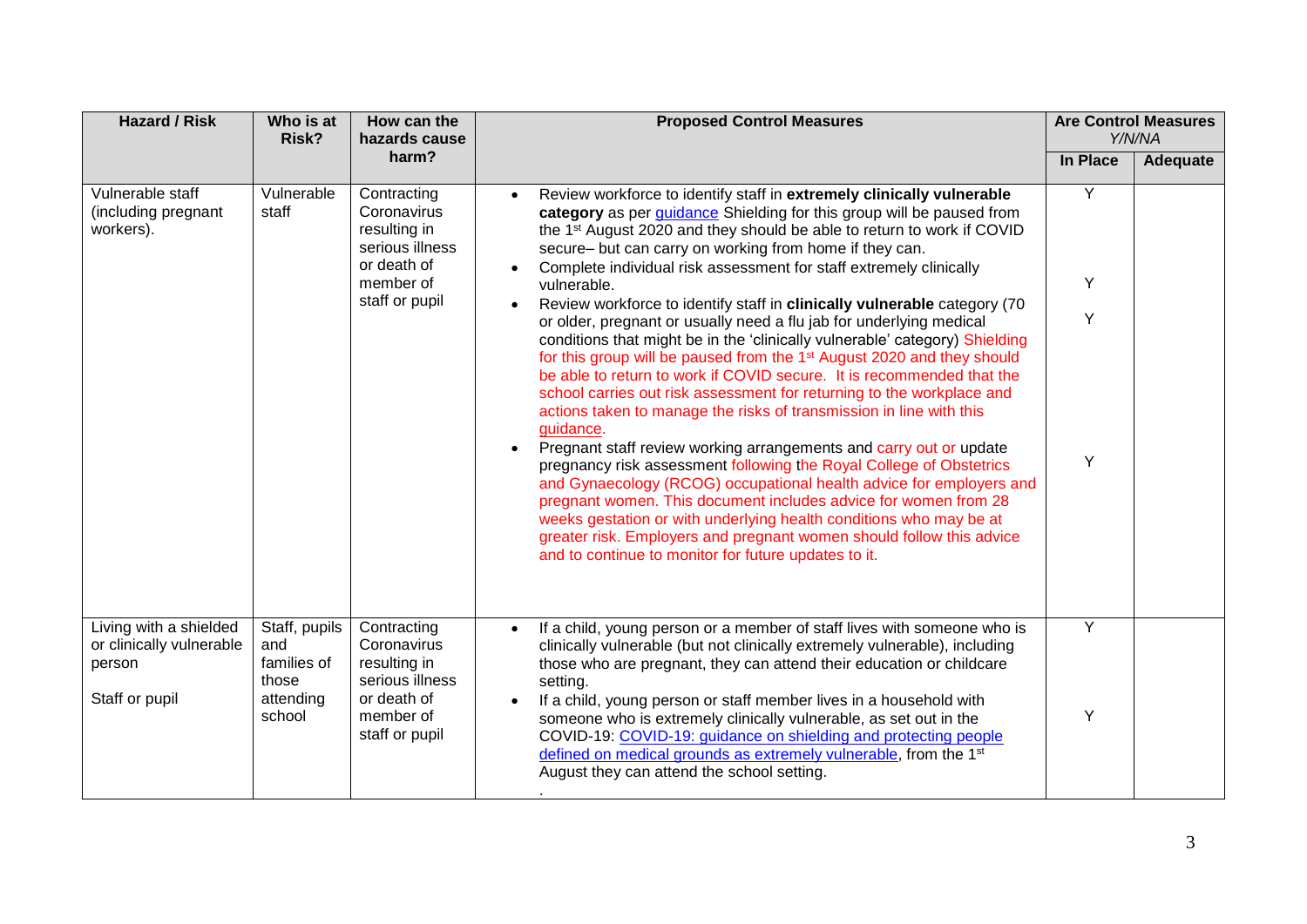| <b>Hazard / Risk</b>                             | Who is at<br>Risk? | How can the<br>hazards cause | <b>Proposed Control Measures</b>                                                                                                                                                                                                                                                                                                                                                                                                                                                                                                                                                                                                                                                                                                                                    | <b>Are Control Measures</b><br>Y/N/NA |          |
|--------------------------------------------------|--------------------|------------------------------|---------------------------------------------------------------------------------------------------------------------------------------------------------------------------------------------------------------------------------------------------------------------------------------------------------------------------------------------------------------------------------------------------------------------------------------------------------------------------------------------------------------------------------------------------------------------------------------------------------------------------------------------------------------------------------------------------------------------------------------------------------------------|---------------------------------------|----------|
|                                                  |                    | harm?                        |                                                                                                                                                                                                                                                                                                                                                                                                                                                                                                                                                                                                                                                                                                                                                                     | In Place                              | Adequate |
| Pupils who are<br>shielding or self<br>isolating | Pupils and         |                              | From 1 <sup>st</sup> August shielding will be paused and pupils in this category can<br>return to school.<br>Identify pupils still unable to attend in line with public health advice<br>because they are self-isolating and have had symptoms or a positive<br>test result themselves; or because they are a close contact of someone<br>who has coronavirus (COVID-19)<br>Pupils no longer required to shield but who generally remain under the<br>care of a specialist health professional – review and update their care<br>plans before returning to school (usually at their next planned clinical<br>appointment). Following guidance from the Royal College of Paediatrics<br>and Child Health at COVID-19 - 'shielding' for children and young<br>people. | Y for all                             |          |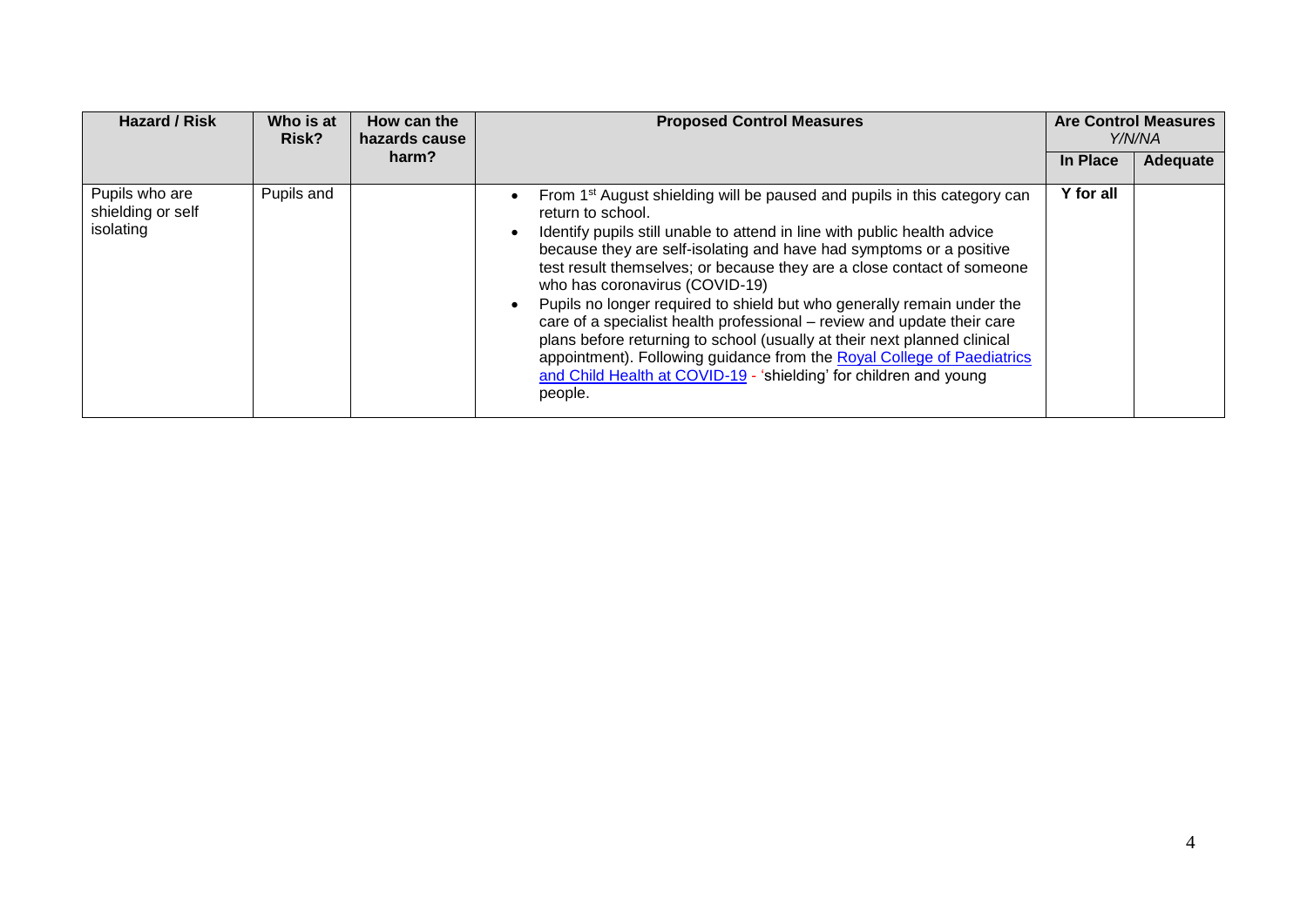| Y for all<br>Lack of social<br>Staff, pupils<br>The virus is<br>School to follow latest Government advice to minimise contact between |  |
|---------------------------------------------------------------------------------------------------------------------------------------|--|
| and family<br>distancing in school<br>spread in<br>individuals and maintain social distancing. Older children between                 |  |
| members<br>minute water<br>pupils and staff and between bubbles.                                                                      |  |
| droplets that<br>Display signage to remind people to socially distance.<br>$\bullet$                                                  |  |
| are expelled<br>Travel to and from school                                                                                             |  |
| from the body<br>Parents and pupils informed and encouraged to not use public<br>$\bullet$                                            |  |
| through<br>transport.                                                                                                                 |  |
| sneezing,<br>Where pupils have to use public transport as it is totally necessary this                                                |  |
| coughing,<br>N/A<br>is staggered, where possible, outside peak times.                                                                 |  |
| talking and<br>Families using public transport should be referred to the safer travel<br>breathing. The                               |  |
| guidance for passengers.<br>virus can be                                                                                              |  |
| Liaison with LA school transport to determine how pupils will be<br>transferred to                                                    |  |
| travelling in bubbles<br>the hands and                                                                                                |  |
| Parents/pupils encouraged to walk/cycle to school<br>$\bullet$<br>from there to                                                       |  |
| Planned staggered arrival and leaving times for different groups of<br>surfaces. It can<br>children.                                  |  |
| survive on<br>Each group of pupils is allocated a time of arrival and collection and this                                             |  |
| surfaces for a<br>is communicated to parents and they can line up in their specified area<br>period after                             |  |
| of playground.<br>transfer                                                                                                            |  |
| Groups access classrooms straight from outside rather than coming<br>(depending on                                                    |  |
| through an entrance and corridor where possible<br>such things as                                                                     |  |
| Clearly marked areas where pupils and parents in their groups can line<br>the surface                                                 |  |
| up maintaining social distancing when coming into school.<br>type, its                                                                |  |
| (Use a map of the school site to mark out areas where parents and<br>moisture                                                         |  |
| pupils to stand)<br>content and                                                                                                       |  |
| Only one parent/carer per child to arrive and collect children (Primary).<br>$\bullet$<br>temperature).                               |  |
| No parent/carer standing at the gate (creating a bottle neck)                                                                         |  |
| No parent to come into classroom.<br>It can cause                                                                                     |  |
| Bikes and scooters stored safely apart not thrown on floor (pupils only<br>Illness and                                                |  |
| use their own scooter/bike)<br>recover and                                                                                            |  |
| <b>Classroom</b><br>death                                                                                                             |  |
| Classrooms to be set up so all children face the front in lines. No face to                                                           |  |
| face working.                                                                                                                         |  |
| Secondary school only – mark out 2m separation from teacher and<br>pupils in classrooms.                                              |  |
| Pupils will remain in their bubble/groups in classroom and not move                                                                   |  |
| around the school where possible although for curriculum delivery this                                                                |  |
| should be managed. Teachers to move classrooms.                                                                                       |  |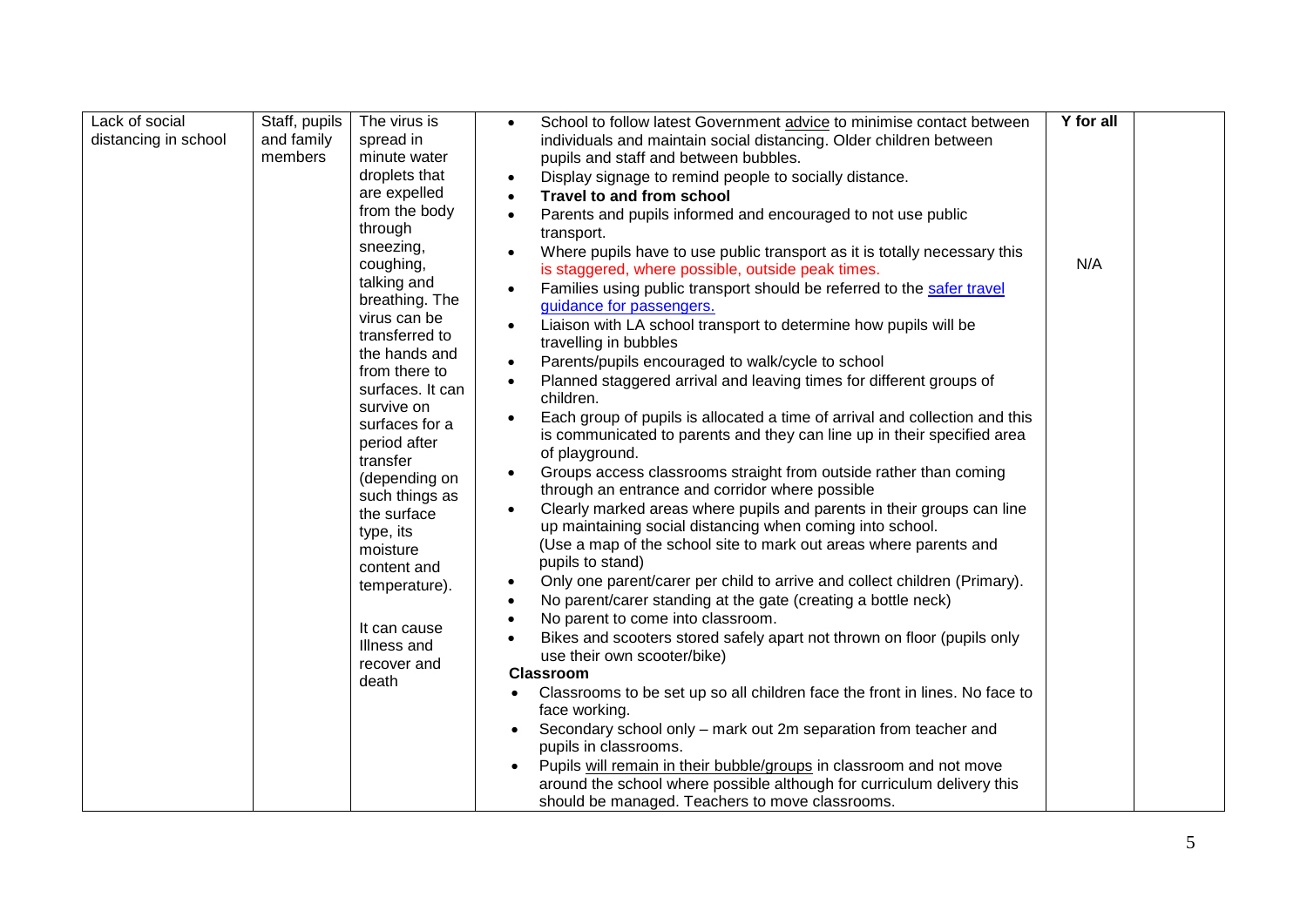| Hazard / Risk | Who is at<br>Risk? | How can the<br>hazards cause | <b>Proposed Control Measures</b>                                                                                                                                                                                                                                                                   | <b>Are Control Measures</b><br>Y/N/NA |          |
|---------------|--------------------|------------------------------|----------------------------------------------------------------------------------------------------------------------------------------------------------------------------------------------------------------------------------------------------------------------------------------------------|---------------------------------------|----------|
|               |                    | harm?                        |                                                                                                                                                                                                                                                                                                    | In Place                              | Adequate |
|               |                    |                              | The groups will not cross over and there will be have as little as contact<br>as possible with the groups in school. (separate areas in playground etc)<br>Pupils to use their own stationary and not share pens/pencils or other<br>equipment with each other in the group without being cleaned. |                                       |          |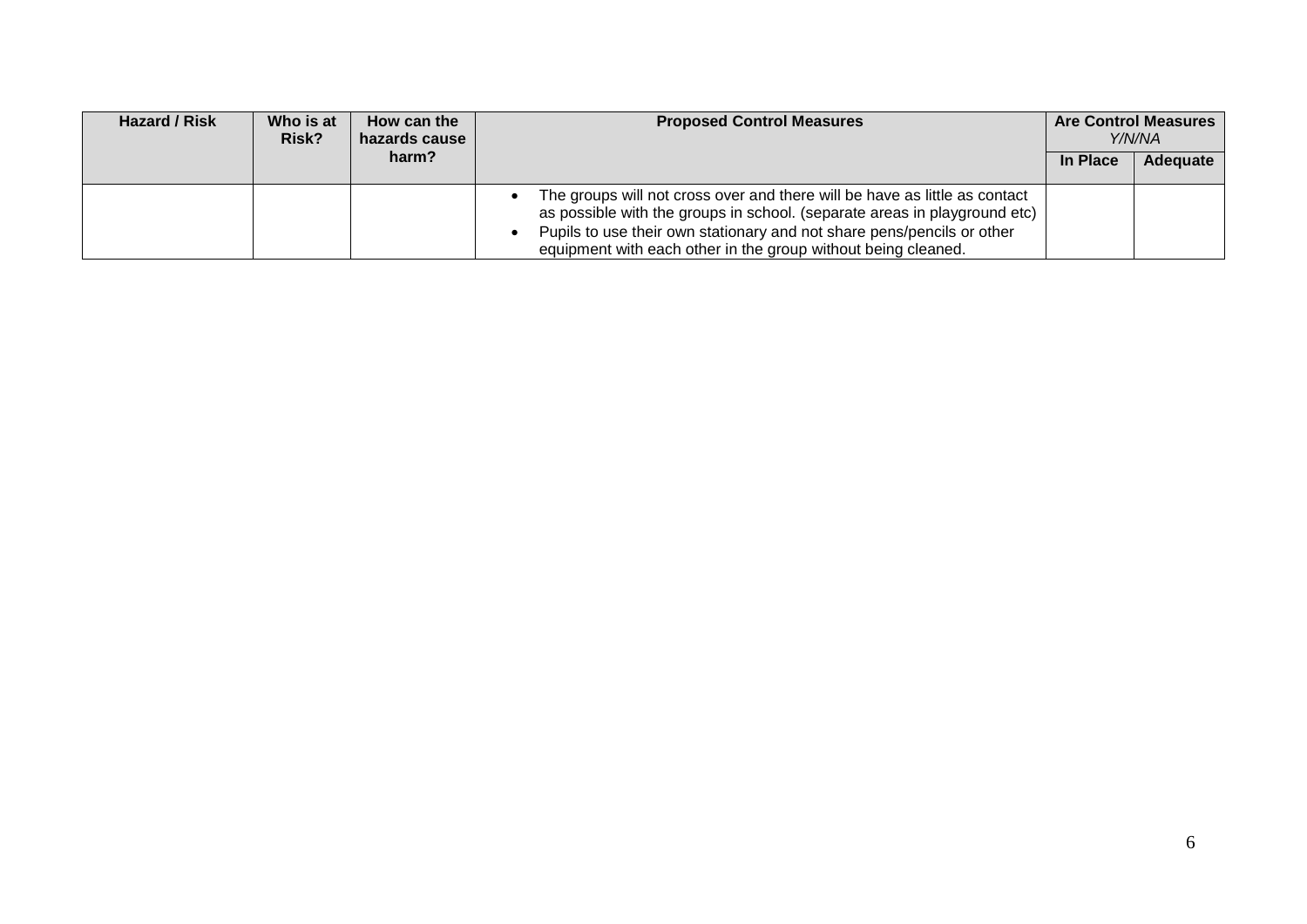| <b>Hazard / Risk</b>                                  | Who is at<br>Risk? | How can the<br>hazards cause | <b>Proposed Control Measures</b>                                                                                                                                                                                                                                                                                                                                                                                                                                                                                                                                                                                                                                                                                                                                                                                                                                                                                                                                                                                                                                                                                                                                                                                                                                                                                                                                                                                                                                                                                                                                                                                            | <b>Are Control Measures</b><br>Y/N/NA |          |
|-------------------------------------------------------|--------------------|------------------------------|-----------------------------------------------------------------------------------------------------------------------------------------------------------------------------------------------------------------------------------------------------------------------------------------------------------------------------------------------------------------------------------------------------------------------------------------------------------------------------------------------------------------------------------------------------------------------------------------------------------------------------------------------------------------------------------------------------------------------------------------------------------------------------------------------------------------------------------------------------------------------------------------------------------------------------------------------------------------------------------------------------------------------------------------------------------------------------------------------------------------------------------------------------------------------------------------------------------------------------------------------------------------------------------------------------------------------------------------------------------------------------------------------------------------------------------------------------------------------------------------------------------------------------------------------------------------------------------------------------------------------------|---------------------------------------|----------|
|                                                       |                    | harm?                        |                                                                                                                                                                                                                                                                                                                                                                                                                                                                                                                                                                                                                                                                                                                                                                                                                                                                                                                                                                                                                                                                                                                                                                                                                                                                                                                                                                                                                                                                                                                                                                                                                             | In Place                              | Adequate |
| Lack of social<br>distancing in school<br>(Continued) |                    |                              | No sharing of resources between "groups" unless thoroughly cleaned<br>using a diluted bleach solution. For example, maths resources or left for<br>72 hours between use.<br>Removing and storing unnecessary furniture to create more space in<br>classrooms.<br>Class sizes can be back to normal where excess furniture is removed<br>allowing for 2m between teacher and pupils.<br>Consider removing excess furniture off site so all classrooms can be<br>utilised.<br>Where possible hold lessons outside within the school grounds in their<br>"groups" maintaining social distancing.<br>Provide talks to children on "social distancing" from teacher and other<br>bubbles.<br>Where possible keep a window open for ventilation.<br>Where possible keep door open to corridor to avoid touching handles<br>(when leaving room door should be closed for fire safety)<br>Pupils to remain within their bubbles as much as possible<br><b>Secondary schools</b><br>Consider staff moving first then pupils (for lessons such as maths into<br>learning groups).<br>Staff to monitor corridors for change over to ensure social distancing is<br>observed between groups.<br>Headteacher to make a decision on wearing of face coverings in<br>corridors by staff or pupils.<br>Pupils informed not to touch or get close to a member of staff.<br><b>Nursery/Reception</b><br>Suitable outside space available for their age group<br>Toys and resources are not shared between "groups" unless thoroughly<br>cleaned using diluted bleach or Milton solution.<br>Sandpit if not shared between groups can be used. | Y for all<br>N/A                      |          |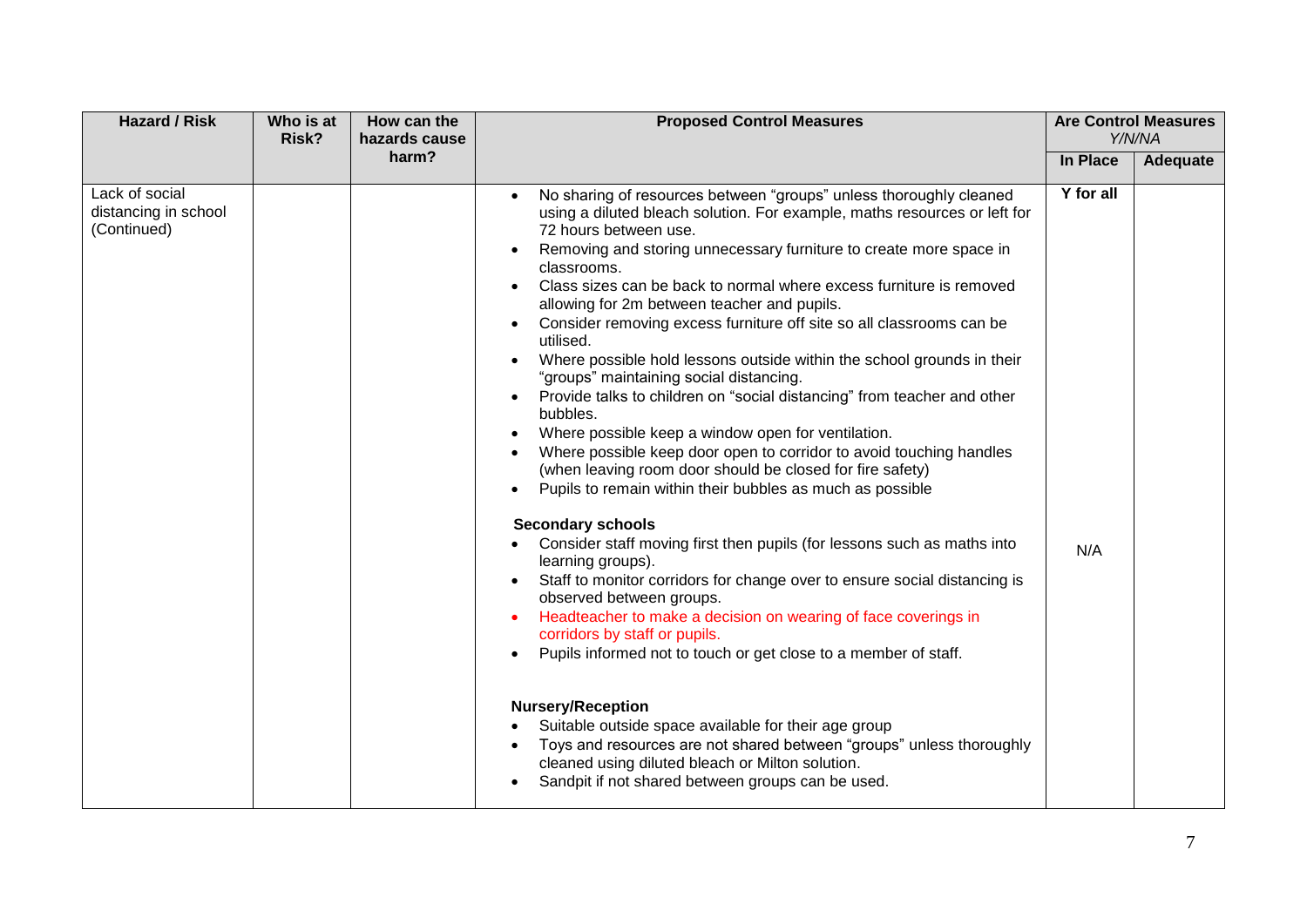| <b>Hazard / Risk</b>                                  | Who is at<br>Risk? | How can the<br>hazards cause | <b>Proposed Control Measures</b>                                                                                                                                                                                                                                                                                                                                                                                                                                                                                                                                                                                                                                                                                                                                                                                                                                                                                                                                                                                                                                                                                                                                                                                                                                                                                                                                                                                                                                   | <b>Are Control Measures</b><br>Y/N/NA |          |
|-------------------------------------------------------|--------------------|------------------------------|--------------------------------------------------------------------------------------------------------------------------------------------------------------------------------------------------------------------------------------------------------------------------------------------------------------------------------------------------------------------------------------------------------------------------------------------------------------------------------------------------------------------------------------------------------------------------------------------------------------------------------------------------------------------------------------------------------------------------------------------------------------------------------------------------------------------------------------------------------------------------------------------------------------------------------------------------------------------------------------------------------------------------------------------------------------------------------------------------------------------------------------------------------------------------------------------------------------------------------------------------------------------------------------------------------------------------------------------------------------------------------------------------------------------------------------------------------------------|---------------------------------------|----------|
|                                                       |                    | harm?                        |                                                                                                                                                                                                                                                                                                                                                                                                                                                                                                                                                                                                                                                                                                                                                                                                                                                                                                                                                                                                                                                                                                                                                                                                                                                                                                                                                                                                                                                                    | In Place                              | Adequate |
| Lack of social<br>distancing in school<br>(Continued) |                    |                              | <b>Social and breaktimes</b><br>Stagger breaks lunches and breaks to keep groups separate.<br>٠<br>Pupils to wash hands thoroughly before going out for break/lunch.<br>Zone playground (provide markers to keep groups away from each<br>other)<br>Balls and equipment can be used if kept within "bubble" or cleaned<br>thoroughly between bubbles.<br>In the Dining hall<br>Groups are brought to dining hall at staggered times and areas are<br>cleaned down thoroughly between groups.<br>Pupils to sit with their own "group" and not mix with other groups or<br>٠<br>Group to sit and eat back in their classroom.<br>Pupils to clear away own plates and cutlery.<br>Staff working in dining hall to wash hands frequently and maintain social<br>distancing from pupils<br>Staff supervising to stand 2 metres away from pupils and other staff.<br>$\bullet$<br>Consider using additional serving spaces for food to prevent pinch<br>$\bullet$<br>points for example food carts.<br>General<br>Where supply staff are used this is kept as consistent as possible and<br>$\bullet$<br>full contact details and details on lessons they taught recorded.<br>Induction provided to supply staff on arrangements for managing the risk<br>of Covid19.<br>School behaviour policy reviewed to include pupil expectations on<br>$\bullet$<br>following arrangements for managing the risk and sanctions for example<br>social distancing, handwashing etc. | Y for all                             |          |
|                                                       |                    |                              |                                                                                                                                                                                                                                                                                                                                                                                                                                                                                                                                                                                                                                                                                                                                                                                                                                                                                                                                                                                                                                                                                                                                                                                                                                                                                                                                                                                                                                                                    |                                       |          |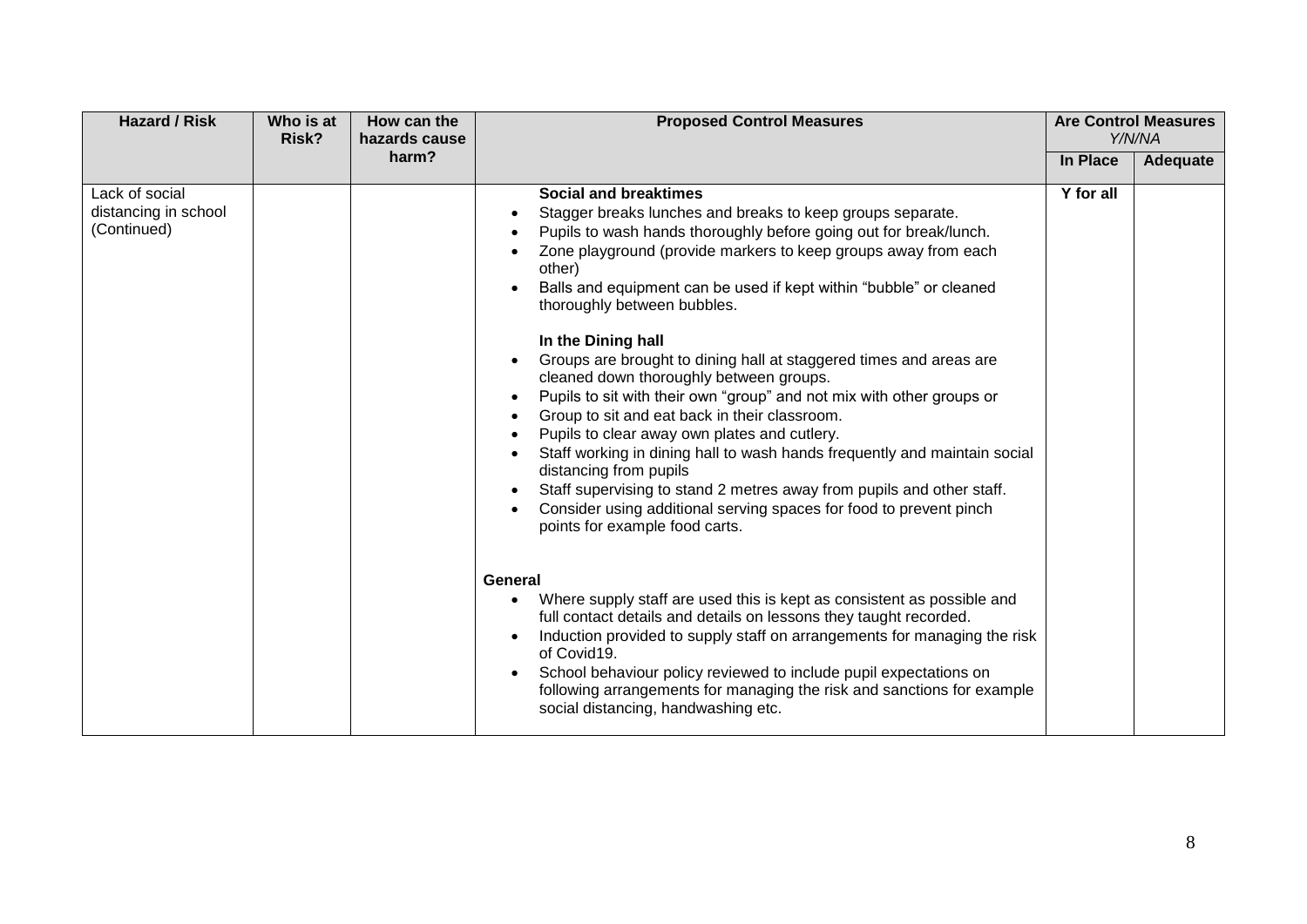| Lack of social       | Staff, pupils | <b>Illness</b> | General                                                                                                                  | Y for all |  |
|----------------------|---------------|----------------|--------------------------------------------------------------------------------------------------------------------------|-----------|--|
| distancing in school | and family    | Death          | Staff to model social distancing and remind pupils attending the setting of<br>$\bullet$                                 |           |  |
| (Continued)          | members       |                | social distancing so they learn good practice.                                                                           |           |  |
|                      |               |                | Close supervision by Teachers/support staff on pupils so social distancing<br>$\bullet$                                  |           |  |
|                      |               |                | measures are maintained keeping groups separate. This includes                                                           |           |  |
|                      |               |                | monitoring corridors and toilets at breaktimes and lunch.                                                                |           |  |
|                      |               |                | Consider keeping any marking floors in corridors showing 2 m gaps (brief<br>$\bullet$                                    |           |  |
|                      |               |                | transitionary contact such as passing in corridor is low risk as per                                                     |           |  |
|                      |               |                | government guidance between groups)                                                                                      |           |  |
|                      |               |                | Display laminated social distancing posters around the school (classrooms<br>and corridors)                              |           |  |
|                      |               |                | Review corridors and staircases and consider one way systems - where<br>$\bullet$<br>implemented look to maintain these. |           |  |
|                      |               |                | Display signage for any one way system implemented.<br>$\bullet$                                                         |           |  |
|                      |               |                | In corridors fitted with automatic fire door release keep doors pinned back.                                             |           |  |
|                      |               |                | Staffroom maintain social distancing (chairs and tables should be 2m apart)                                              |           |  |
|                      |               |                | Provide other spaces for staff to have lunch social distancing (this may be                                              |           |  |
|                      |               |                | an office or in their classroom, library)                                                                                |           |  |
|                      |               |                |                                                                                                                          |           |  |
|                      |               |                | Offices and meeting rooms -                                                                                              |           |  |
|                      |               |                | Accommodating staff in offices and maintaining social distancing (marking                                                |           |  |
|                      |               |                | desks where staff can sit). Some may have to still work from home if social                                              |           |  |
|                      |               |                | distancing cannot be managed or on a rota.                                                                               |           |  |
|                      |               |                | Consider installing Perspex barriers between staff that are closer than 2m.                                              |           |  |
|                      |               |                | Maximum occupancy numbers on meeting rooms/offices.                                                                      |           |  |
|                      |               |                | <b>School Reception</b>                                                                                                  |           |  |
|                      |               |                | Reception area (Perspex/glass barrier between receptionist and any visitor                                               |           |  |
|                      |               |                | or pupil. Marking on floor where pupil or visitor should stand.                                                          |           |  |
|                      |               |                | Parents encouraged to phone or email rather than come to the Reception                                                   |           |  |
|                      |               |                | office.                                                                                                                  |           |  |
|                      |               |                | Parents encouraged to pay electronically rather than cash which should be                                                |           |  |
|                      |               |                | placed in an envelope.                                                                                                   |           |  |
|                      |               |                | Implementing "drop zones" for passing materials between people including<br>deliveries.                                  |           |  |
|                      |               |                | Drivers must also have access to handwashing facilities or sanitiser.                                                    |           |  |
|                      |               |                | Lifts                                                                                                                    |           |  |
|                      |               |                |                                                                                                                          |           |  |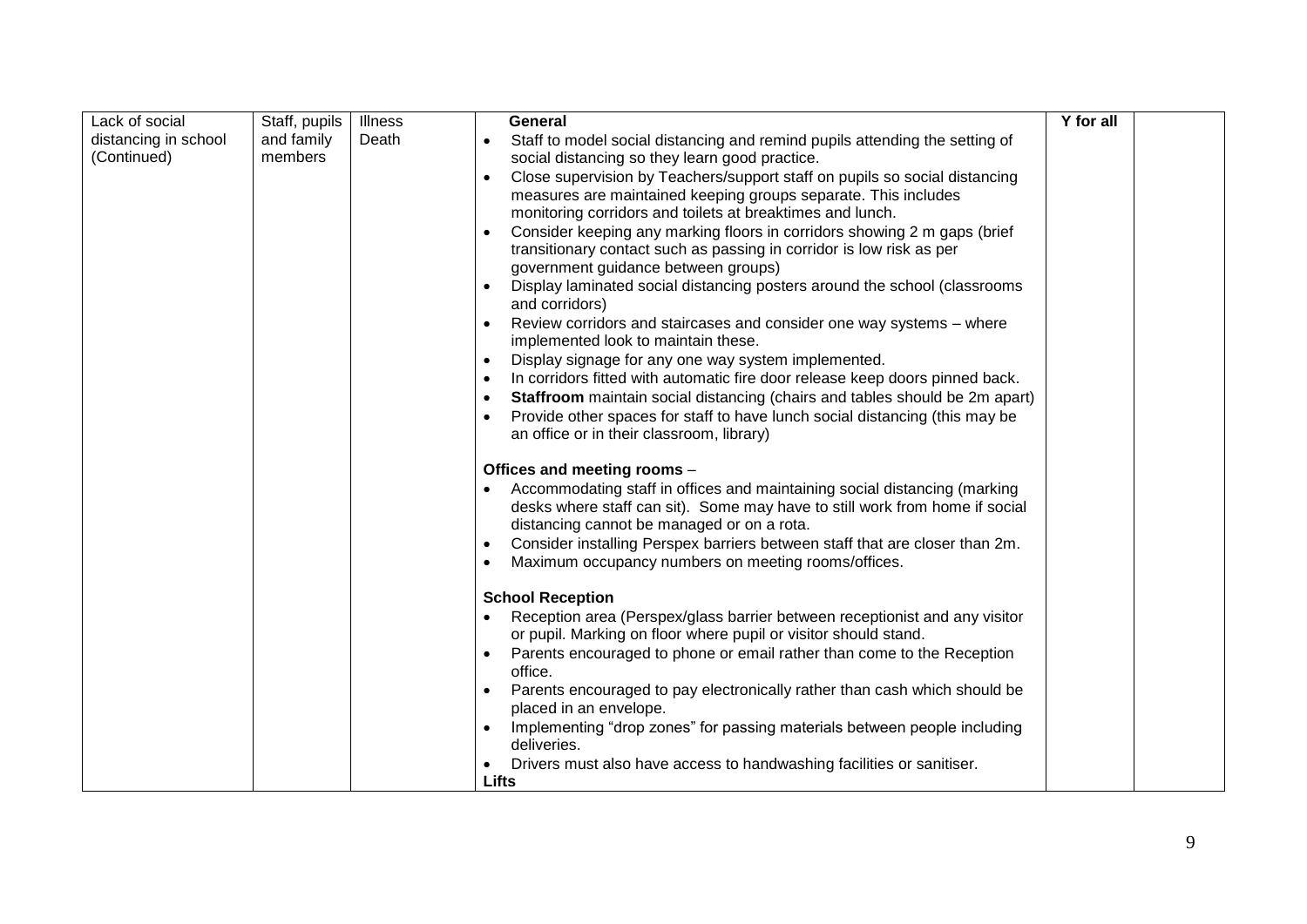| Hazard / Risk | Who is at<br>Risk? | How can the<br>hazards cause | <b>Proposed Control Measures</b>                                                                                                                                    | <b>Are Control Measures</b><br>Y/N/NA |          |
|---------------|--------------------|------------------------------|---------------------------------------------------------------------------------------------------------------------------------------------------------------------|---------------------------------------|----------|
|               |                    | harm?                        |                                                                                                                                                                     | In Place                              | Adequate |
|               |                    |                              | Place markers on the floor to indicate where people should stand and<br>the direction they should face.<br>Indicate maximum occupancy number that can use the lift. |                                       |          |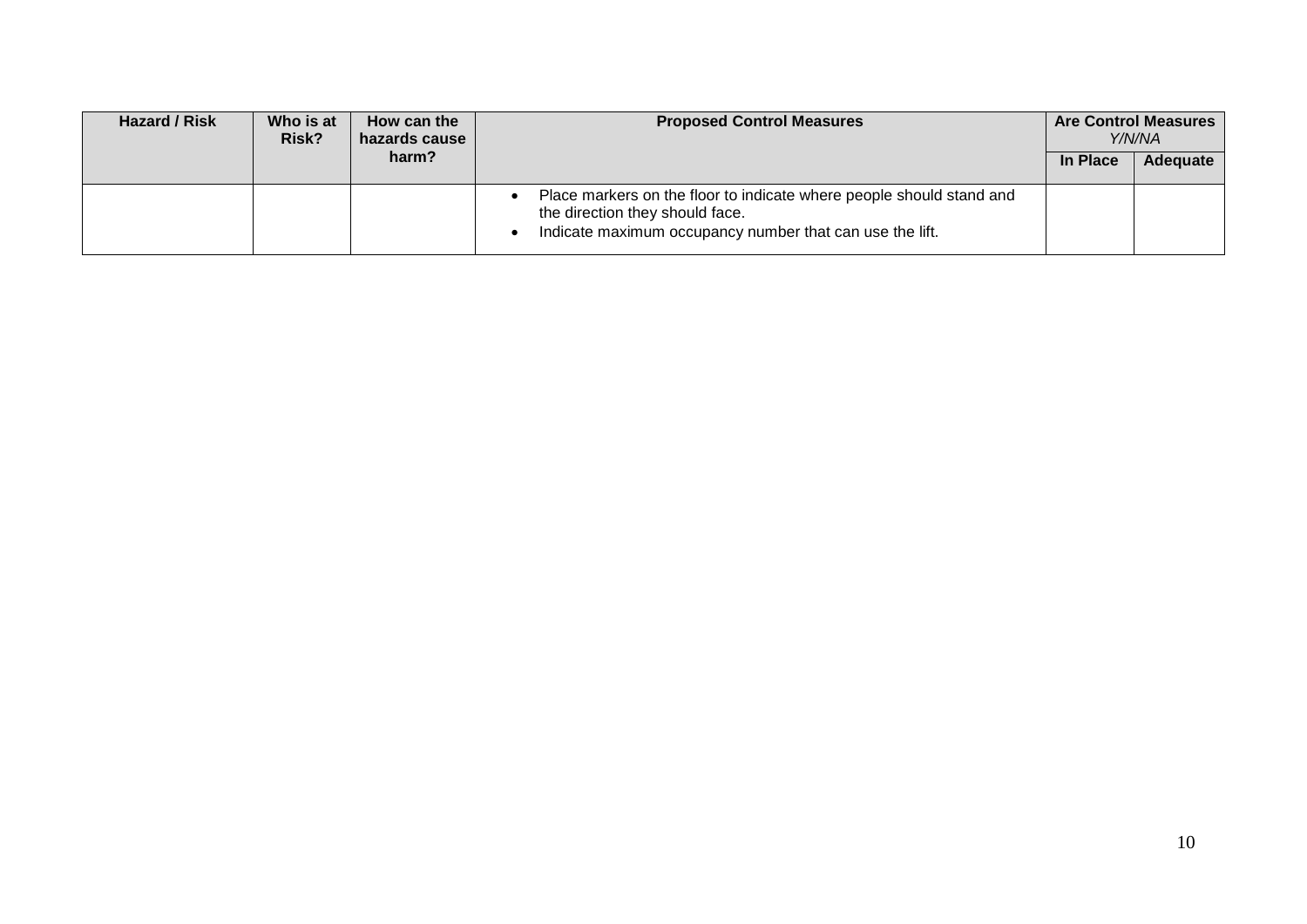| <b>Hazard / Risk</b>                                 | Who is at<br>Risk? | How can the<br><b>Proposed Control Measures</b><br>hazards cause |                                                                                                                                                                                                                                                                                                                                                                                                                                                                                                                                                                                                                                                                                                                                                                                                                                                                                                                                                                                                                                                                                                                                                                                                                                                                                                                                                                                                                                                                                                                                                                                                                                                                                                                                                                                                                                                                                                                                                                                                                                                                    | <b>Are Control Measures</b><br>Y/N/NA |          |
|------------------------------------------------------|--------------------|------------------------------------------------------------------|--------------------------------------------------------------------------------------------------------------------------------------------------------------------------------------------------------------------------------------------------------------------------------------------------------------------------------------------------------------------------------------------------------------------------------------------------------------------------------------------------------------------------------------------------------------------------------------------------------------------------------------------------------------------------------------------------------------------------------------------------------------------------------------------------------------------------------------------------------------------------------------------------------------------------------------------------------------------------------------------------------------------------------------------------------------------------------------------------------------------------------------------------------------------------------------------------------------------------------------------------------------------------------------------------------------------------------------------------------------------------------------------------------------------------------------------------------------------------------------------------------------------------------------------------------------------------------------------------------------------------------------------------------------------------------------------------------------------------------------------------------------------------------------------------------------------------------------------------------------------------------------------------------------------------------------------------------------------------------------------------------------------------------------------------------------------|---------------------------------------|----------|
|                                                      |                    | harm?                                                            |                                                                                                                                                                                                                                                                                                                                                                                                                                                                                                                                                                                                                                                                                                                                                                                                                                                                                                                                                                                                                                                                                                                                                                                                                                                                                                                                                                                                                                                                                                                                                                                                                                                                                                                                                                                                                                                                                                                                                                                                                                                                    |                                       | Adequate |
| Access to curriculum<br>such as<br>PE/Science/DT etc | pupils             | <b>Illness</b><br>Death                                          | The timetable adapted to take into account additional time for<br>$\bullet$<br>handwashing.<br>Pupils will be asked to wash their hands after physical activity.<br>$\bullet$<br>Review curriculum risk assessments and include COVID19 as a hazard.<br>Refer to specialist guidance from CLEAPSS, Association of PE.<br>ICT suites should be cleaned using wipes after use (between groups)<br>Secondary only use science labs for the same class all day and<br>$\bullet$<br>teachers rotate between classes unless there can be a thorough clean<br>between groups.<br>Laptops/ipads – these should be cleaned before use and between each<br>"group use" using disinfectant wipes.<br>PE and sports<br>Pupils should be kept in consistent groups, sports equipment<br>thoroughly cleaned between each use by different individual groups,<br>and contact sports avoided.<br>Outdoor sports will be prioritised where possible, and large indoor<br>spaces used where it is not, maximising distancing between pupils and<br>paying attention to cleaning and hygiene.<br>If accessing external facilities government guidance for the use of, and<br>travel to and from, those facilities will be followed.<br>Resources that are shared between classes or bubbles, such as<br>sports, art and science equipment cleaned frequently and meticulously<br>and always between bubbles, or rotated to allow them to be left unused<br>and out of reach for a period of 48 hours (72 hours for plastics)<br>between use by different bubbles.<br>Outdoor playground equipment will be cleaned more frequently.<br>Pupils bring into school each day essentials such as lunch boxes, hats,<br>coats, books, stationery and mobile phones.<br>Pupils and teachers can take books and other shared resources home,<br>although unnecessary sharing should be avoided, especially where<br>this does not contribute to pupil education and development. Similar<br>rules on hand cleaning, cleaning of the resources and rotation should<br>apply to these resources. | Y for all                             |          |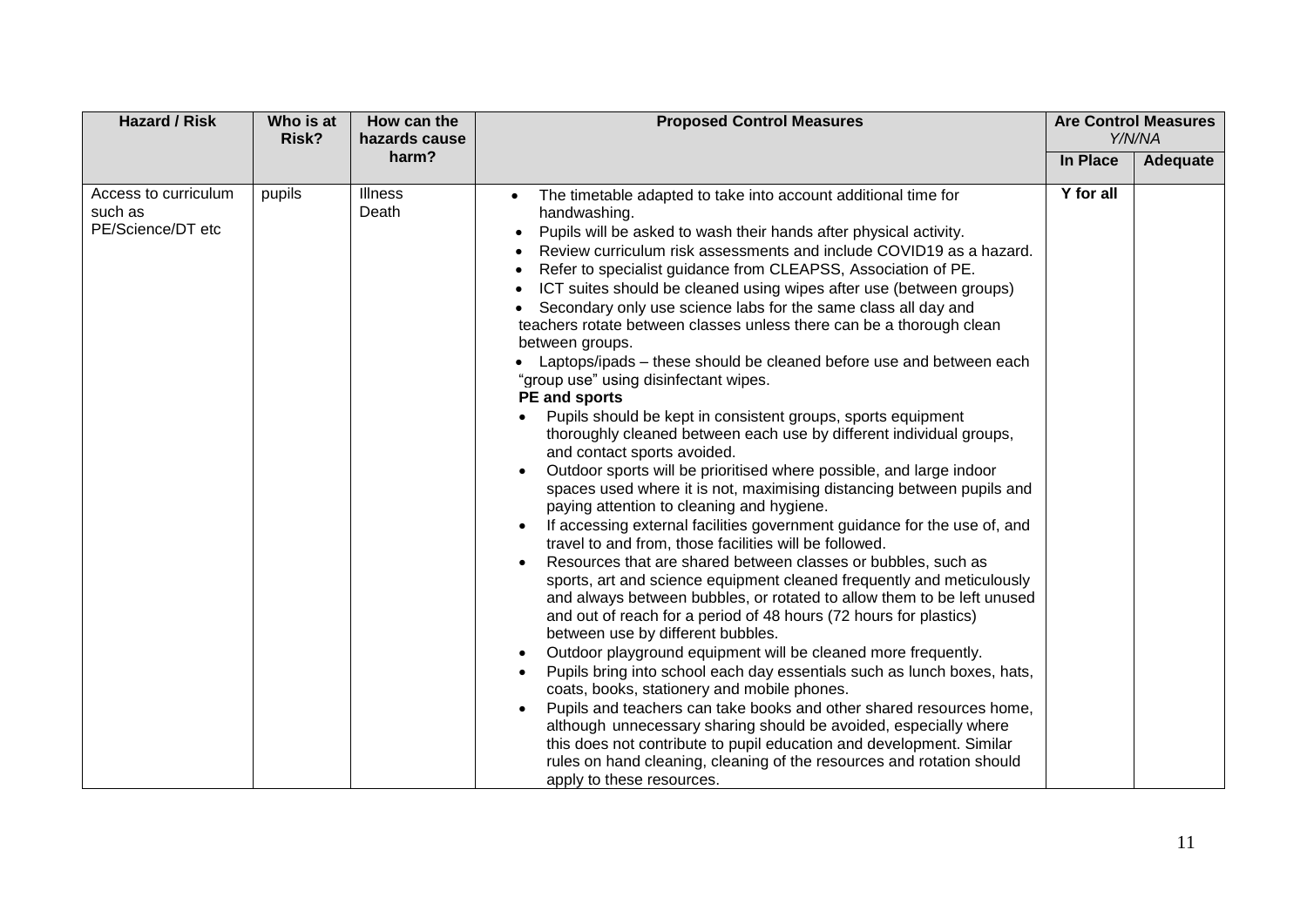| <b>Hazard / Risk</b>                  | Who is at<br>Risk?          | How can the<br><b>Proposed Control Measures</b><br>hazards cause | <b>Are Control Measures</b><br>Y/N/NA                                                                                                                                                                                                                                                                                                                                                                    |          |          |
|---------------------------------------|-----------------------------|------------------------------------------------------------------|----------------------------------------------------------------------------------------------------------------------------------------------------------------------------------------------------------------------------------------------------------------------------------------------------------------------------------------------------------------------------------------------------------|----------|----------|
|                                       |                             | harm?                                                            |                                                                                                                                                                                                                                                                                                                                                                                                          | In Place | Adequate |
| Access to curriculum<br>such as Music | Staff, pupils<br>and family | <b>Illness</b><br>Death                                          | Social distancing between pupils required for music, dance and drama<br>Refer to DCMS guidance                                                                                                                                                                                                                                                                                                           | Y        |          |
|                                       | members                     |                                                                  | Using back-to-back or side-to-side positioning (rather than face-to-face)<br>whenever possible.                                                                                                                                                                                                                                                                                                          | Y        |          |
|                                       |                             |                                                                  | Playing outdoors wherever possible.                                                                                                                                                                                                                                                                                                                                                                      | Y        |          |
|                                       |                             |                                                                  | If playing indoors, limiting the numbers to account for ventilation of the<br>space and the ability to social distance.                                                                                                                                                                                                                                                                                  | Y        |          |
|                                       |                             |                                                                  | Singing, wind and brass playing should not take place in larger groups<br>such as choirs and ensembles, or assemblies unless significant space,<br>natural airflow (at least 10l/s/person for all present, including audiences)<br>and strict social distancing and mitigation as described below can be                                                                                                 | Y        |          |
|                                       |                             |                                                                  | maintained.<br>In the smaller groups where these activities can take place, schools<br>should observe strict social distancing between each singer and player,<br>and between singers and players, and any other people such as<br>conductors, other musicians, or accompanists. Current guidance is that<br>if the activity is face-to-face and without mitigating actions, 2 metres is<br>appropriate. | Υ        |          |
|                                       |                             |                                                                  | Seating positions - Pupils should be positioned back-to-back or side-to-<br>side when playing or singing (rather than face-to-face) whenever<br>possible. Position wind and brass players so that the air from their<br>instrument does not blow into another player<br>Microphones - Use microphones where possible or encourage singing<br>quietly.<br>Handling equipment and instruments              | Y        | Y        |
|                                       |                             |                                                                  | Regular handwashing.                                                                                                                                                                                                                                                                                                                                                                                     | Υ        |          |
|                                       |                             |                                                                  | Avoid sharing equipment unless disinfected (includes packing cases,                                                                                                                                                                                                                                                                                                                                      | Υ        |          |
|                                       |                             |                                                                  | handles, props, chairs, microphones, headphones and music stands)                                                                                                                                                                                                                                                                                                                                        | Y        |          |
|                                       |                             |                                                                  | Students should clean the instruments they are playing on.                                                                                                                                                                                                                                                                                                                                               |          |          |
|                                       |                             |                                                                  | Equipment such as keyboards etc should be cleaned between use.<br>$\bullet$<br>Curriculum risk assessment should be in place for all lessons.                                                                                                                                                                                                                                                            | Y        |          |
|                                       |                             |                                                                  | 1:1 music lesson to continue remotely or held in a large space where<br>teacher can be socially distanced.                                                                                                                                                                                                                                                                                               | Υ        |          |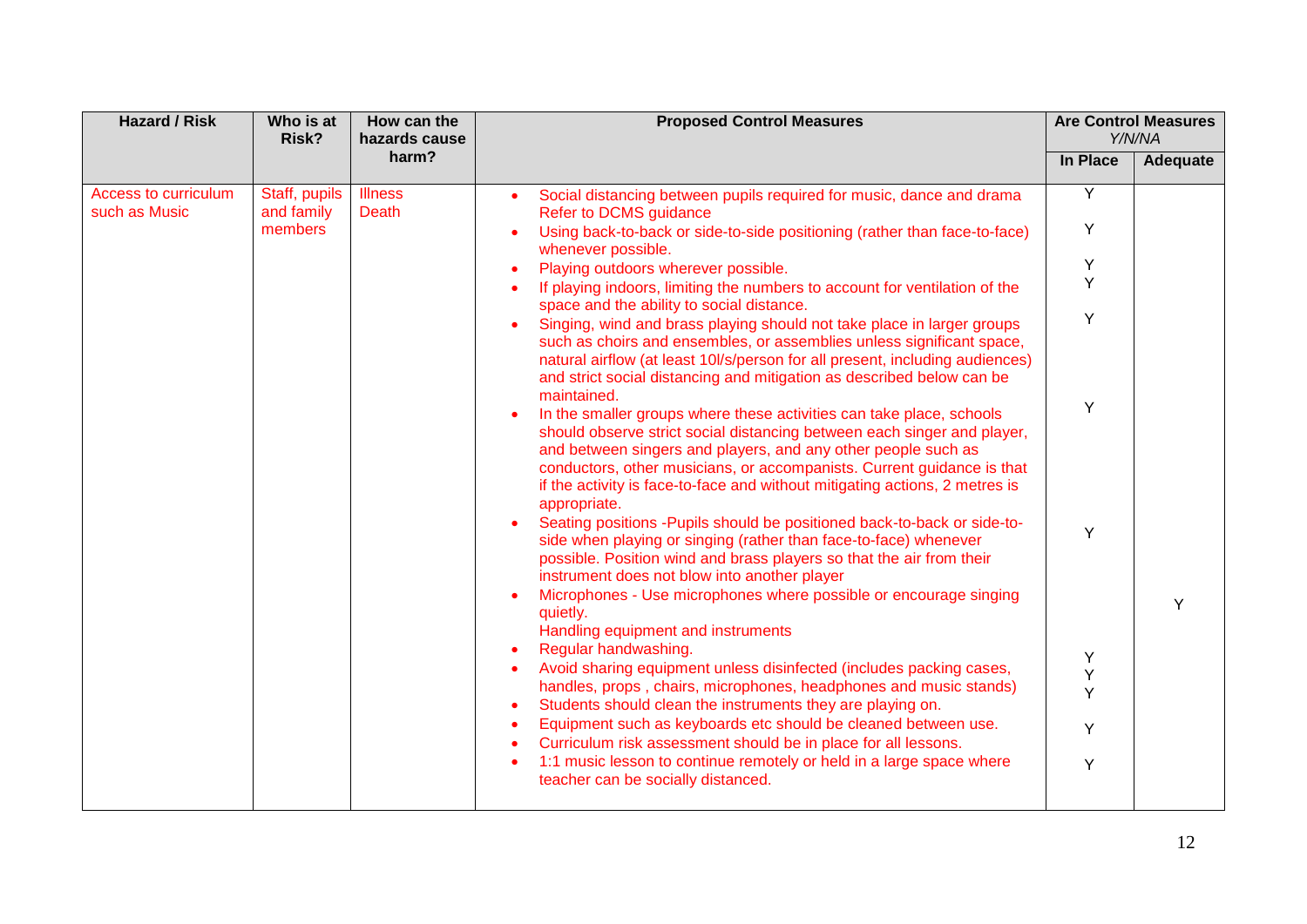| <b>Hazard / Risk</b>                                                                                                               | Who is at<br>Risk?                            | How can the<br>hazards cause                                  | <b>Proposed Control Measures</b>                                                                                                                                                                                                                                                                                                                                                                                                                                                                                                                                                                                                                                                                                                                                                                                                                                                                                                                                                                                                                                                                                                                                                                                                                                                                                                                                                                                                                                                                                                                    |                                 | <b>Are Control Measures</b><br>Y/N/NA |
|------------------------------------------------------------------------------------------------------------------------------------|-----------------------------------------------|---------------------------------------------------------------|-----------------------------------------------------------------------------------------------------------------------------------------------------------------------------------------------------------------------------------------------------------------------------------------------------------------------------------------------------------------------------------------------------------------------------------------------------------------------------------------------------------------------------------------------------------------------------------------------------------------------------------------------------------------------------------------------------------------------------------------------------------------------------------------------------------------------------------------------------------------------------------------------------------------------------------------------------------------------------------------------------------------------------------------------------------------------------------------------------------------------------------------------------------------------------------------------------------------------------------------------------------------------------------------------------------------------------------------------------------------------------------------------------------------------------------------------------------------------------------------------------------------------------------------------------|---------------------------------|---------------------------------------|
|                                                                                                                                    |                                               | harm?                                                         |                                                                                                                                                                                                                                                                                                                                                                                                                                                                                                                                                                                                                                                                                                                                                                                                                                                                                                                                                                                                                                                                                                                                                                                                                                                                                                                                                                                                                                                                                                                                                     | In Place                        | Adequate                              |
| Staff or pupils comes<br>into school when they<br>feel unwell or have<br>had symptoms or<br>tested positive in the<br>last 10 days | Staff,<br>pupils,<br>visitors,<br>contractors | Spread of virus<br>to the rest of<br>the school<br>population | Communication sent to all staff informing them they should self isolate at<br>home if they are displaying any symptoms this is included in parents<br>guide /agreement.<br>School to refer staff and pupil for COVID19 Testing<br>https://www.gov.uk/guidance/coronavirus-covid-19-getting-tested<br>Communication with parents/carers for example in parental<br>guide/agreement informing them of the measures that if their child<br>displays the following symptoms, they should self isolate for 10 days (14<br>days for a household):<br>a high temperature - this means you feel hot to touch on your chest<br>or back (you do not need to measure your temperature)<br>a new, continuous cough - this means coughing a lot for more than<br>an hour, or 3 or more coughing episodes in 24 hours (if you usually<br>have a cough, it may be worse than usual)<br>Loss or change of sense of smell or taste<br>Pupils and their families are eligible for testing pupils over 5 can<br>access via 111 online and under 5 through 111 helpline.<br>This information is displayed on school website and in letter to parents.<br>School to provide home testing kit (if available)<br>The school if asked provide details of anyone they have been in contact<br>with if tested positive to Track and Trace.<br>If a Pupil or member of staff tests positive whilst not experiencing<br>symptoms but develop the symptoms during the isolation period they<br>should restart the 10 day isolation period from the day they develop<br>symptoms. | Y<br>Y<br>Υ<br>Υ<br>Y<br>Υ<br>Y |                                       |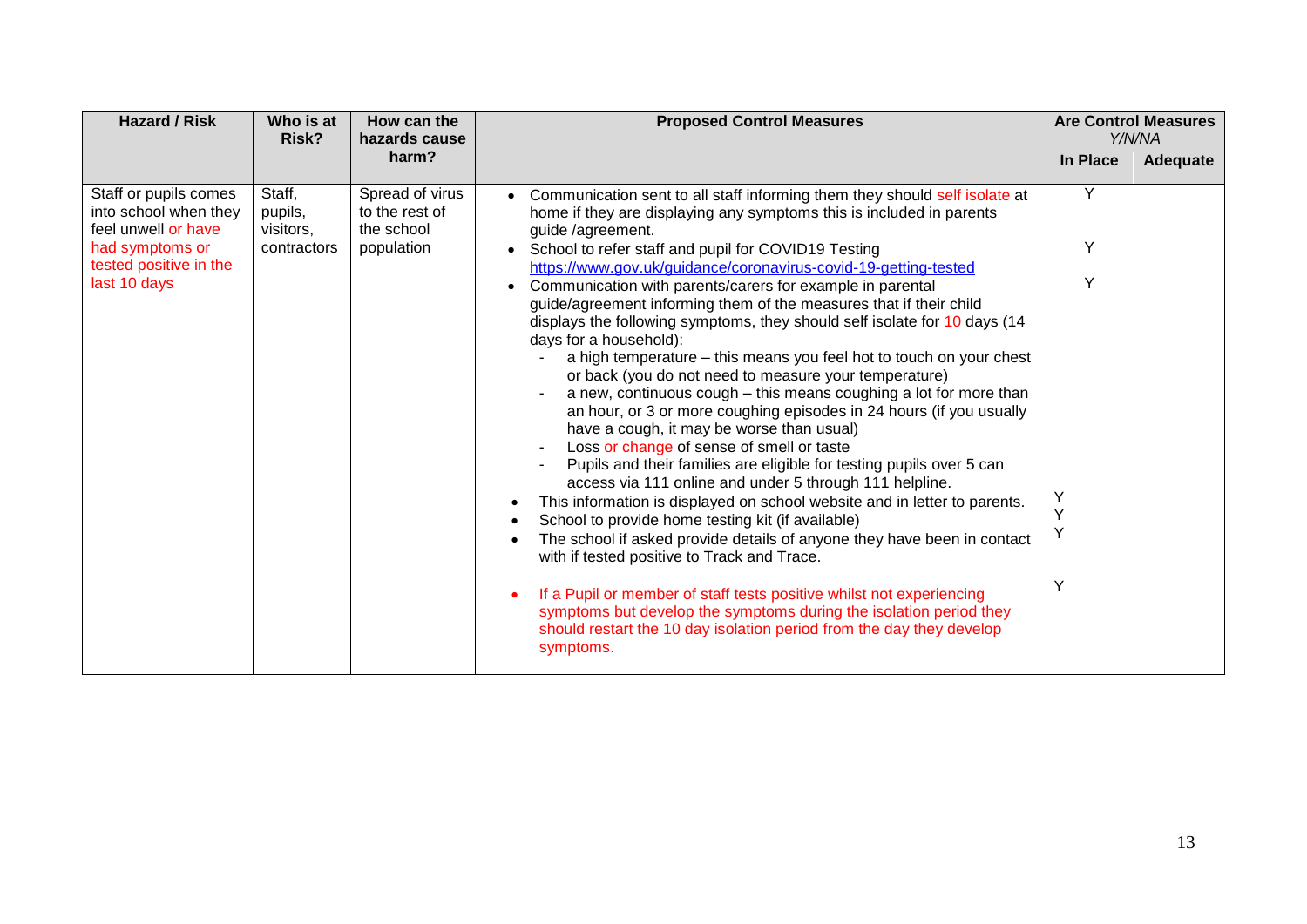| Pupil or staff starts to | Staff,      | Illness resulting $\vert \bullet \vert$ | Refer to Public Health and DFE Guidance for Schools on Coronavirus.                      | Υ |  |
|--------------------------|-------------|-----------------------------------------|------------------------------------------------------------------------------------------|---|--|
| show symptoms when       | pupils,     | in time off work                        | $\bullet$<br>School knows contact details of Local Public Health Protection Team         | Υ |  |
| in school and this       | visitors,   | or away from                            | If a Pupil displays the following symptoms, they should self isolate for 10<br>$\bullet$ | Y |  |
| could be passed onto     | contractors | school (loss of                         | days if they have either:                                                                |   |  |
| to other staff/pupils in |             | education).                             | a high temperature - this means you feel hot to touch on your chest                      |   |  |
| close proximity.         |             | Death                                   | or back (you do not need to measure your temperature)                                    |   |  |
|                          |             |                                         | a new, continuous cough - this means coughing a lot for more than                        |   |  |
|                          |             |                                         | an hour, or 3 or more coughing episodes in 24 hours (if you usually                      |   |  |
|                          |             |                                         | have a cough, it may be worse than usual)                                                |   |  |
|                          |             |                                         | Loss or change of sense of smell or taste                                                | Y |  |
|                          |             |                                         | Pupils and their families are eligible for testing pupils over 5 can                     |   |  |
|                          |             |                                         | access via 111 online and under 5 through 111 helpline.                                  |   |  |
|                          |             |                                         | All members of their households (including siblings) should self isolate for 14          |   |  |
|                          |             |                                         | days and this is to will help to protect others in the community while they are          | Y |  |
|                          |             |                                         | infectious.                                                                              |   |  |
|                          |             |                                         | Following https://www.gov.uk/government/publications/covid-19-stay-at-home-              |   |  |
|                          |             |                                         | guidance                                                                                 |   |  |
|                          |             |                                         | Member of staff dealing with ill pupil or staff should wear PPE (mask, gloves            |   |  |
|                          |             |                                         | and apron) If temperature is taken follow protocol.                                      | Y |  |
|                          |             |                                         | Provide a dedicated room or an area 2m from others for them to wait to be                | Υ |  |
|                          |             |                                         | collected.                                                                               |   |  |
|                          |             |                                         | If possible, find a room or area where they can be isolated behind a shut<br>$\bullet$   | Υ |  |
|                          |             |                                         | door, such as a staff office or meeting room.                                            |   |  |
|                          |             |                                         | If it is possible to open a window, do so for ventilation. They should avoid             | Y |  |
|                          |             |                                         | touching people, surfaces and objects and be advised to cover their mouth                |   |  |
|                          |             |                                         | and nose with a disposable tissue when they cough or sneeze and put the                  |   |  |
|                          |             |                                         | tissue in the bin. If no bin is available, put the tissue in a bag or pocket for         |   |  |
|                          |             |                                         | disposing in a bin later. If you don't have any tissues available, they should           |   |  |
|                          |             |                                         | cough and sneeze into the crook of their elbow. The room will need to be                 |   |  |
|                          |             |                                         | cleaned once they leave.                                                                 |   |  |
|                          |             |                                         | If they need to go to the bathroom whilst waiting for medical assistance, they           | Y |  |
|                          |             |                                         | should use a separate bathroom where possible or clean area with bleach.                 |   |  |
|                          |             |                                         | Make sure that children and young people know to tell a member of staff if<br>$\bullet$  | Y |  |
|                          |             |                                         | they feel unwell.                                                                        |   |  |
|                          |             |                                         | Call 999 if they are seriously ill or their life is at risk.<br>$\bullet$                | Υ |  |
|                          |             |                                         | Dispose of all waste that has been in contact with the suspected case,<br>$\bullet$      | Y |  |
|                          |             |                                         | including used tissues, and masks if used. These should be put in a plastic              |   |  |
|                          |             |                                         |                                                                                          |   |  |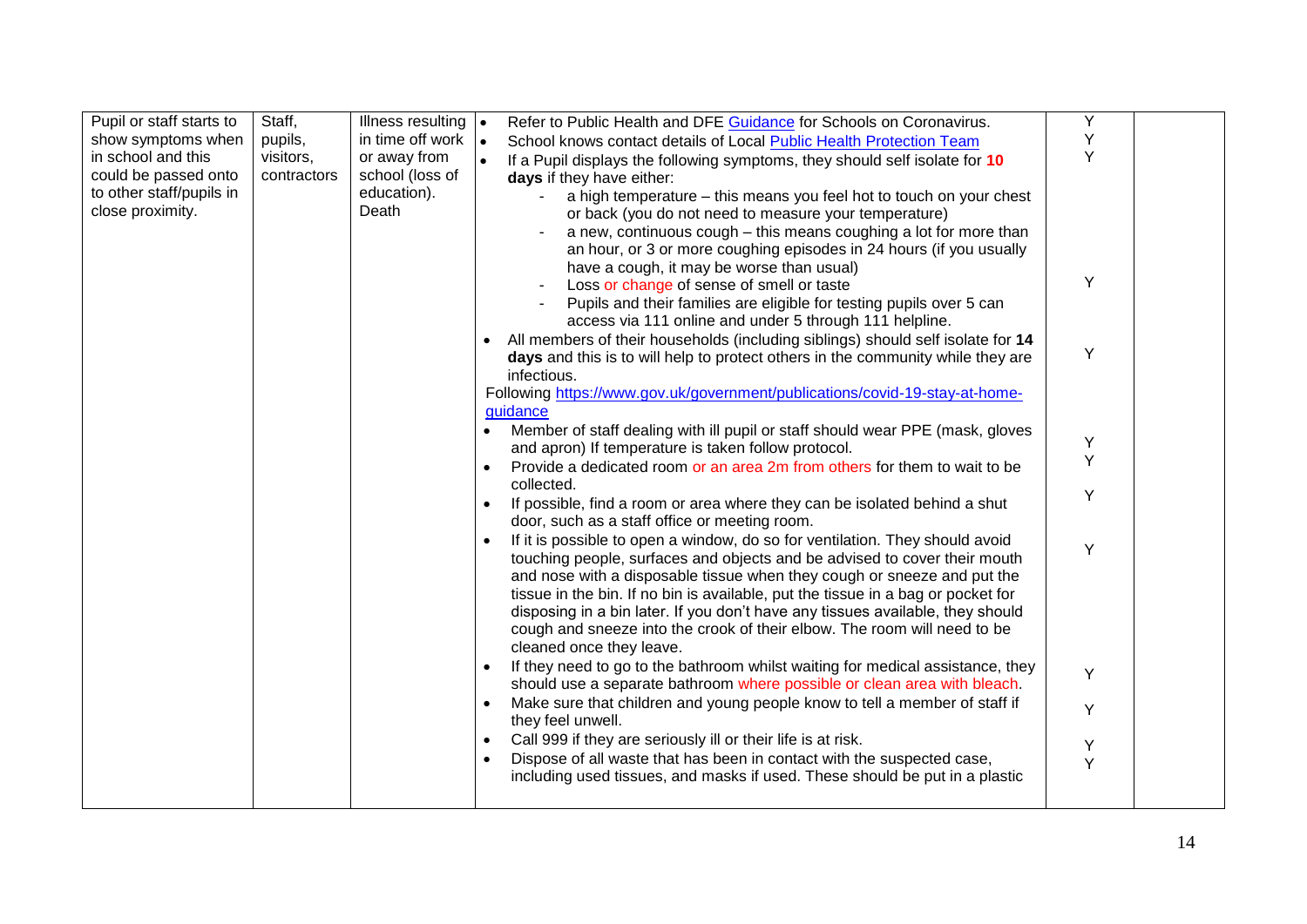| <b>Hazard / Risk</b> | Who is at<br>Risk? | How can the<br>hazards cause | <b>Proposed Control Measures</b>                                                                                                                                                                                                                                                          | <b>Are Control Measures</b><br>Y/N/NA |          |
|----------------------|--------------------|------------------------------|-------------------------------------------------------------------------------------------------------------------------------------------------------------------------------------------------------------------------------------------------------------------------------------------|---------------------------------------|----------|
|                      |                    | harm?                        |                                                                                                                                                                                                                                                                                           | In Place                              | Adequate |
|                      |                    |                              | rubbish bag and tied when full. The plastic bag should then be placed in a<br>second bin bag and tied and put in the normal waste                                                                                                                                                         |                                       |          |
|                      |                    |                              | Clean down area where pupil has been (including the bathroom if used)<br>following cleaning in Non healthcare settings guidance<br>https://www.gov.uk/government/publications/covid-19-decontamination-in-non-<br>healthcare-settings/covid-19-decontamination-in-non-healthcare-settings |                                       |          |
|                      |                    |                              | Wash hands for 20 seconds thoroughly for 20 seconds with soap and<br>running water or use hand sanitiser after any contact with someone unwell.                                                                                                                                           | v                                     |          |
|                      |                    |                              | The school or setting to remain open and may close or bubbles closed if<br>there has been 2 confirmed cases in 14 days and advised to close by Local<br><b>Public Health Protection Team</b>                                                                                              | ◡                                     |          |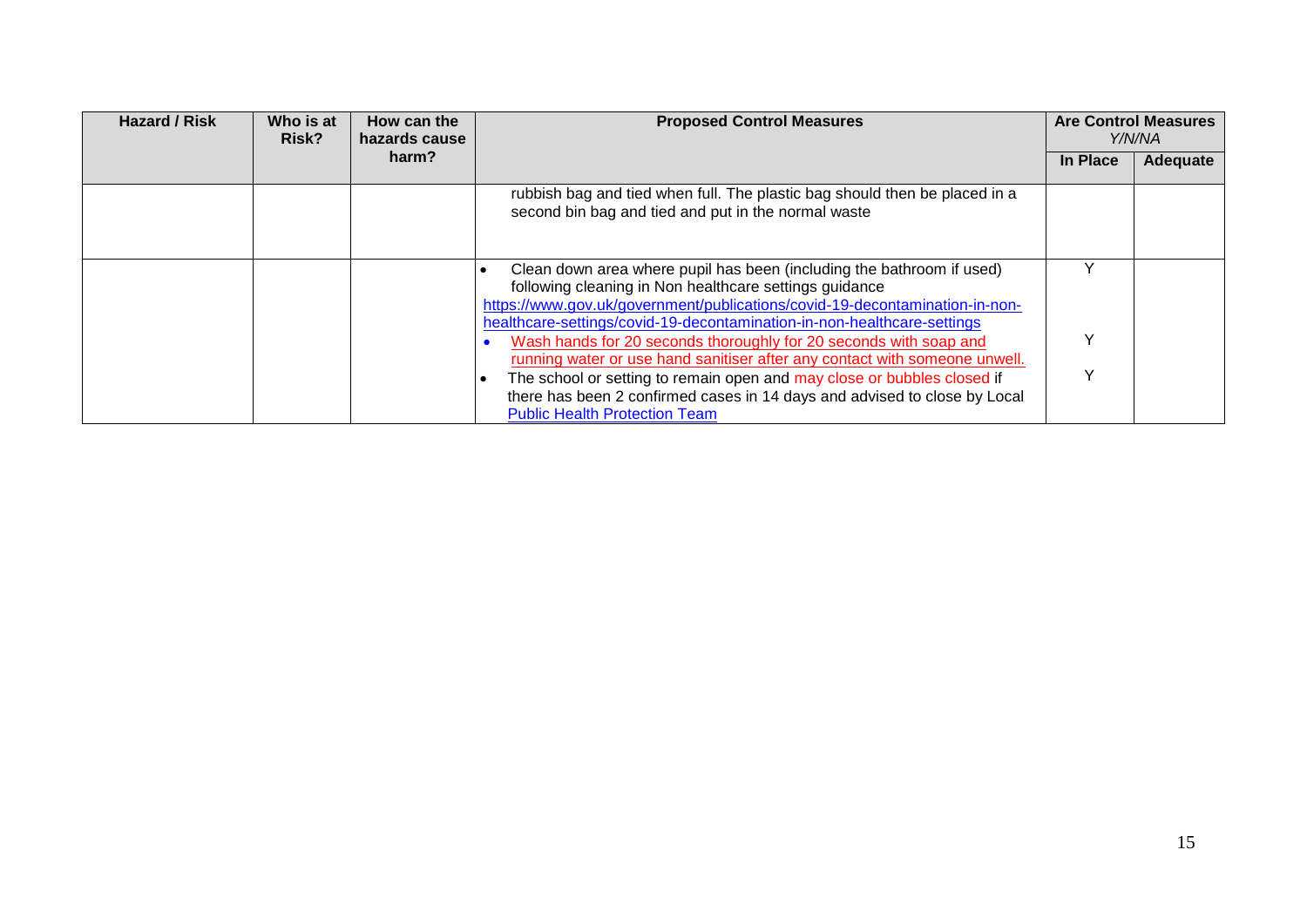| <b>Hazard / Risk</b>                                                 | Who is at<br>Risk?             | How can the<br>hazards cause                          | <b>Proposed Control Measures</b>                                                                                                                                                                                            |                 | <b>Are Control Measures</b><br>Y/N/NA |
|----------------------------------------------------------------------|--------------------------------|-------------------------------------------------------|-----------------------------------------------------------------------------------------------------------------------------------------------------------------------------------------------------------------------------|-----------------|---------------------------------------|
|                                                                      |                                | harm?                                                 |                                                                                                                                                                                                                             | <b>In Place</b> | Adequate                              |
| Pupil or staff starts to<br>show symptoms when<br>in school and this | Staff,<br>pupils,<br>visitors, | Illness resulting<br>in time off work<br>or away from | If a staff member displays the following symptoms, they should be sent<br>$\bullet$<br>home and advised to self-isolate for 10 days if they live alone and have<br>either:                                                  | Y               |                                       |
| could be passed onto<br>to other staff/pupils in                     | contractors                    | school (loss of<br>education).                        | a high temperature - this means you feel hot to touch on your chest or back<br>$\bullet$<br>(you do not need to measure your temperature)                                                                                   | Y               |                                       |
| close proximity.<br>(Continued)                                      |                                | Death                                                 | a new, continuous cough – this means coughing a lot for more than an hour,<br>$\bullet$<br>or 3 or more coughing episodes in 24 hours (if you usually have a cough, it<br>may be worse than usual)                          | Y               |                                       |
|                                                                      |                                |                                                       | Loss or change of sense of smell or taste                                                                                                                                                                                   | Υ               |                                       |
|                                                                      |                                |                                                       | or self isolate for 10 days if they live within a household. The other member of<br>the household should self isolate for 14 days from when the symptomatic person<br>first had symptoms.                                   | Y               |                                       |
|                                                                      |                                |                                                       | Pupils and their families are eligible for testing pupils over 5 can access via<br>$\bullet$<br>111 online and under 5 through 111 helpline.                                                                                | Υ               |                                       |
|                                                                      |                                |                                                       | School to refer staff for COVID19 Testing<br>$\bullet$<br>https://www.gov.uk/guidance/coronavirus-covid-19-getting-tested                                                                                                   | Y               |                                       |
|                                                                      |                                |                                                       | School to provide home testing kit (if available)<br>$\bullet$<br>Schools should ask parents and staff to inform them immediately of the<br>$\bullet$<br>results of a test and follow government guidance following result. | Υ<br>Y          |                                       |
|                                                                      |                                |                                                       | The school if asked provide details of anyone they have been in contact with<br>$\bullet$<br>if tested positive to Track and Trace.                                                                                         | Y               |                                       |
| Parents/staff refusing                                               | Staff                          | Unknown                                               | Staff only - Obtain advice from HR.<br>$\bullet$                                                                                                                                                                            | Y               |                                       |
| to get tested or<br>provide result of the                            | pupils                         | prevalence of<br>virus                                | In parents and staff guide there is clear information that they must inform the<br>$\bullet$<br>school immediately of the results test.                                                                                     | Y               |                                       |
| test                                                                 |                                |                                                       | If test negative then member of staff and pupil can stop isolating and return<br>$\bullet$<br>to school.                                                                                                                    | Y               |                                       |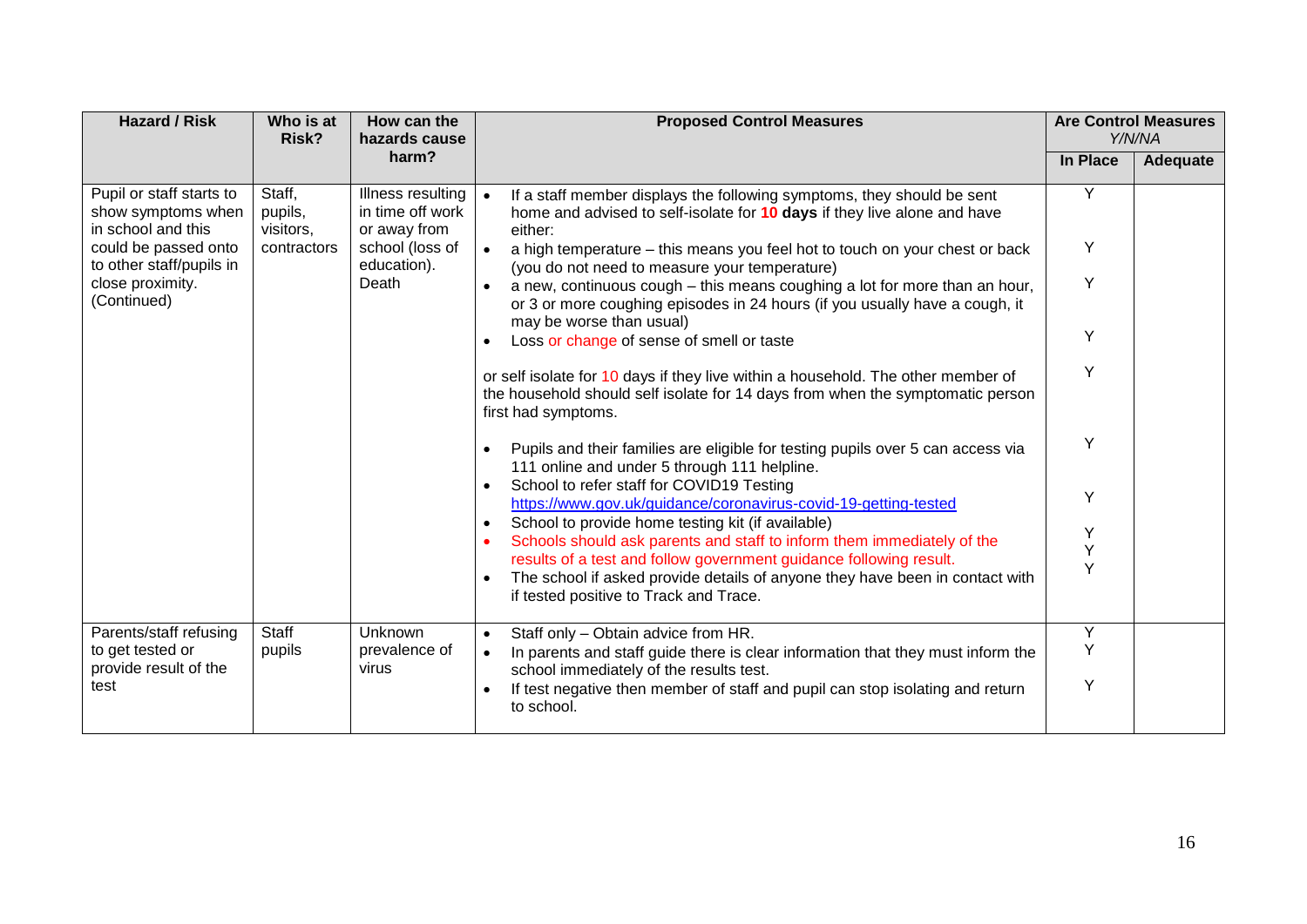| Positive identified<br>case or cases of<br>Coronavirus of a<br>member of staff or<br>pupil at your school<br>setting | Staff,<br>pupils,<br>visitors,<br>contractors | Illness resulting<br>in time off work<br>or away from<br>school (loss of<br>education).<br>Death | Refer to Public Health and DFE Guidance for Schools on Coronavirus.<br>$\bullet$<br>Clear school protocol and system in place for tracking and tracing pupils<br>being unwell, who has gone for a test and result.<br>If positive school to contact Local Health Protection Team<br>$\bullet$<br>Follow all advice from Public Health England and from the local Health<br><b>Protection Team</b><br>The rest of the group and those in close contact may be sent home and<br>$\bullet$<br>advised to self-isolate for 14 days.<br>direct close contacts – face to face contact with an infected<br>individual for any length of time, within 1 metre, including being<br>coughed on, a face to face conversation, or unprotected physical<br>contact (skin-to-skin)<br>proximity contacts - extended close contact (within 1 to 2 metres for<br>more than 15 minutes) with an infected individual<br>travelling in a small vehicle, like a car, with an infected person<br>Staff are eligible for testing and should remain at home until results are<br>obtained from testing<br>https://www.gov.uk/guidance/coronavirus-covid-19-getting-tested<br>Pupils and their families are eligible for testing pupils over 5 can access<br>$\bullet$<br>via 111 online and under 5 through 111 helpline. School to provide<br>home testing kit (if available)<br>The school if asked provide details of anyone they have been in contact<br>$\bullet$<br>with if tested positive to Track and Trace.<br>Household members of those contacts that are sent home do not need<br>$\bullet$<br>to self-isolate themselves unless the child, young person or staff<br>member that is self-isolating develops symptoms themselves.<br>Note: Schools should not request evidence of negative test results or other<br>medical evidence before admitting children or welcoming them back after a<br>period of self-isolation.<br>Where 2 or more conformed cases within 14 days, or an overall rise<br>in sickness absence where COVID19 is suspected – contact local<br>public health team for advice. | Y for all |  |
|----------------------------------------------------------------------------------------------------------------------|-----------------------------------------------|--------------------------------------------------------------------------------------------------|-------------------------------------------------------------------------------------------------------------------------------------------------------------------------------------------------------------------------------------------------------------------------------------------------------------------------------------------------------------------------------------------------------------------------------------------------------------------------------------------------------------------------------------------------------------------------------------------------------------------------------------------------------------------------------------------------------------------------------------------------------------------------------------------------------------------------------------------------------------------------------------------------------------------------------------------------------------------------------------------------------------------------------------------------------------------------------------------------------------------------------------------------------------------------------------------------------------------------------------------------------------------------------------------------------------------------------------------------------------------------------------------------------------------------------------------------------------------------------------------------------------------------------------------------------------------------------------------------------------------------------------------------------------------------------------------------------------------------------------------------------------------------------------------------------------------------------------------------------------------------------------------------------------------------------------------------------------------------------------------------------------------------------------------------------------------------------------------|-----------|--|
|----------------------------------------------------------------------------------------------------------------------|-----------------------------------------------|--------------------------------------------------------------------------------------------------|-------------------------------------------------------------------------------------------------------------------------------------------------------------------------------------------------------------------------------------------------------------------------------------------------------------------------------------------------------------------------------------------------------------------------------------------------------------------------------------------------------------------------------------------------------------------------------------------------------------------------------------------------------------------------------------------------------------------------------------------------------------------------------------------------------------------------------------------------------------------------------------------------------------------------------------------------------------------------------------------------------------------------------------------------------------------------------------------------------------------------------------------------------------------------------------------------------------------------------------------------------------------------------------------------------------------------------------------------------------------------------------------------------------------------------------------------------------------------------------------------------------------------------------------------------------------------------------------------------------------------------------------------------------------------------------------------------------------------------------------------------------------------------------------------------------------------------------------------------------------------------------------------------------------------------------------------------------------------------------------------------------------------------------------------------------------------------------------|-----------|--|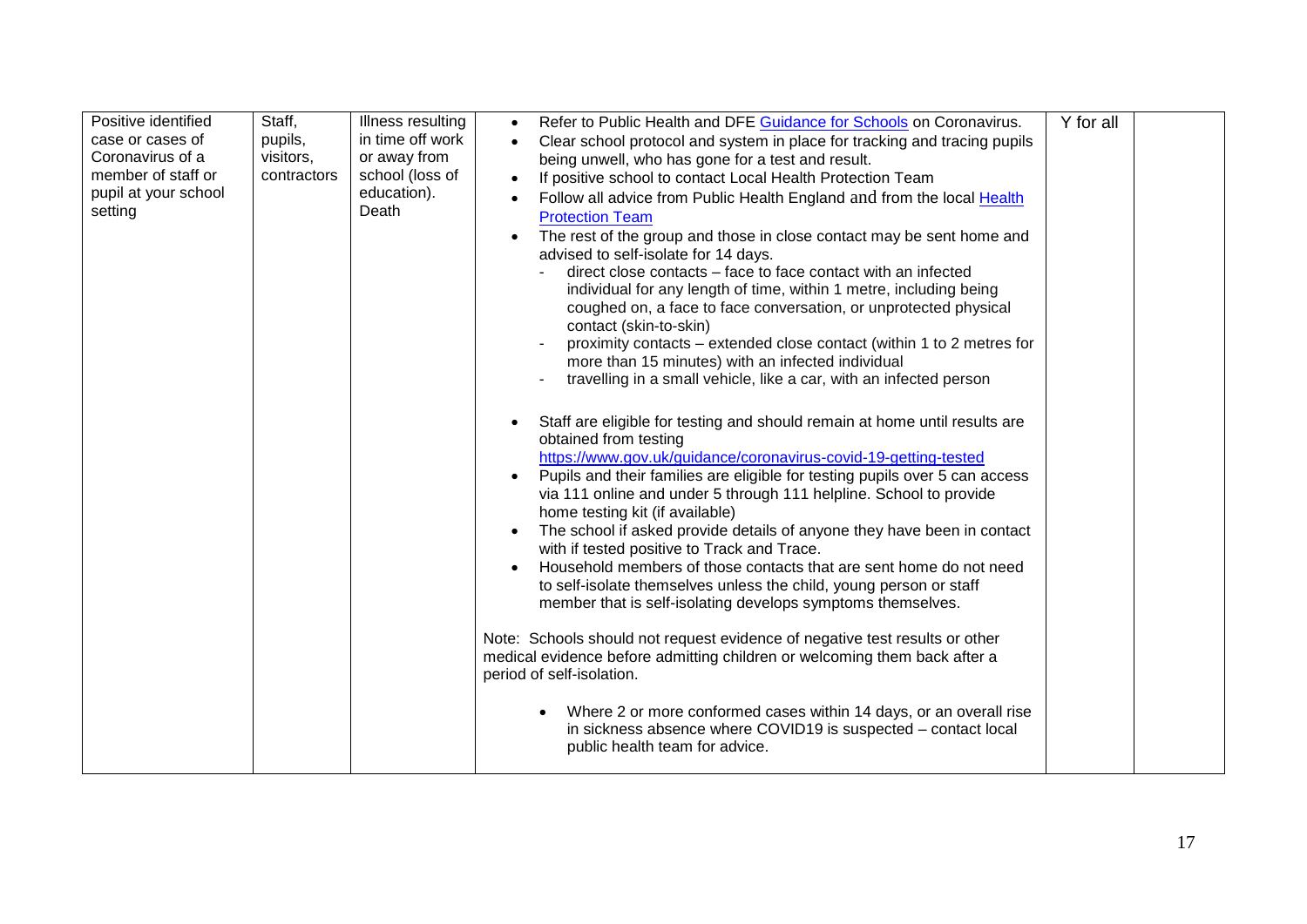| <b>Hazard / Risk</b>                                       | Who is at<br>Risk?                            |                                                                                                                              | <b>Proposed Control Measures</b><br>How can the<br>hazards cause                                                                                                                                                                                                                                                                                                                                                                                                                                                                                                                                                                                                                                                                                                                                                                                                                                                                                                                                                                                                                                                                                                                                                                                                                                                                                                                                                                                                                                                                                                                                                                                                                                                          | <b>Are Control Measures</b><br>Y/N/NA |          |
|------------------------------------------------------------|-----------------------------------------------|------------------------------------------------------------------------------------------------------------------------------|---------------------------------------------------------------------------------------------------------------------------------------------------------------------------------------------------------------------------------------------------------------------------------------------------------------------------------------------------------------------------------------------------------------------------------------------------------------------------------------------------------------------------------------------------------------------------------------------------------------------------------------------------------------------------------------------------------------------------------------------------------------------------------------------------------------------------------------------------------------------------------------------------------------------------------------------------------------------------------------------------------------------------------------------------------------------------------------------------------------------------------------------------------------------------------------------------------------------------------------------------------------------------------------------------------------------------------------------------------------------------------------------------------------------------------------------------------------------------------------------------------------------------------------------------------------------------------------------------------------------------------------------------------------------------------------------------------------------------|---------------------------------------|----------|
|                                                            |                                               | harm?                                                                                                                        |                                                                                                                                                                                                                                                                                                                                                                                                                                                                                                                                                                                                                                                                                                                                                                                                                                                                                                                                                                                                                                                                                                                                                                                                                                                                                                                                                                                                                                                                                                                                                                                                                                                                                                                           | In Place                              | Adequate |
| Lack of handwashing<br>leading to spread of<br>Coronavirus | Staff,<br>pupils,<br>visitors,<br>contractors | Spread of virus<br>to the rest of<br>the school<br>population or<br>families at<br>home resulting<br>in illness or<br>death. | Print off laminate and display Coronavirus handwashing or sanitising<br>$\bullet$<br>poster in entrance to school and on classrooms entrances, meeting<br>rooms as a minimum.<br>Request visitors wash their hands<br>Educate pupils and staff on the importance of destination handwashing<br>before leaving home<br>on arrival at school<br>after using the toilet<br>➤<br>after breaks and sporting activities<br>when they change rooms<br>➤<br>before food preparation<br>➤<br>before eating any food, including snacks<br>before leaving school<br>⋗<br>Display handwashing poster in all toilets<br>Changes to timetabling to provide extra time in the school day every day<br>for handwashing. This will need to be staggered in line with group<br>breaks and lunches to avoid bottle necks in toilets.<br>Provide additional knee operated handwashing stations (external or<br>٠<br>internal) if required. Or set up sanitising stations.<br>Set time aside for regular training and reminders on handwashing - Use<br>$\bullet$<br>free training and information resources such as <b>ebug</b> for pupils and<br>short how to wash your hands videos<br>https://www.youtube.com/watch?v=x3v521MTjio&feature=youtu.be<br>Supervision by staff of toilets at breaks etc to ensure pupils are washing<br>their hands thoroughly (smaller children).<br>Sufficient supplies and maintained supplies of liquid soap and<br>disposable handtowels/operational hand dryers.<br>Foot operated bins for paper towel disposal provided.<br>Bins emptied daily<br>Regular checks of toilets throughout the day to ensure they are clean,<br>stocked with liquid soap and handtowels and blow dryers are<br>operational. | Y for all                             |          |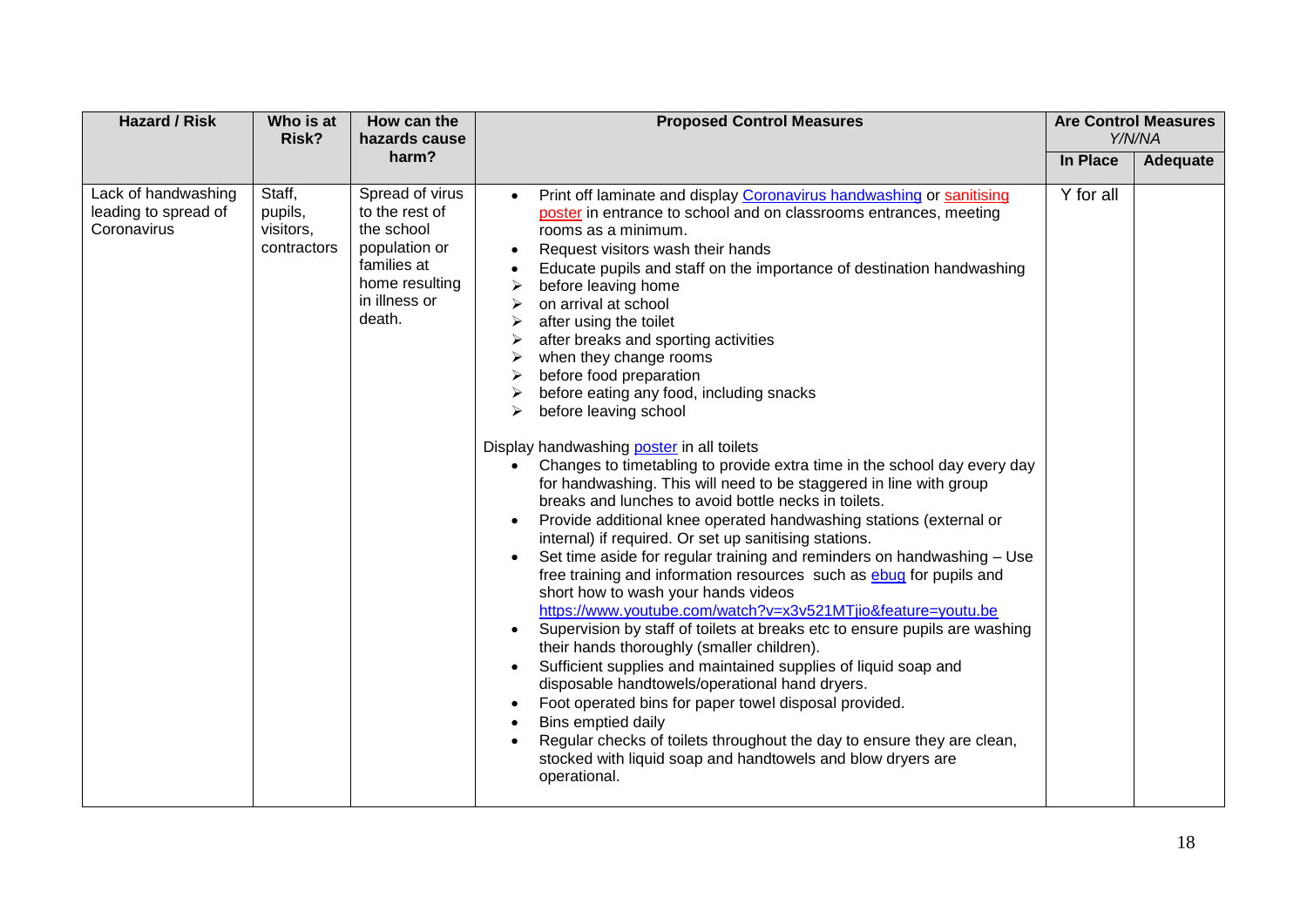| <b>Hazard / Risk</b>                                                                                    | Who is at<br>Risk?                            | How can the<br>hazards cause                                                                                                 | <b>Proposed Control Measures</b>                                                                                                                                                                                                                                                                                                                                                                                                                                                                                                                                                                                                                                                                                                                                                                                                                                                                                                                                                                                                       |           | <b>Are Control Measures</b><br>Y/N/NA |
|---------------------------------------------------------------------------------------------------------|-----------------------------------------------|------------------------------------------------------------------------------------------------------------------------------|----------------------------------------------------------------------------------------------------------------------------------------------------------------------------------------------------------------------------------------------------------------------------------------------------------------------------------------------------------------------------------------------------------------------------------------------------------------------------------------------------------------------------------------------------------------------------------------------------------------------------------------------------------------------------------------------------------------------------------------------------------------------------------------------------------------------------------------------------------------------------------------------------------------------------------------------------------------------------------------------------------------------------------------|-----------|---------------------------------------|
|                                                                                                         |                                               | harm?                                                                                                                        |                                                                                                                                                                                                                                                                                                                                                                                                                                                                                                                                                                                                                                                                                                                                                                                                                                                                                                                                                                                                                                        | In Place  | Adequate                              |
| Lack of handwashing<br>leading to spread of<br>Coronavirus (cont)                                       |                                               |                                                                                                                              | Where possible pupils must use liquid soap and water for washing<br>hands<br>Provide hand sanitisers (at least 60% alcohol content) for the following<br>areas for example as a minimum:-<br>School entrance where visitors and staff sign in<br>⋗<br>Classrooms (where the use can be supervised by the class teacher).<br>ICT room<br>Meeting rooms<br>Dining hall (supervised by kitchen or midday staff)<br>⋗                                                                                                                                                                                                                                                                                                                                                                                                                                                                                                                                                                                                                      | Y for all |                                       |
| Poor handwashing or<br>inadequate facilities<br>for handwashing and<br>maintaining social<br>distancing | Staff,<br>pupils,<br>visitors,<br>contractors | Spread of virus<br>to the rest of<br>the school<br>population or<br>families at<br>home resulting<br>in illness or<br>death. | Ensure pupil and staff toilets are fully stocked with liquid hand soap and<br>$\bullet$<br>sinks are all operational.<br>Review numbers of operational toilets and urinal facilities to ensure this<br>is sufficient capacity with social distancing measures. Consider<br>additional hand washing stations.<br>Consider same sex members of staff going into toilets regularly to<br>ensure sinks are operational and not used as bag storage areas and<br>social distancing is maintained.<br>Remove any fabric towels (multi use) and use hand dryers or single<br>paper towels<br>Display handwashing posters in toilets.<br>School behaviour policy includes expectations on handwashing, social<br>distancing etc.<br>Provide regular training to staff and pupils on handwashing (at least 20<br>seconds with soap).<br>https://www.youtube.com/watch?v=x3v521Mtjio&feature=youtu.be<br>Staff and pupils are checking their skin for dryness and cracking and<br>$\bullet$<br>using a emolument to retain moisture if required. | Y for all |                                       |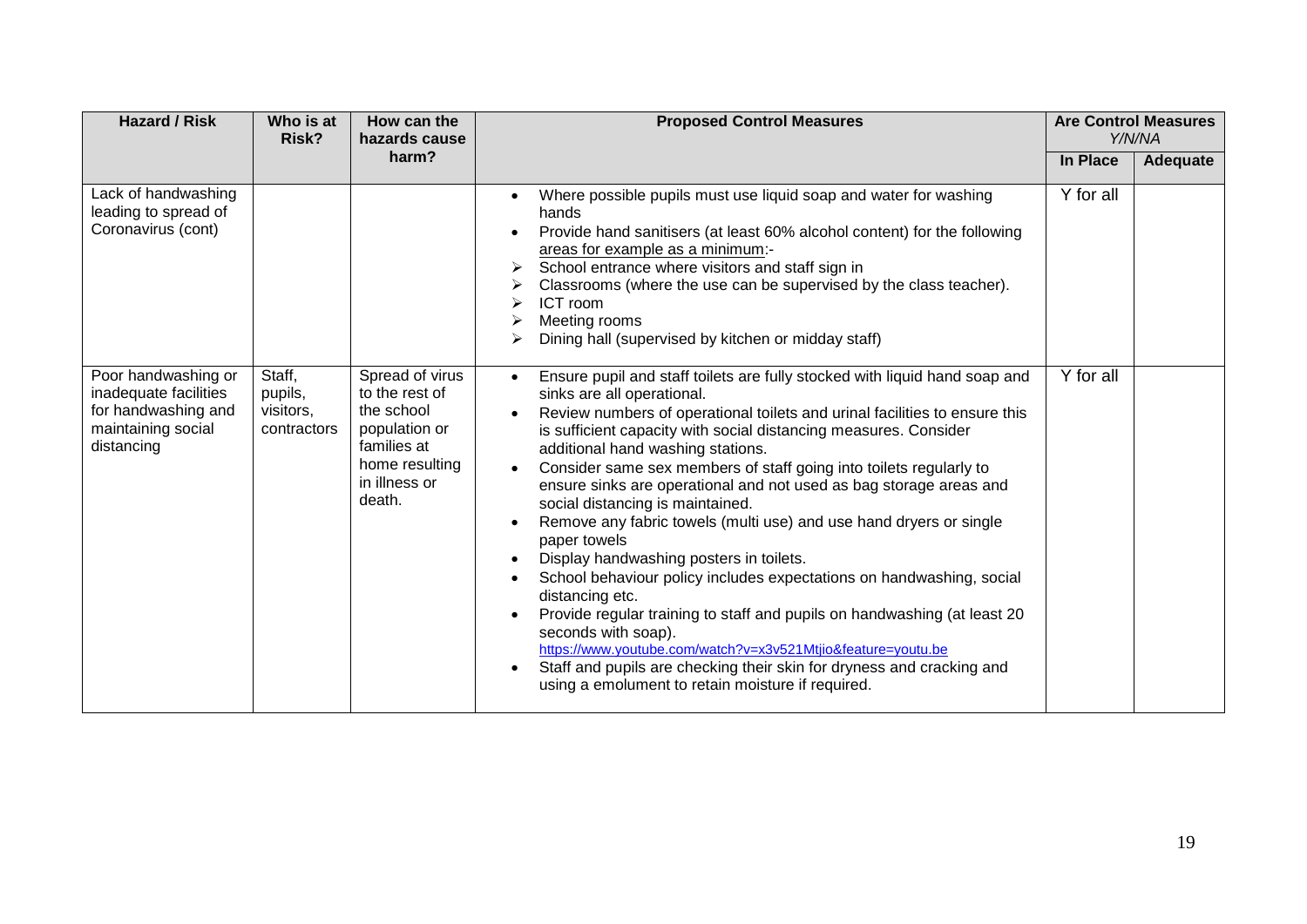| <b>Hazard / Risk</b>                                    | Who is at<br>Risk?                            | How can the<br>hazards cause<br>harm?                                                                                        | <b>Proposed Control Measures</b>                                                                                                                                                                                                                                                                                                                                                                                                                                                                                                                                                                                                                                                                                                                                                                                                                                                                                                                                                                                                                                                                                                                | <b>Are Control Measures</b><br>Y/N/NA |          |
|---------------------------------------------------------|-----------------------------------------------|------------------------------------------------------------------------------------------------------------------------------|-------------------------------------------------------------------------------------------------------------------------------------------------------------------------------------------------------------------------------------------------------------------------------------------------------------------------------------------------------------------------------------------------------------------------------------------------------------------------------------------------------------------------------------------------------------------------------------------------------------------------------------------------------------------------------------------------------------------------------------------------------------------------------------------------------------------------------------------------------------------------------------------------------------------------------------------------------------------------------------------------------------------------------------------------------------------------------------------------------------------------------------------------|---------------------------------------|----------|
|                                                         |                                               |                                                                                                                              |                                                                                                                                                                                                                                                                                                                                                                                                                                                                                                                                                                                                                                                                                                                                                                                                                                                                                                                                                                                                                                                                                                                                                 | In Place                              | Adequate |
| Ineffective use of face<br>coverings                    | Staff,<br>pupils,<br>visitors,<br>contractors | Spread of virus<br>to the rest of<br>the school<br>population or<br>families at<br>home resulting<br>in illness or<br>death. | Schools that teach year 7 and above and which are not under specific<br>$\bullet$<br>local restriction measures will have the discretions to require face<br>coverings for pupils, staff and visotors in areas outside the classroom<br>where social distancing cannot be easily maintained such as corridors<br>and communal areas.<br>Face coverings to be put on and removed carefully<br>$\bullet$<br>Information and posters provided to staff and pupils on how to don and<br>doff face coverings.<br>Pupils/staff instructed not to touch the front of their face covering during<br>$\bullet$<br>use or when removing it.<br>Disposable face masks must be disposed of in normal waste.<br>Monitoring of students and staff wearing face coverings correctly and<br>reminders on how to wear.<br>Face covering when not worn are removed and placed in an individual<br>sealable plastic bag between use.<br>School will have a small contingency supply of face coverings if they<br>have been forgotten, soiled or unsafe.<br>Clear procedures in place and communicated to staff and pupils on<br>when they can wear face coverings. | N/A                                   |          |
| <b>Events and Lettings</b><br>at school and<br>meetings | Staff,<br>pupils,<br>visitors.                | Spread of virus<br>to the rest of<br>the<br>school/visitor<br>population<br>resulting in<br>illness.                         | No assemblies instead use platforms such as Teams/Zoom etc<br>$\bullet$<br>Review lettings in view of government guidance - review letting risk<br>$\bullet$<br>assessments for Covid19.<br>Limit meetings with parents for serious issues and maintain social<br>distancing<br>Use Microsoft Teams/Zoom for meetings/parents evenings to prevent<br>face to face contact.                                                                                                                                                                                                                                                                                                                                                                                                                                                                                                                                                                                                                                                                                                                                                                      | Y<br>Y<br>Y<br>Y                      |          |
| Pupils ingesting the<br>alcohol gel                     | Pupils                                        | <b>Sickness</b>                                                                                                              | All alcohol-based gels are in an area which are supervised or monitored<br>by staff.<br>Primary school - pupils to be supervised when using alcohol gels<br>Older pupils (secondary school age) permitted to carry and use their<br>own supply of alcohol hand gel.                                                                                                                                                                                                                                                                                                                                                                                                                                                                                                                                                                                                                                                                                                                                                                                                                                                                             | Y<br>Υ<br>Y                           |          |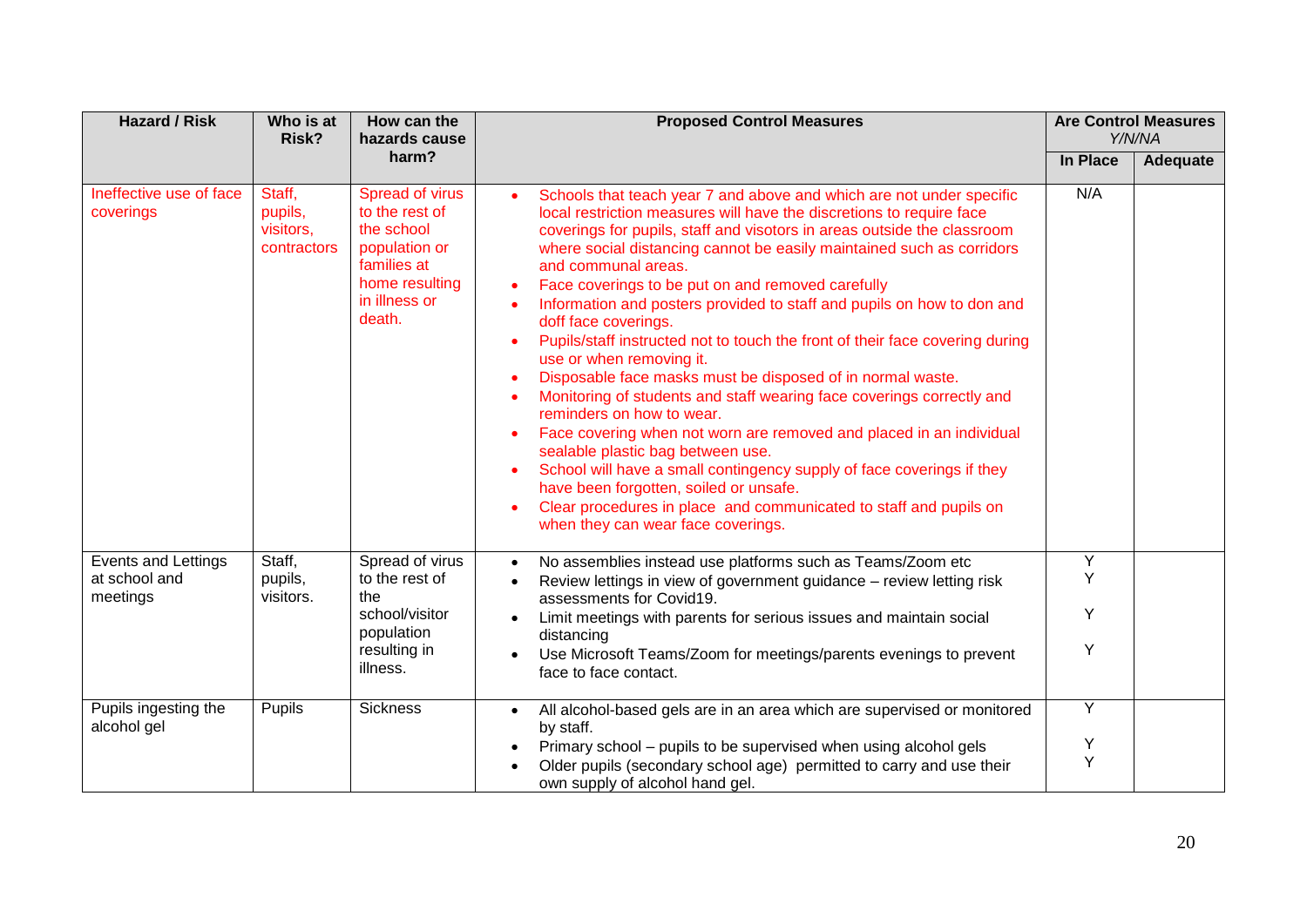| Hazard / Risk                               | Who is at<br>Risk? | How can the<br>hazards cause | <b>Proposed Control Measures</b>                                                                                            |              | <b>Are Control Measures</b><br>Y/N/NA |
|---------------------------------------------|--------------------|------------------------------|-----------------------------------------------------------------------------------------------------------------------------|--------------|---------------------------------------|
|                                             |                    | harm?                        |                                                                                                                             | In Place     | Adequate                              |
| Location of wall<br>mounted gels at a       | <b>Pupils</b>      | Irritation and<br>damage to  | Any wall mounted pumps are at a position that is not in line with pupils<br>head.                                           |              |                                       |
| height that could get<br>into a pupil's eye |                    | eves                         | Site team to check daily supplies in all toilets and refill sanitiser stations.<br>Consider using daily toilet check sheet. | $\checkmark$ |                                       |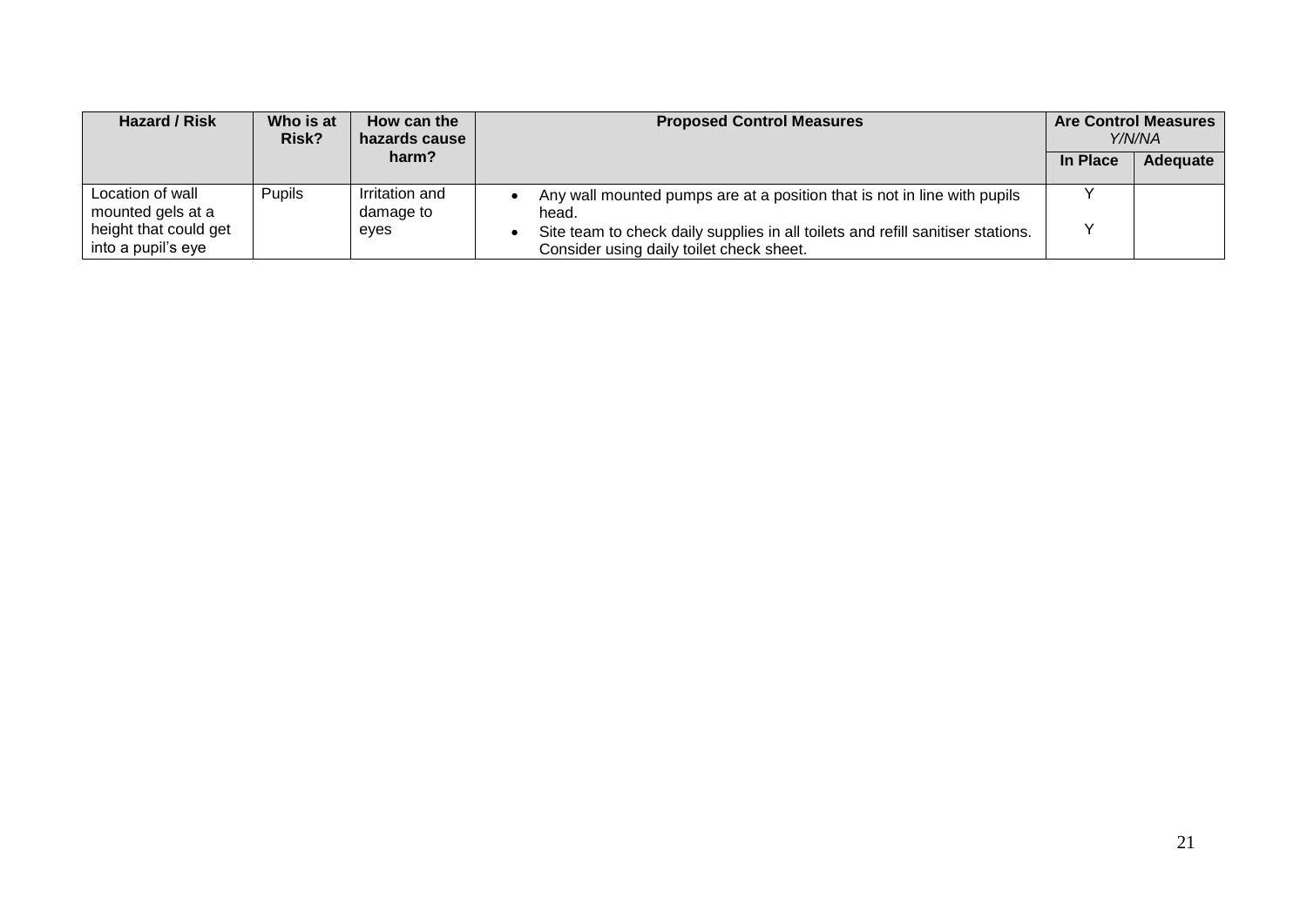| cleaning of high<br>contact surfaces or<br>between groups or<br>resources | pupils,<br>families of<br>staff and<br>pupils<br>visitors. | to the rest of<br>the<br>school/visitor<br>population<br>resulting in<br>illness or<br>death. | likelihood of transmission of the virus is high and cleaning schedule in<br>place. For example:<br>Door keypads<br>Door Handles (could classroom doors be kept open)<br>Payment systems -pupils just bring in lunches and sit at their<br>desks?<br>Keypads entries (on release during the day) except main entrance<br>➤<br>not without compromising safeguarding<br>Signing in electronic pads (book and visitors use own pen or wipe<br>after each use)<br>ICT equipment wiped between each use<br>Resources (rulers etc) pupils to have their own stationary packs.<br>Staffroom kettle/fridge/dishwasher handle/cup cupboard, sink taps<br>Identify how to manage these areas effectively (for example through<br>$\bullet$<br>elimination for example no fingerprint recognition for lunch payments)<br>Sufficient resources dedicated for cleaning high contact surfaces (an<br>additional cleaner in the day for cleaning throughout the day.) Either<br>provided by contract cleaners and if they cannot provide this then school<br>should dedicate someone for cleaning high contact surfaces.<br>Throughout the day the cleaners or site team should be cleaning high<br>contact surfaces<br>door handles into classrooms<br>key pad entry systems<br>corridor doors hand plates<br>toilet doors, hand plates<br>classroom desks<br>↘<br>Cleaning schedule in place for<br>$\bullet$<br>$\triangleright$ More frequent cleaning of rooms/shared areas that are used by<br>different groups (shared rooms identified)<br>Toilets<br>⋗<br>Resources used between bubbles<br>➤<br>Play equipment<br>⋗ |  |  |
|---------------------------------------------------------------------------|------------------------------------------------------------|-----------------------------------------------------------------------------------------------|----------------------------------------------------------------------------------------------------------------------------------------------------------------------------------------------------------------------------------------------------------------------------------------------------------------------------------------------------------------------------------------------------------------------------------------------------------------------------------------------------------------------------------------------------------------------------------------------------------------------------------------------------------------------------------------------------------------------------------------------------------------------------------------------------------------------------------------------------------------------------------------------------------------------------------------------------------------------------------------------------------------------------------------------------------------------------------------------------------------------------------------------------------------------------------------------------------------------------------------------------------------------------------------------------------------------------------------------------------------------------------------------------------------------------------------------------------------------------------------------------------------------------------------------------------------------------------------------------------------|--|--|
|---------------------------------------------------------------------------|------------------------------------------------------------|-----------------------------------------------------------------------------------------------|----------------------------------------------------------------------------------------------------------------------------------------------------------------------------------------------------------------------------------------------------------------------------------------------------------------------------------------------------------------------------------------------------------------------------------------------------------------------------------------------------------------------------------------------------------------------------------------------------------------------------------------------------------------------------------------------------------------------------------------------------------------------------------------------------------------------------------------------------------------------------------------------------------------------------------------------------------------------------------------------------------------------------------------------------------------------------------------------------------------------------------------------------------------------------------------------------------------------------------------------------------------------------------------------------------------------------------------------------------------------------------------------------------------------------------------------------------------------------------------------------------------------------------------------------------------------------------------------------------------|--|--|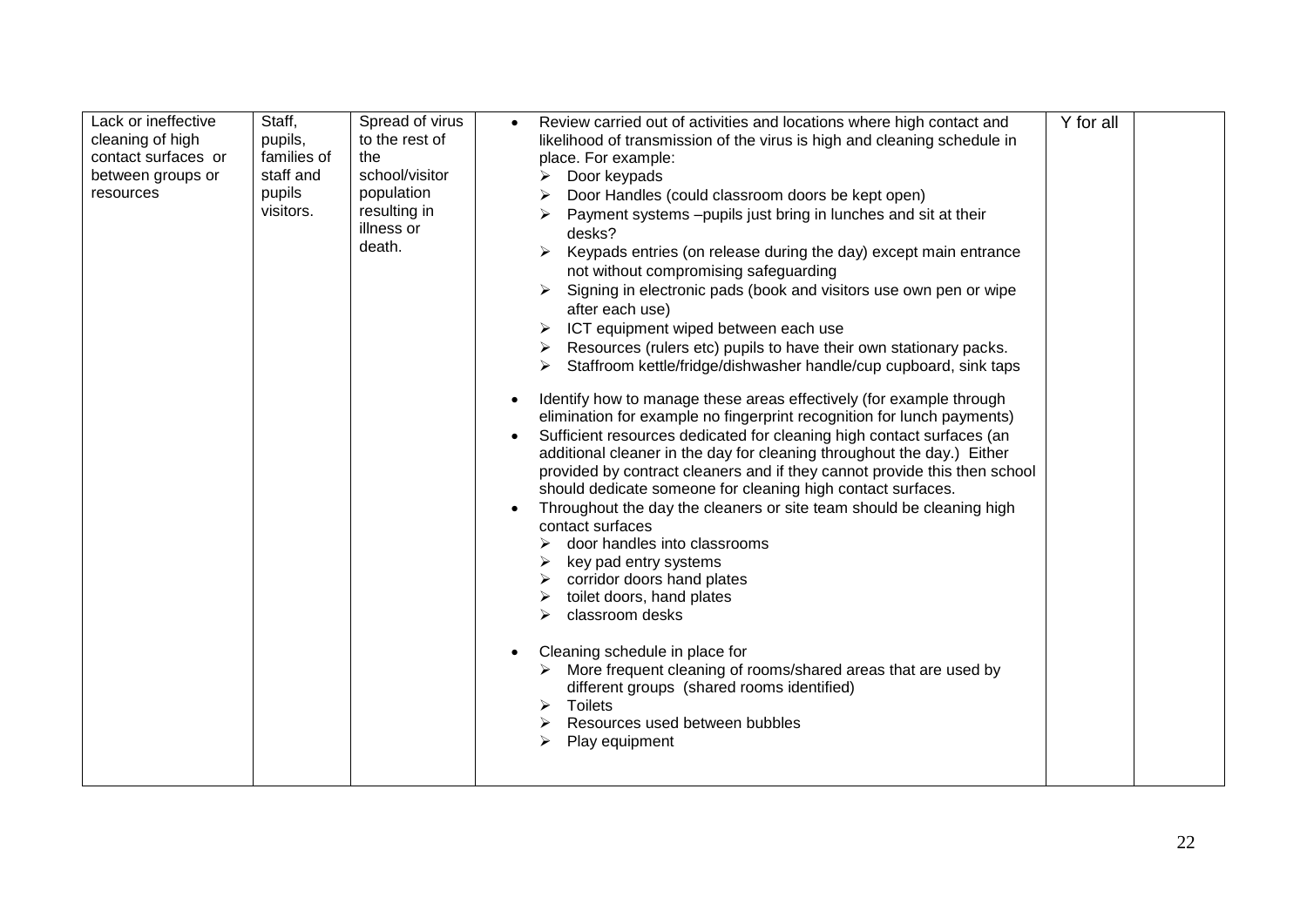| Lack or ineffective | Staff,      | Spread of virus | with a hypochlorite solution such as Milton or Chlorine tablet solution or diluted    | Y for all |  |
|---------------------|-------------|-----------------|---------------------------------------------------------------------------------------|-----------|--|
| cleaning of high    | pupils,     | to the rest of  | bleach -Following guidance on cleaning in Non healthcare settings guidance            |           |  |
| contact surfaces    | families of | the             | https://www.gov.uk/government/publications/covid-19-decontamination-in-non-           |           |  |
|                     | staff and   | school/visitor  | healthcare-settings/covid-19-decontamination-in-non-healthcare-settings               |           |  |
| (continued)         | pupils      | population      |                                                                                       |           |  |
|                     | visitors.   | resulting in    | For bleach – as a general rule make up (10 teaspoons bleach) added to<br>$\bullet$    |           |  |
|                     |             | illness or      | 450ml of cold water (1 spray bottle) – Check manufacturers dilution                   |           |  |
|                     |             | death.          | rates.                                                                                |           |  |
|                     |             |                 | Refresh solution every 24hrs for continued effectiveness.                             |           |  |
|                     |             |                 | Spray onto a cloth onto high contact surfaces (see safe use of bleach                 |           |  |
|                     |             |                 | guidance and COSHH Bleach template risk assessment - available to                     |           |  |
|                     |             |                 | all staff)                                                                            |           |  |
|                     |             |                 | Do not spray tables when pupils are seated at them.<br>$\bullet$                      |           |  |
|                     |             |                 | Cleaning solution clearly labelled and also available for staff to use in             |           |  |
|                     |             |                 | their classrooms or dining hall.                                                      |           |  |
|                     |             |                 | Spray bottles must be kept out of reach of children and used with                     |           |  |
|                     |             |                 | disposable gloves.                                                                    |           |  |
|                     |             |                 | Appropriate PPE (Personal Protective Equipment) must be available                     |           |  |
|                     |             |                 | disposable apron, gloves (Refer to Safety Data Sheet).                                |           |  |
|                     |             |                 | Also clean with this solution classroom sinks and taps (high volume                   |           |  |
|                     |             |                 | contact surfaces).                                                                    |           |  |
|                     |             |                 | Review high contact surfaces and equipment in your school setting as                  |           |  |
|                     |             |                 | this may include for example Nursery toys                                             |           |  |
|                     |             |                 | Ensure Safety Data sheet is available for cleaning solution and                       |           |  |
|                     |             |                 | Template Bleach COSHH assessment completed.                                           |           |  |
|                     |             |                 | The has an adequate and maintained supply of personal and domestic                    |           |  |
|                     |             |                 | cleaning products available for school.                                               |           |  |
|                     |             |                 | Cordon off any external play equipment (unless it can be cleaned                      |           |  |
|                     |             |                 | between each group using it)                                                          |           |  |
|                     |             |                 | Remove soft furnishings. Soft toys and toys that are hard to clean (such<br>$\bullet$ |           |  |
|                     |             |                 | as those with intricate parts).                                                       |           |  |
|                     |             |                 | Limit resources taken home to school and school to home.                              |           |  |
|                     |             |                 | Staff should wash their hands after handling any text books used by                   |           |  |
|                     |             |                 | students                                                                              |           |  |
|                     |             |                 |                                                                                       |           |  |
|                     |             |                 | Do not share common resources between groups unless cleaned with a                    |           |  |
|                     |             |                 | diluted bleach solution (for example maths counting blocks).                          |           |  |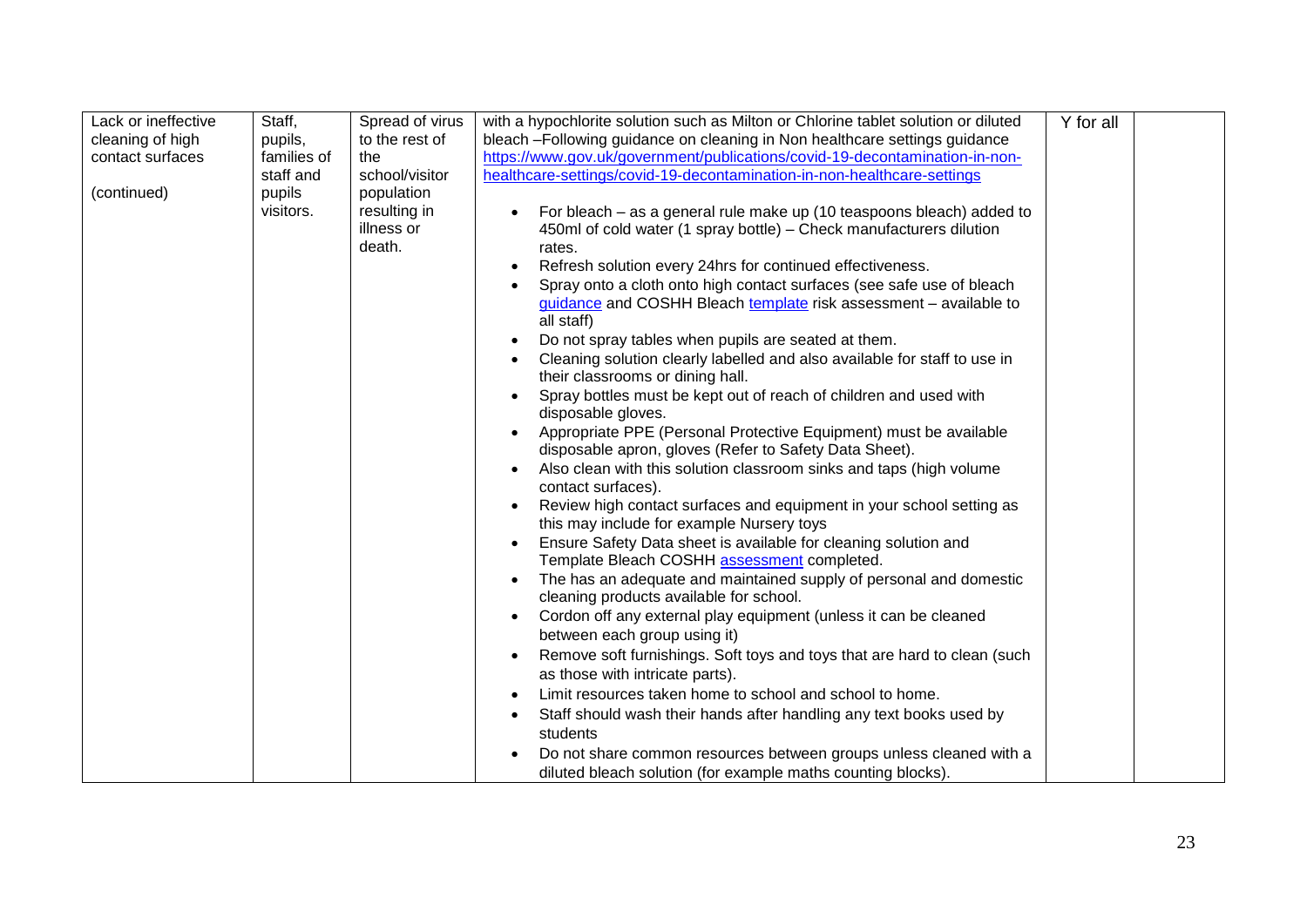| <b>Hazard / Risk</b>                                                         | Who is at<br>Risk?     | How can the<br>hazards cause                                                              | <b>Proposed Control Measures</b>                                                                                                                                                                                                                                                                                                                                                                                                                                                                                                                  |           | <b>Are Control Measures</b><br>Y/N/NA |
|------------------------------------------------------------------------------|------------------------|-------------------------------------------------------------------------------------------|---------------------------------------------------------------------------------------------------------------------------------------------------------------------------------------------------------------------------------------------------------------------------------------------------------------------------------------------------------------------------------------------------------------------------------------------------------------------------------------------------------------------------------------------------|-----------|---------------------------------------|
|                                                                              |                        | harm?                                                                                     |                                                                                                                                                                                                                                                                                                                                                                                                                                                                                                                                                   | In Place  | <b>Adequate</b>                       |
|                                                                              |                        |                                                                                           | Signage displayed to remind staff and pupils to wash their hands and<br>$\bullet$<br>not touch their faces                                                                                                                                                                                                                                                                                                                                                                                                                                        |           |                                       |
| Poor respiratory<br>hygiene                                                  | Staff<br>Pupils        | Inhalation of<br>virus or<br>transfer of virus<br>onto a surface<br>that is picked<br>up. | Tissues and bins in every classroom including canteen and staffroom to<br>support "catch it, bin it, kill it"<br>Display around school "catch it bin it kill it" posters around school and<br>$\bullet$<br>remind staff and pupils.<br>School to support pupils (could be those with complex needs or younger<br>$\bullet$<br>children) to get this right.<br>Individual pupil risk assessment completed for pupils that spit or use<br>saliva as a sensory stimulant.                                                                            | Y for all |                                       |
| Poor workplace<br>ventilation leading to<br>risk of coronavirus<br>spreading | Staff<br><b>Pupils</b> | Spread of the<br>virus leading to<br>illness or death                                     | Follow HSE guidance on Heating ventilation and air conditioning.<br>$\bullet$<br>Where possible ventilate the workplace using fresh air by keeping doors<br>and windows open.<br>On hot days additional mechanical ventilation could be used for<br>$\bullet$<br>example desk fans and these should be positioned to face the teacher<br>and away from the pupils.<br>Turn off recirculating air system that circulates between different rooms.<br>$\bullet$<br>Single air conditioning units that draw in fresh air from outside can be<br>used | Y for all |                                       |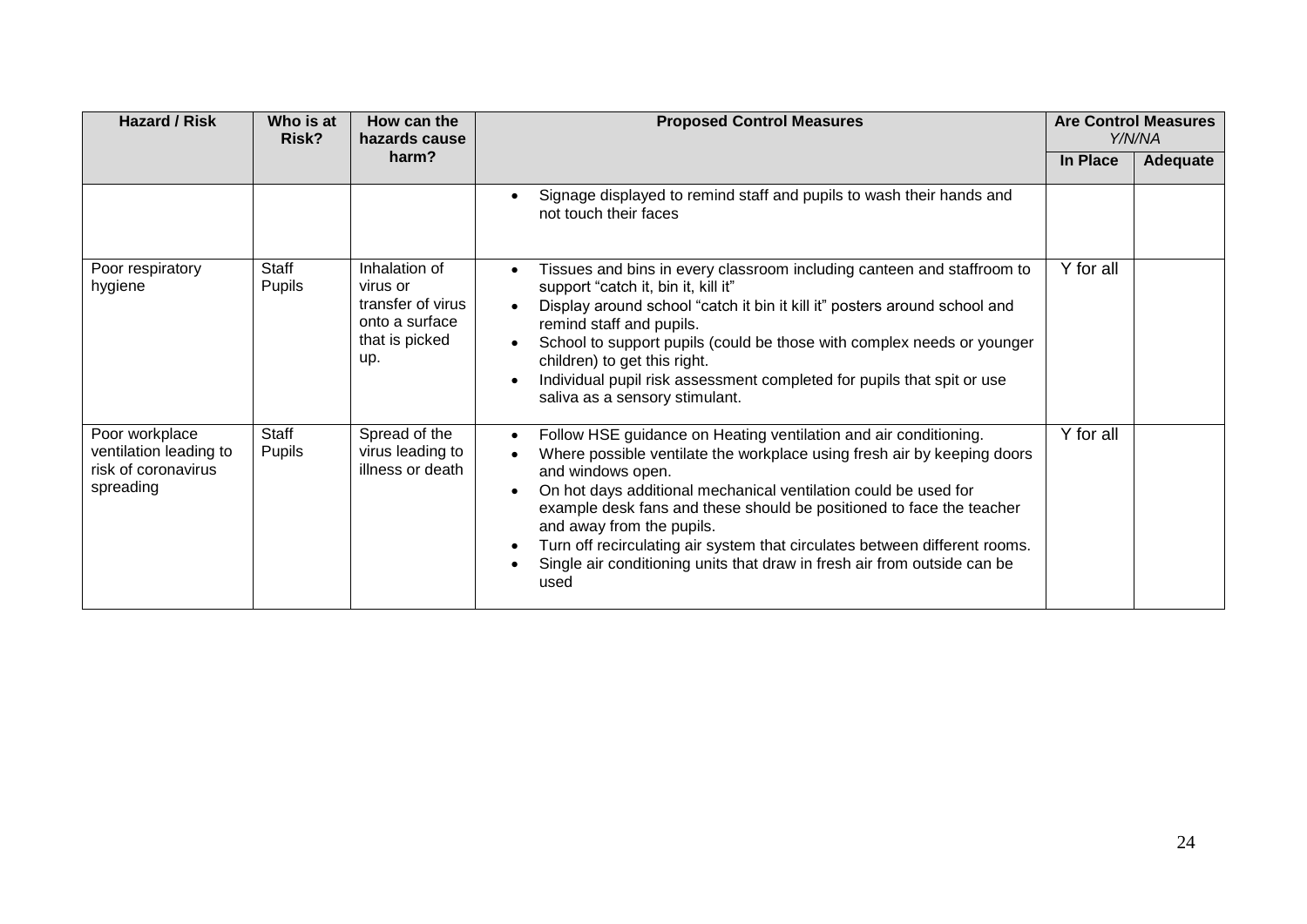| <b>Hazard / Risk</b>                                                                                       | Who is at<br>Risk?     | How can the<br>hazards cause                                                                    | <b>Proposed Control Measures</b>                                                                                                                                                                                                                                                                                                                                                                                                                                                                                                                                                                                                                                                                                                                                                                                    |           | <b>Are Control Measures</b><br>Y/N/NA |
|------------------------------------------------------------------------------------------------------------|------------------------|-------------------------------------------------------------------------------------------------|---------------------------------------------------------------------------------------------------------------------------------------------------------------------------------------------------------------------------------------------------------------------------------------------------------------------------------------------------------------------------------------------------------------------------------------------------------------------------------------------------------------------------------------------------------------------------------------------------------------------------------------------------------------------------------------------------------------------------------------------------------------------------------------------------------------------|-----------|---------------------------------------|
|                                                                                                            |                        | harm?                                                                                           |                                                                                                                                                                                                                                                                                                                                                                                                                                                                                                                                                                                                                                                                                                                                                                                                                     | In Place  | <b>Adequate</b>                       |
| Inadequate<br>monitoring of illness<br>and prevalence of<br>COVID19 symptoms.                              | Staff<br><b>Pupils</b> | Outbreak<br>unidentified<br>leading to<br>spread of the<br>virus                                | All staff informed in staff guide and in training that they must provide<br>$\bullet$<br>reason for illness when reporting absence<br>All pupils informed in parents guide and in form time that they must<br>provide reason for illness<br>Symptoms to report as potentially covid19 as per Public health guidance<br>are clear<br>Protocol in place for recording pupil and staff absence and signposting<br>$\bullet$<br>them or providing them with home testing kit. Protocol also checks on<br>result of test.<br>When a positive test is identified the school will contact local public<br>$\bullet$<br>protection team and provide necessary information as part of track and<br>trace.<br>School will retain copy of all timetables, registers, and staff in close<br>$\bullet$<br>contact for each term. | Y for all |                                       |
| Staff and pupils<br>concerned about risk<br>of Coronavirus and<br>self-isolating (without<br>any symptoms) | Staff,<br>pupils.      | Loss of<br>education                                                                            | Pupils self isolating will not be penalised for non-attendance<br>$\bullet$<br>Obtain advice from NHS 111 online based on the information provided<br>by them and referring to Public Health and DFE Guidance for Schools<br>Staff individual risk assessment completed for staff concerned about risk<br>$\bullet$<br>to support them into work.                                                                                                                                                                                                                                                                                                                                                                                                                                                                   | Y for all |                                       |
| Staff refusing to<br>participate with<br>Testing or track and<br>trace                                     | <b>Staff</b><br>pupil  | Spread of virus<br>to the rest of<br>the school<br>population<br>resulting in<br>illness/death. | In staff guide the school as the employer sets out the expectation that<br>$\bullet$<br>the employee should participate in testing and participate in the track<br>and trace system.<br>School to seek advice from HR if they refuse to participate.<br>$\bullet$                                                                                                                                                                                                                                                                                                                                                                                                                                                                                                                                                   | Y<br>Y    |                                       |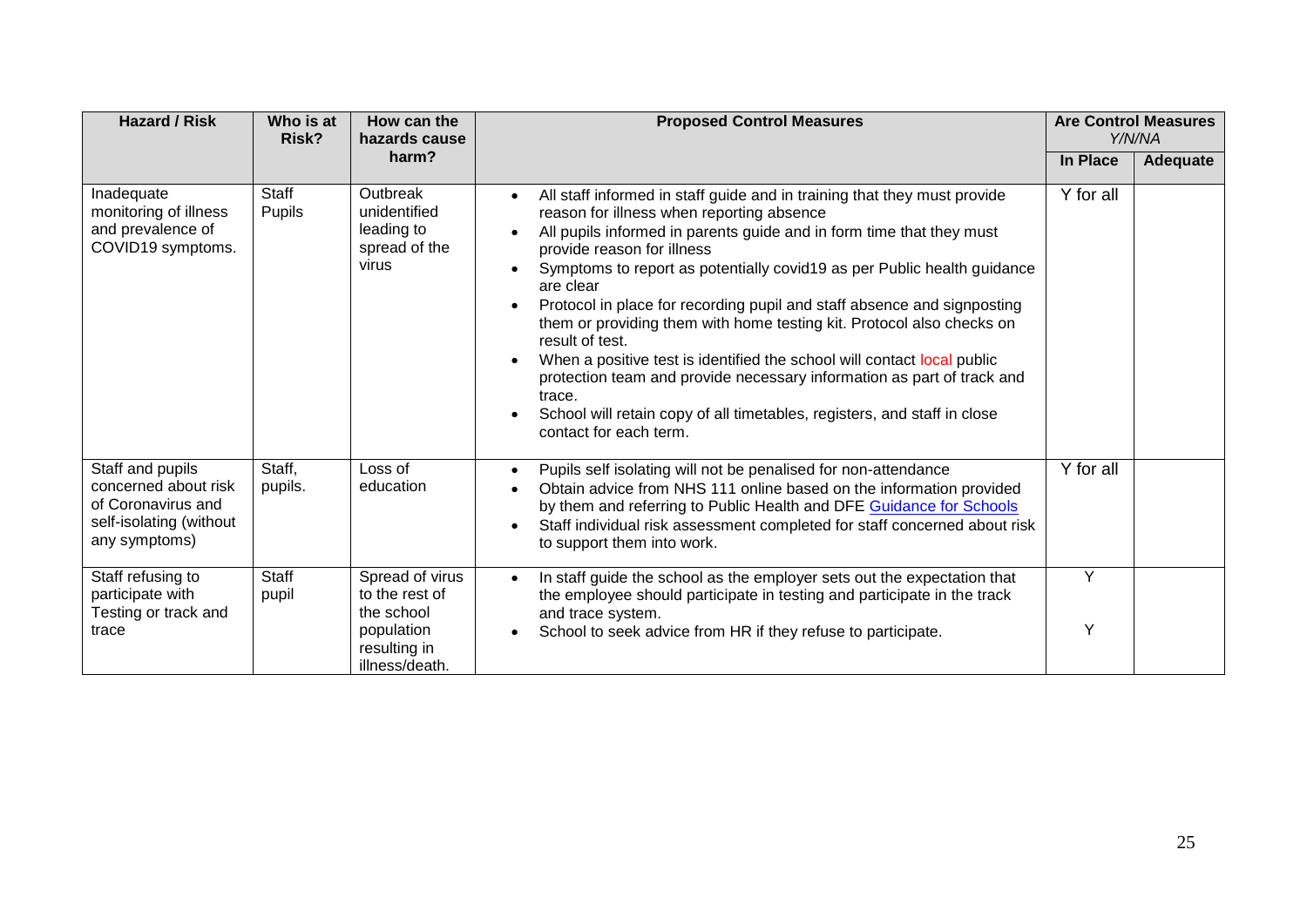| <b>Hazard / Risk</b>                                               | Who is at<br>Risk?     | How can the<br>hazards cause                                                                   | <b>Proposed Control Measures</b>                                                                                                                                                                                                                                                                                                                                                  |                | <b>Are Control Measures</b><br>Y/N/NA |
|--------------------------------------------------------------------|------------------------|------------------------------------------------------------------------------------------------|-----------------------------------------------------------------------------------------------------------------------------------------------------------------------------------------------------------------------------------------------------------------------------------------------------------------------------------------------------------------------------------|----------------|---------------------------------------|
|                                                                    |                        | harm?                                                                                          |                                                                                                                                                                                                                                                                                                                                                                                   | In Place       | Adequate                              |
| Parents refusing to<br>keep pupils off school<br>when requested to | Staff,<br>pupils.      | Spread of virus<br>to the rest of<br>the school                                                | Before starting back in September "parental agreement" in place that<br>$\bullet$<br>sets out the requirement for self-isolation and participation in testing and<br>track and trace.                                                                                                                                                                                             | Y              |                                       |
| self-isolate and test.                                             |                        | population<br>resulting in                                                                     | Obtain advice from NHS 111 online based on the information provided<br>$\bullet$<br>by them and referring to Public Health and DFE Guidance for Schools                                                                                                                                                                                                                           | Y              |                                       |
|                                                                    |                        | illness/death.                                                                                 | Call DFE Helpline 0800 046 8687 or email<br>$\bullet$<br>Dfe.coronavirushelpline@education.gov.uk                                                                                                                                                                                                                                                                                 | Y              |                                       |
| <b>School Trips</b>                                                | Staff,<br>pupils.      | Spread of virus<br>to the rest of                                                              | School to follow current government advice - No foreign or overnight<br>$\bullet$<br>trips in the UK.                                                                                                                                                                                                                                                                             | Y              |                                       |
|                                                                    |                        | the school<br>population<br>resulting in<br>illness/death.                                     | Risk assessment process in place for reviewing UK based day trips in<br>Autumn term.                                                                                                                                                                                                                                                                                              | Y              |                                       |
| School uniform                                                     | <b>Staff</b><br>Pupils | Spread of virus<br>to the rest of<br>the school<br>population<br>resulting in<br>illness/death | Pupils can wear school uniform and they do not need to be cleaned any<br>$\bullet$<br>more often than usual using usual detergents.                                                                                                                                                                                                                                               | $\overline{Y}$ |                                       |
| Pupils with EHCP and<br>Vulnerable pupils                          | Pupils                 | Unable to<br>attend school<br>and parents<br>then away from<br>critical job                    | Following Government advice on EHCP pupils review and update pupil<br>$\bullet$<br>risk assessment<br>https://www.gov.uk/government/publications/coronavirus-covid-19-<br>guidance-on-vulnerable-children-and-young-people<br>Those with an EHC plan should be risk-assessed<br>https://www.gov.uk/government/publications/coronavirus-covid-19-send-<br>risk-assessment-guidance | Y              |                                       |
|                                                                    |                        |                                                                                                | Share risk assessment with staff working with pupil with EHCP.                                                                                                                                                                                                                                                                                                                    | Υ              |                                       |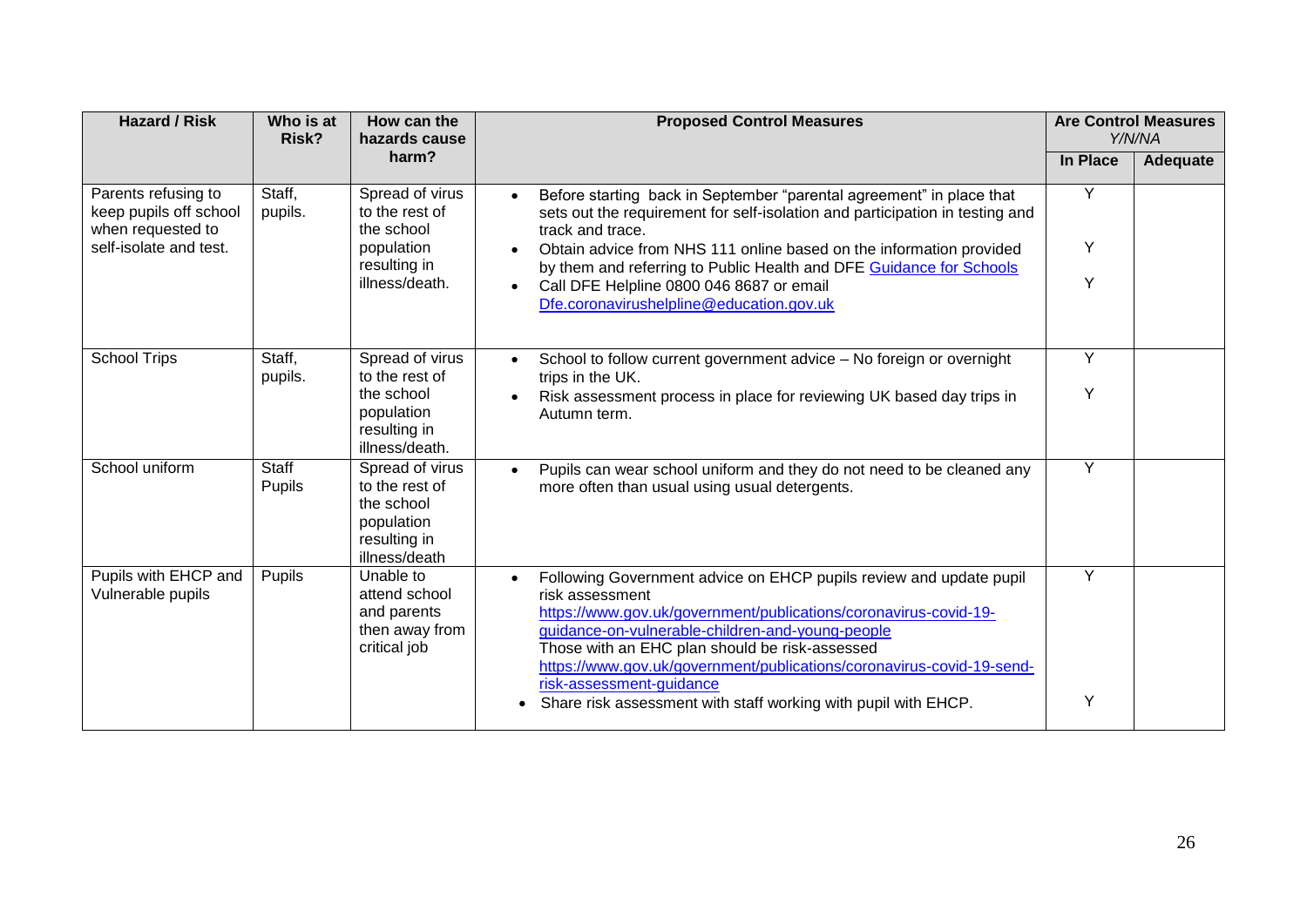| <b>Hazard / Risk</b><br>Who is at<br>How can the<br><b>Proposed Control Measures</b><br>Risk?<br>hazards cause |                 | <b>Are Control Measures</b><br>Y/N/NA           |                                                                                                                                                                                                                                                                                                                                                                                                                                                                                                                                                                                   |          |          |
|----------------------------------------------------------------------------------------------------------------|-----------------|-------------------------------------------------|-----------------------------------------------------------------------------------------------------------------------------------------------------------------------------------------------------------------------------------------------------------------------------------------------------------------------------------------------------------------------------------------------------------------------------------------------------------------------------------------------------------------------------------------------------------------------------------|----------|----------|
|                                                                                                                |                 | harm?                                           |                                                                                                                                                                                                                                                                                                                                                                                                                                                                                                                                                                                   | In Place | Adequate |
| Wrap around care                                                                                               | Pupils<br>Staff | Spread of virus<br>to the rest of               | Review wrap around care and reopening this provision – risk<br>$\bullet$<br>assessments reviewed for any third part provider.                                                                                                                                                                                                                                                                                                                                                                                                                                                     | Y        |          |
|                                                                                                                |                 | the school<br>population                        | Try and keep the "bubbles" the same as the day bubbles but if not limit<br>size and try and maintain consistency.                                                                                                                                                                                                                                                                                                                                                                                                                                                                 | Y        |          |
|                                                                                                                |                 | resulting in<br>illness/death                   | Parents informed to limit the use of different wrap around care providers.<br>$\bullet$                                                                                                                                                                                                                                                                                                                                                                                                                                                                                           | Y        |          |
| Transport                                                                                                      | <b>Pupils</b>   | Spread of virus<br>to the rest of<br>the school | Liaise with LA and private transport companies to establish new<br>$\bullet$<br>arrangements for "bubbles" to travel together where possible or keep<br>this consistent.                                                                                                                                                                                                                                                                                                                                                                                                          | Y        |          |
|                                                                                                                |                 | population<br>resulting in<br>illness/death     | Establish arrangements for<br>$\bullet$<br>Use of sanitiser upon boarding and/or disembarking<br>Queuing and boarding<br>Seating arrangements sit in their bubble or the same constant group<br>of children each day<br>Distancing vehicles where possible<br>Use of face covering (pupils aged over 11)<br>➤<br>Public transport – work with partners to stagger start time so travel is out<br>$\bullet$<br>of peak hours<br>Pupils should be informed that they must not board home to school<br>$\bullet$<br>transport if they or a member of their household has symptoms of | Υ<br>N/A |          |
|                                                                                                                |                 |                                                 | Coronavirus.                                                                                                                                                                                                                                                                                                                                                                                                                                                                                                                                                                      |          |          |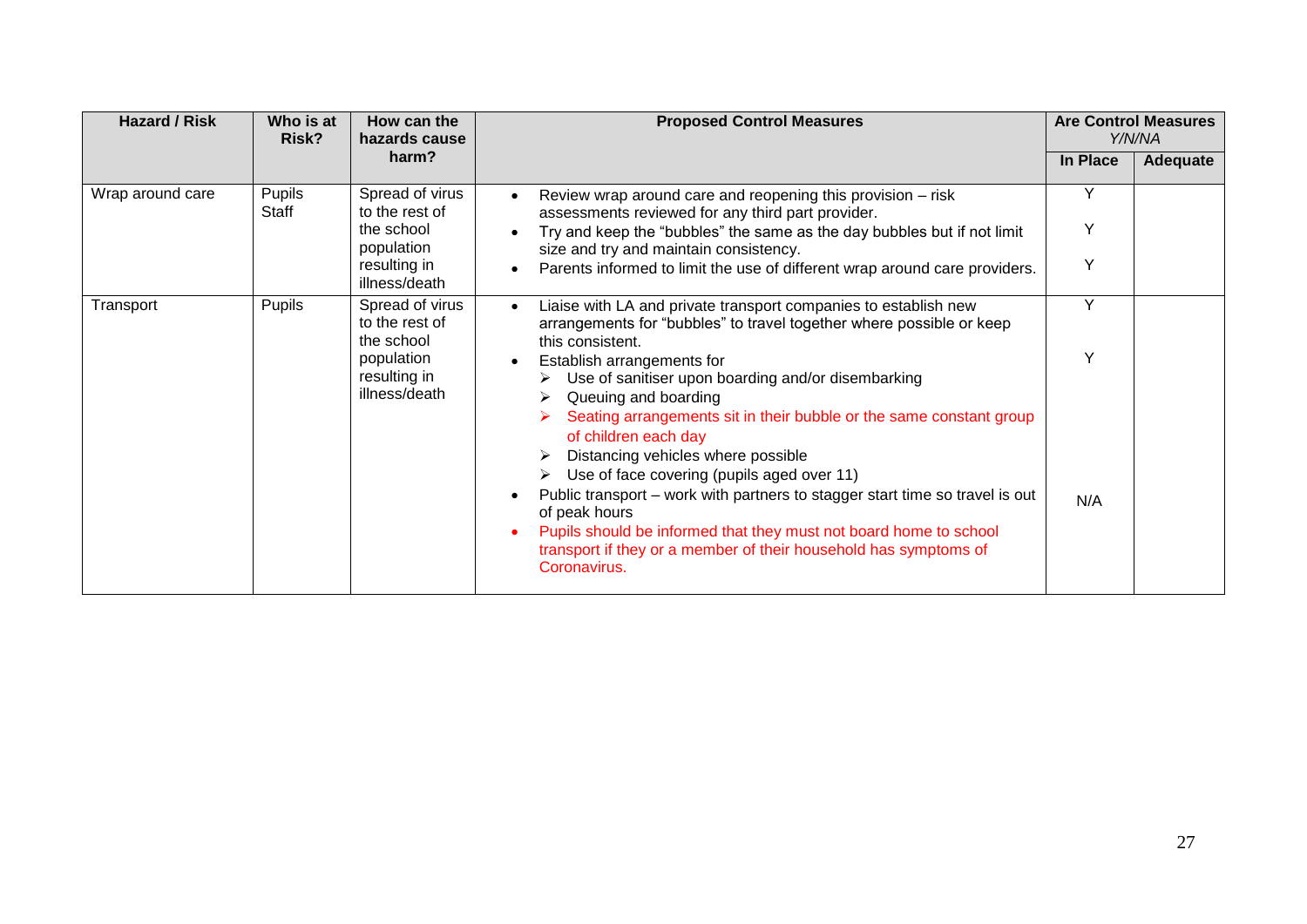| <b>Ineffective Site</b><br>Management leading<br>to the spread of the<br>virus | Staff,<br>pupils,<br>families of<br>staff and<br>pupils | <b>Building not</b><br>maintained or<br>checked.<br>Insufficient fire<br>safety and<br>legionella<br>management.<br>Causing injury | Check security of supply chain and contractor service for example<br>$\bullet$<br>catering, cleaning contracts checked and ready to start or upscale again<br>(agree dates). Cleaning products suitable for use on viruses.<br>Catering provider to follow government guidance on reopening a food<br>business and provide copies of Covid 19 risk assessment.<br>In house catering put complete Covid19 risk assessment<br>Review screening requirements for staff at til point etc.<br>Review Planned Preventive Maintenance schedule – what services are<br>due between now and September.<br>Make sure statutory checks are up to date for example boiler servicing.<br>https://www.hse.gov.uk/news/work-equipment-coronavirus.htm<br>Follow DFE guidance on managing buildings<br>https://www.gov.uk/government/publications/managing-school-<br>premises-during-the-coronavirus-outbreak<br>Managing contractors - requirements expected from them to follow<br>school social distancing measures - try to organise so outside main<br>school hours.<br>Information on schools' arrangements for managing risk from COVID19<br>shared with contractors.<br>Legionella - if school building has been fully closed then it will need<br>flushing through.<br>If building has been closed reinstate all site agent checks including<br>weekly fire alarm check.<br>Review building projects planned for summer and beyond. Contractors<br>to provide risk assessments and method statements for their works that<br>include COVID19<br>Schedule an evacuation – fire assembly point reviewed for social<br>distancing.<br>Review fire wardens to ensure you have enough trained staff.<br>Grounds maintenance contract – arrange for grass cuttings<br>Review building projects planned for the summer holidays.<br>If your classes are going to be split into different classrooms to reduce<br>numbers are they age appropriate for example fitted with fingerguards.<br>Bins are emptied in classrooms and offices daily.<br>Sufficient and consistent supplies of cleaning materials suitable for<br>COVID19 and PPE. | Y for all |  |
|--------------------------------------------------------------------------------|---------------------------------------------------------|------------------------------------------------------------------------------------------------------------------------------------|------------------------------------------------------------------------------------------------------------------------------------------------------------------------------------------------------------------------------------------------------------------------------------------------------------------------------------------------------------------------------------------------------------------------------------------------------------------------------------------------------------------------------------------------------------------------------------------------------------------------------------------------------------------------------------------------------------------------------------------------------------------------------------------------------------------------------------------------------------------------------------------------------------------------------------------------------------------------------------------------------------------------------------------------------------------------------------------------------------------------------------------------------------------------------------------------------------------------------------------------------------------------------------------------------------------------------------------------------------------------------------------------------------------------------------------------------------------------------------------------------------------------------------------------------------------------------------------------------------------------------------------------------------------------------------------------------------------------------------------------------------------------------------------------------------------------------------------------------------------------------------------------------------------------------------------------------------------------------------------------------------------------------------------------------------------------------------------------------------------------------|-----------|--|
|--------------------------------------------------------------------------------|---------------------------------------------------------|------------------------------------------------------------------------------------------------------------------------------------|------------------------------------------------------------------------------------------------------------------------------------------------------------------------------------------------------------------------------------------------------------------------------------------------------------------------------------------------------------------------------------------------------------------------------------------------------------------------------------------------------------------------------------------------------------------------------------------------------------------------------------------------------------------------------------------------------------------------------------------------------------------------------------------------------------------------------------------------------------------------------------------------------------------------------------------------------------------------------------------------------------------------------------------------------------------------------------------------------------------------------------------------------------------------------------------------------------------------------------------------------------------------------------------------------------------------------------------------------------------------------------------------------------------------------------------------------------------------------------------------------------------------------------------------------------------------------------------------------------------------------------------------------------------------------------------------------------------------------------------------------------------------------------------------------------------------------------------------------------------------------------------------------------------------------------------------------------------------------------------------------------------------------------------------------------------------------------------------------------------------------|-----------|--|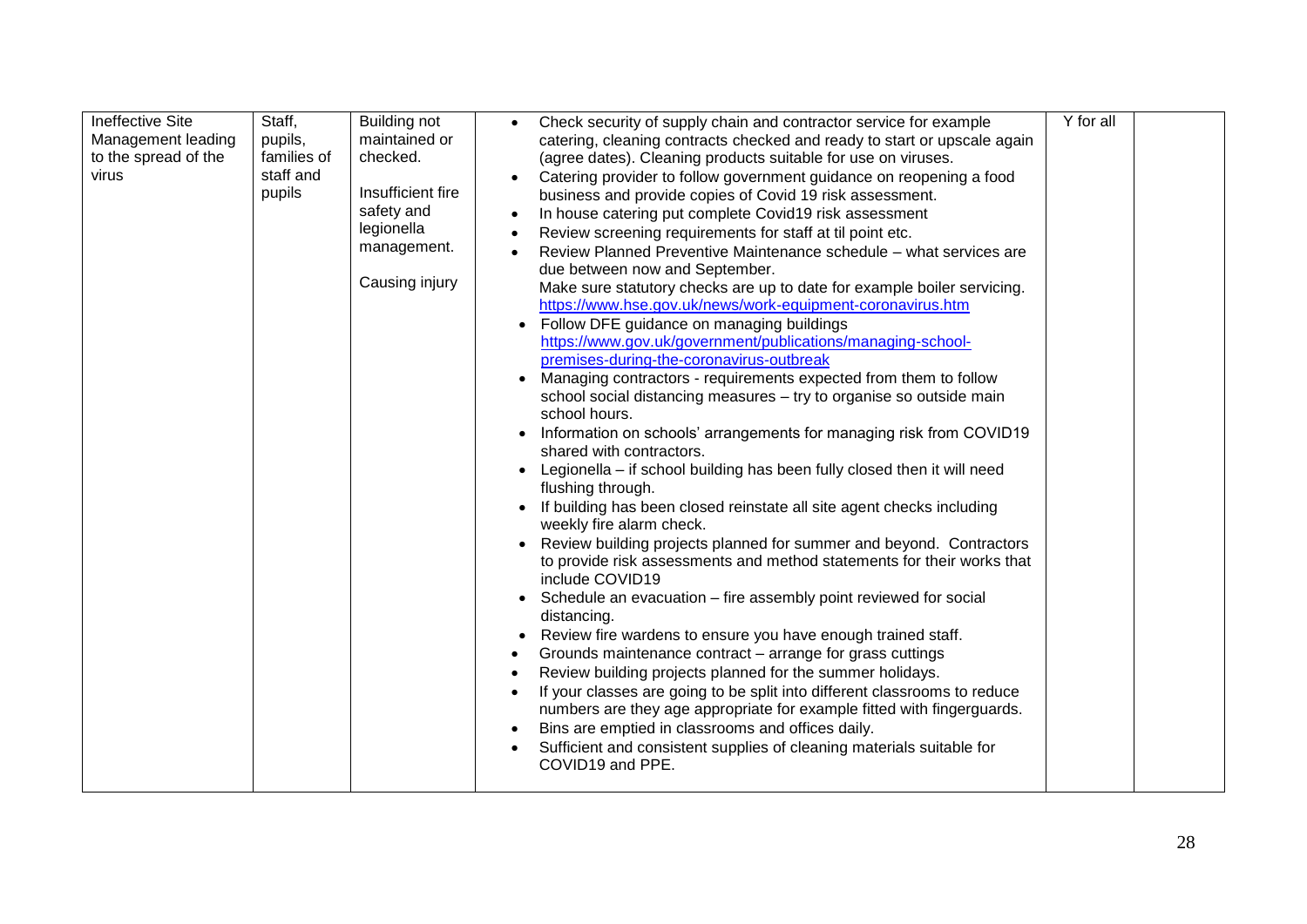| <b>Hazard / Risk</b>                                             | Who is at<br>Risk?                                      | How can the<br>hazards cause                                                                                                                                                        | <b>Proposed Control Measures</b>                                                                                                                                                                                                                                                                                                                                                                                                                                                                                                                                                                                                                                                                                                                                                                                                                                                                                                  |           | <b>Are Control Measures</b><br>Y/N/NA |
|------------------------------------------------------------------|---------------------------------------------------------|-------------------------------------------------------------------------------------------------------------------------------------------------------------------------------------|-----------------------------------------------------------------------------------------------------------------------------------------------------------------------------------------------------------------------------------------------------------------------------------------------------------------------------------------------------------------------------------------------------------------------------------------------------------------------------------------------------------------------------------------------------------------------------------------------------------------------------------------------------------------------------------------------------------------------------------------------------------------------------------------------------------------------------------------------------------------------------------------------------------------------------------|-----------|---------------------------------------|
|                                                                  |                                                         | harm?                                                                                                                                                                               |                                                                                                                                                                                                                                                                                                                                                                                                                                                                                                                                                                                                                                                                                                                                                                                                                                                                                                                                   | In Place  | Adequate                              |
| Lack of training on<br>new working<br>arrangements for<br>school | Staff,<br>pupils,<br>families of<br>staff and<br>pupils | Unfamiliar with<br>new working<br>procedures<br>leading lack of<br>social<br>distancing and<br>increasing risk<br>of infection that<br>could lead to<br>injury/illness or<br>death. | <b>Training</b><br>Staff "virtual" Induction back to school<br>Inform them of ALL the control measures identified by risk assessment<br>➤<br>What they need to do to keep themselves safe and their group of pupils<br>➤<br>safe at school<br>Spotting signs/symptoms for Covid19 for themselves and students<br>➤<br>Local COVID19 testing station and access to home testing kits as<br><b>Essential workers</b><br>First aid arrangements<br>➤<br>Fire evacuation procedure<br>All staff training to be delivered virtually.<br>Training for pupils<br>Provide lessons on handwashing for example ebug and this video<br>https://youtu.be/x3v521MTjio<br>Promoting good respiratory hygiene "catch it bin it kill it"<br>Update information to parents on symptoms and not sending pupils in<br>$\bullet$<br>with them and new arrangements for the school day. Also include track<br>and trace and agreement to have testing. | Y for all |                                       |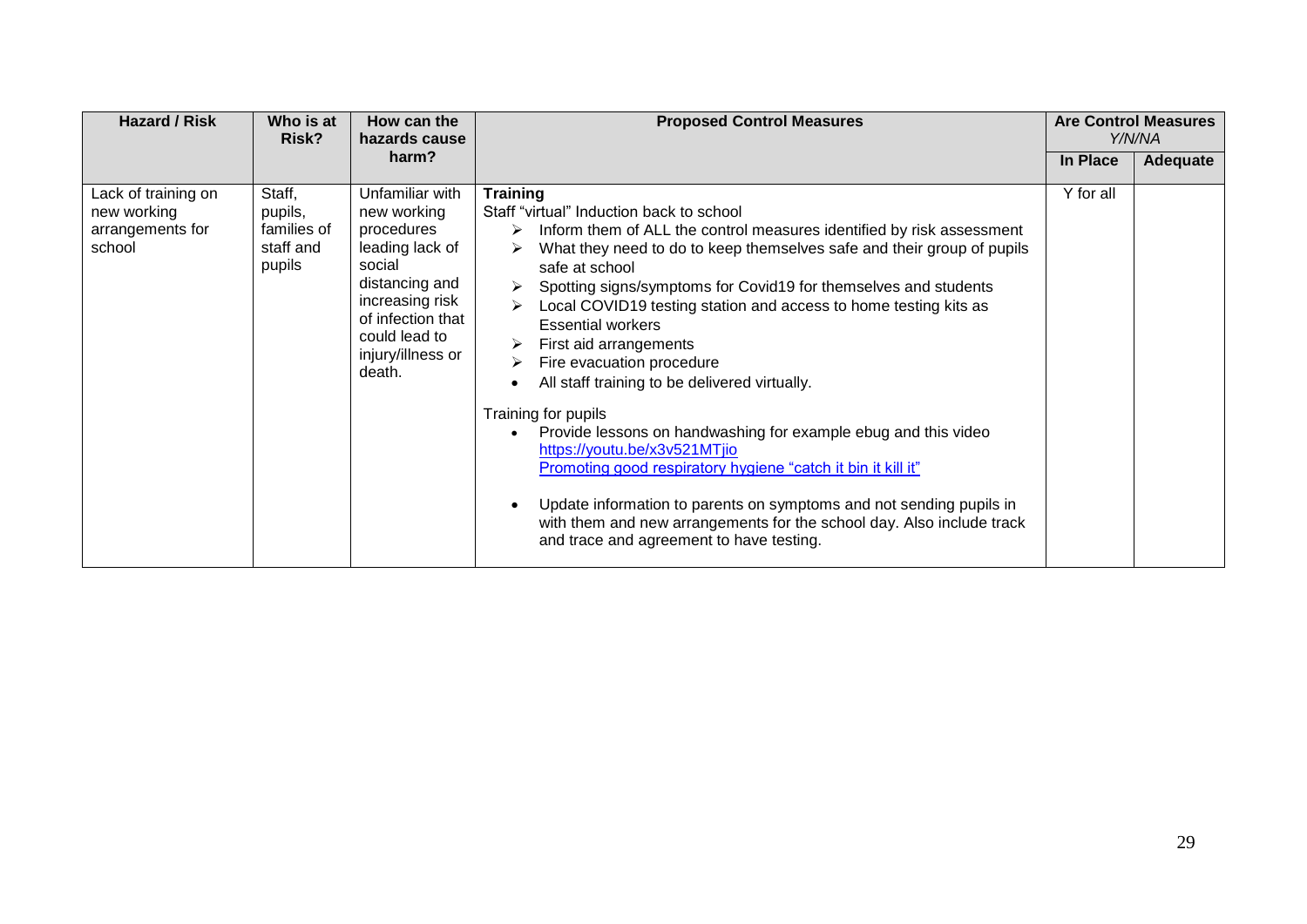| <b>Hazard / Risk</b>                                           | Who is at<br>Risk?                                      | How can the<br>hazards cause         | <b>Proposed Control Measures</b>                                                                                                                                                                                                                                                                                                                                                                                                                                                                                                                                                                                                                                                                                                                                                                                                                                                                                                                                                                                                                                                                                                                                              |           | <b>Are Control Measures</b><br>Y/N/NA |
|----------------------------------------------------------------|---------------------------------------------------------|--------------------------------------|-------------------------------------------------------------------------------------------------------------------------------------------------------------------------------------------------------------------------------------------------------------------------------------------------------------------------------------------------------------------------------------------------------------------------------------------------------------------------------------------------------------------------------------------------------------------------------------------------------------------------------------------------------------------------------------------------------------------------------------------------------------------------------------------------------------------------------------------------------------------------------------------------------------------------------------------------------------------------------------------------------------------------------------------------------------------------------------------------------------------------------------------------------------------------------|-----------|---------------------------------------|
|                                                                |                                                         | harm?                                |                                                                                                                                                                                                                                                                                                                                                                                                                                                                                                                                                                                                                                                                                                                                                                                                                                                                                                                                                                                                                                                                                                                                                                               | In Place  | Adequate                              |
| First aid and<br>medication and<br>delivering personal<br>care | Staff,<br>pupils,<br>families of<br>staff and<br>pupils | Insufficient first<br>aider coverage | Provide appropriate PPE for first aiders (mask, disposable gloves and<br>disposable aprons)<br>Inform first aiders what control measures are in place.<br>$\bullet$<br>https://www.sja.org.uk/get-advice/first-aid-advice/covid-19-advice-for-<br>first-aiders/<br>Sufficient first aiders on site (to be reviewed each day and considered<br>$\bullet$<br>as part of staff rota).<br>Early years only -at least one person on site with paediatric first aid.<br>Ensure those pupils in school have up to date medication onsite and<br>their allergen information is also up to date.<br>Systems in place for checking any menu/ingredient changes (due to<br>food shortages/changes) against pupils with allergens.<br>First aider and those administering medication to maintain social<br>distancing where possible.<br><b>Personal care</b><br>Staff providing personal care including nappy changing should wear<br>٠<br>appropriate PPE for first aiders (mask, disposable gloves and<br>disposable aprons)<br>Changing mat should be cleaned with Milton solution between each<br>$\bullet$<br>nappy change. Disposable gloves changed between each nappy<br>change. | Y for all |                                       |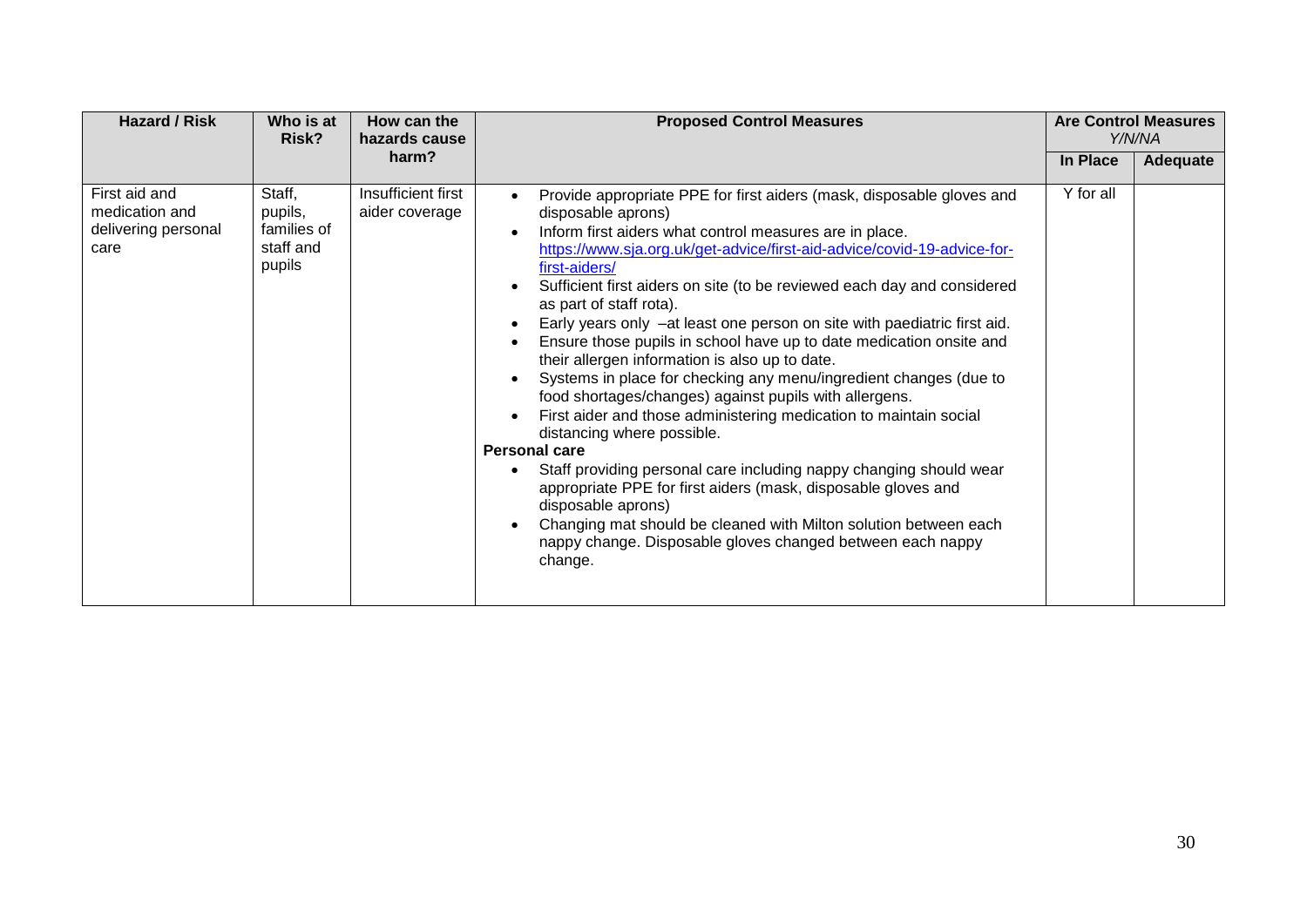| <b>Hazard / Risk</b>                                                                                                                                               | Who is at<br>Risk?                                      | How can the<br>hazards cause                                                                            | <b>Proposed Control Measures</b>                                                                                                                                                                                                                                                                                                                                                                                                                                                                                                                                                                                                                                                                                                                                                                                                                                                                                                                                                                                                                                                                                                                                                                                                                                                                                                                                                                                                                                                                   |           | <b>Are Control Measures</b><br>Y/N/NA |
|--------------------------------------------------------------------------------------------------------------------------------------------------------------------|---------------------------------------------------------|---------------------------------------------------------------------------------------------------------|----------------------------------------------------------------------------------------------------------------------------------------------------------------------------------------------------------------------------------------------------------------------------------------------------------------------------------------------------------------------------------------------------------------------------------------------------------------------------------------------------------------------------------------------------------------------------------------------------------------------------------------------------------------------------------------------------------------------------------------------------------------------------------------------------------------------------------------------------------------------------------------------------------------------------------------------------------------------------------------------------------------------------------------------------------------------------------------------------------------------------------------------------------------------------------------------------------------------------------------------------------------------------------------------------------------------------------------------------------------------------------------------------------------------------------------------------------------------------------------------------|-----------|---------------------------------------|
|                                                                                                                                                                    |                                                         | harm?                                                                                                   |                                                                                                                                                                                                                                                                                                                                                                                                                                                                                                                                                                                                                                                                                                                                                                                                                                                                                                                                                                                                                                                                                                                                                                                                                                                                                                                                                                                                                                                                                                    | In Place  | Adequate                              |
| Pupils and staff<br>working from home<br>(Parents may choose<br>not to send their<br>pupils to school)<br>Social isolation<br>leading to mental<br>health problems | Staff,<br>pupils,<br>families of<br>staff and<br>pupils | Incorrect/poor<br>work station<br>set up leading<br>to<br>Musculoskeleta<br>conditions<br>Mental health | <b>Pupils</b><br>There is no legal requirement to provide DSE workstation assessments<br>for pupils but parents should be encouraged to follow good practice.<br><b>Staff</b><br>Staff who working from home – guidance provided on working from<br>$\bullet$<br>home and secure information complying with GDPR.<br>Staff provided with laptop and separate mouse- DSE assessment not<br>$\bullet$<br>required for working at home.<br>Share HSE guidance on working from home. Staff should follow good<br>$\bullet$<br>practice and work from a table.<br>Share Cousins Safety guidance of working at home and ask staff<br>working from home to complete working at home checklist<br>Check staff complete the checklist and highlight any issues to you<br>$\bullet$<br>School to consider staff mental health and review communication<br>arrangements with staff. Rather than emails consider a meeting via a<br>platform like Zoom.<br>Pregnant staff- update their pregnancy risk assessment if returning into<br>$\bullet$<br>the office after the 1 <sup>st</sup> August.<br>Think about ways to improve mental health from working at home as it<br>$\bullet$<br>can be difficult to separate work from home life.<br>Consider virtual coffee mornings using technology so staff can still feel<br>$\bullet$<br>part of a team<br>Encourage staff to speak to colleagues daily<br>$\bullet$<br>Identify staff that live on their own and ring them daily to make sure they<br>are okay | Y for all |                                       |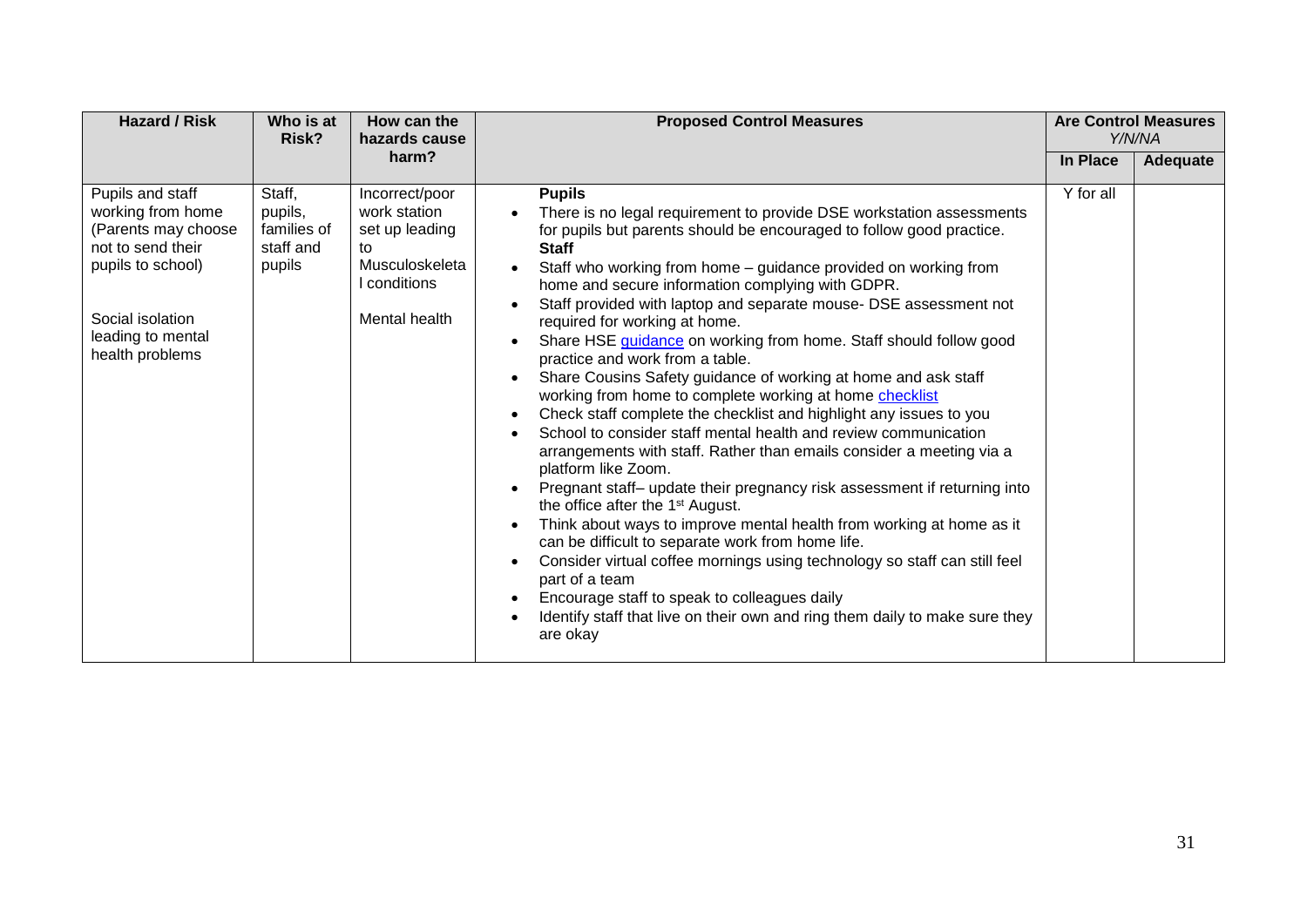| <b>Hazard / Risk</b>                                                                                                                                                                                       | Who is at<br>Risk?                                      | How can the<br>hazards cause                                                                                                                                                   | <b>Proposed Control Measures</b>                                                                                                                                                                                                                                                                                                                                                                                                                                                                                                                                                                                                                                                                                                                                                                                                                                                                                                                                                                                                                                                                        |           | <b>Are Control Measures</b><br>Y/N/NA |
|------------------------------------------------------------------------------------------------------------------------------------------------------------------------------------------------------------|---------------------------------------------------------|--------------------------------------------------------------------------------------------------------------------------------------------------------------------------------|---------------------------------------------------------------------------------------------------------------------------------------------------------------------------------------------------------------------------------------------------------------------------------------------------------------------------------------------------------------------------------------------------------------------------------------------------------------------------------------------------------------------------------------------------------------------------------------------------------------------------------------------------------------------------------------------------------------------------------------------------------------------------------------------------------------------------------------------------------------------------------------------------------------------------------------------------------------------------------------------------------------------------------------------------------------------------------------------------------|-----------|---------------------------------------|
|                                                                                                                                                                                                            |                                                         | harm?                                                                                                                                                                          |                                                                                                                                                                                                                                                                                                                                                                                                                                                                                                                                                                                                                                                                                                                                                                                                                                                                                                                                                                                                                                                                                                         | In Place  | Adequate                              |
| Stress and mental<br>health<br>Parents and pupils<br>anxious about<br>returning to school<br>Staff working long<br>hours delivering face<br>to face as well as<br>setting work for those<br>pupils at home | Staff,<br>pupils,<br>families of<br>staff and<br>pupils | Stress and<br>anxiety leading<br>to loss of sleep<br>and changes in<br>behaviour.<br>Resulting in<br>time of<br>work/school<br>Increase in<br>absenteeism<br>and<br>Presentism | Clear communication to parents on returning to school and how this will<br>be managed.<br>Recognise that parents and pupils that may have been shielding or<br>$\bullet$<br>those concerned about the comparatively increased risk from COVID 19<br>including those from Black, Asian, Minority Ethnic or who have certain<br>conditions such as obesity and diabetes and support mechanisms in<br>place to reassure parents and staff.<br>Additional pastoral support provided to pupils.<br>Use of professional resources to share experiences of lockdown with<br>children for example https://www.weforum.org/agenda/2020/05/11-may-<br>who-briefing/<br>Monitor staff workload between classroom delivery and setting work for<br>pupils at home (those isolating or working from home due to lockdown).<br>Regular updates to parents on safety measures in place<br>$\bullet$                                                                                                                                                                                                                    | Y to all  |                                       |
| Ineffective use of PPE                                                                                                                                                                                     | Staff,<br>pupils,<br>families of<br>staff and<br>pupils | PPE<br>facemasks<br>become<br>contaminated<br>and source of<br>infection<br>causing illness<br>to wearer                                                                       | School to follow DFE and WHO guidance that currently does not require<br>schools to provide PPE for staff in general apart from those<br>administering first aid, dealing with a suspected case of COVID19 and<br>personal care.<br>School to provide and maintain a supply of suitable PPE for staff that<br>are required to use it (Disposable gloves, aprons and face masks,<br>visors).<br>Where Staff and pupils chose to wear their own face covering in school<br>- make this clear that this is a personal choice but not identified by the<br>Government and Public Health England. This could be included as part<br>of an individual risk assessment.<br>Pupils/staff travelling in by public transport or private transport (over the<br>$\bullet$<br>age of 11 is compulsory) - lidded bin available to dispose of masks on<br>arrival. Plastic bags provided to pupils and staff with face covering.<br>Face covering used for transport to be placed into a plastic bag and<br>$\bullet$<br>stored in pupils/staff own bag. Face coverings are not left handing<br>around anyone's neck. | Y for all |                                       |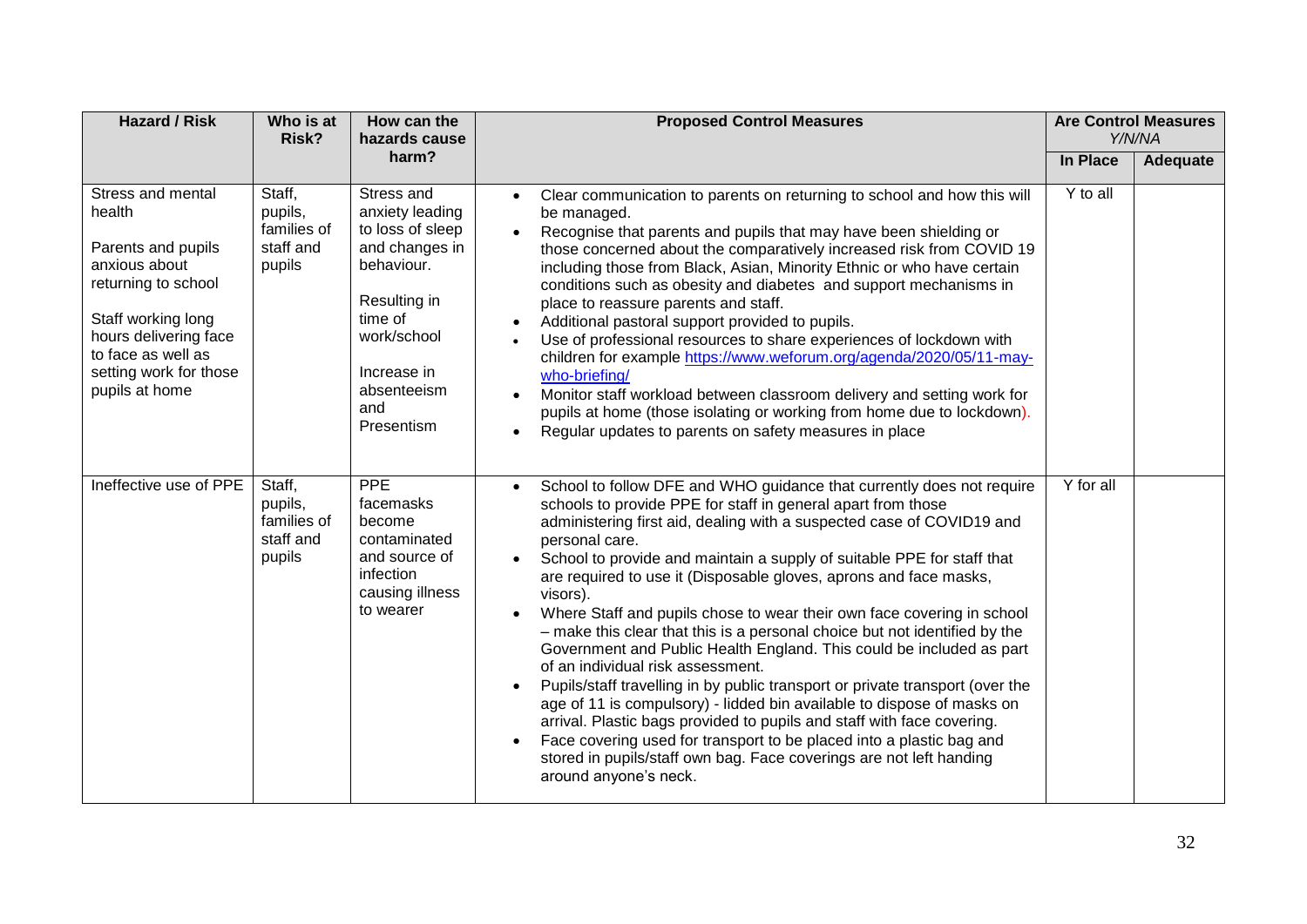| <b>Hazard / Risk</b>                                                                                                                                                              | Who is at<br>How can the<br>Risk?<br>hazards cause |                                                                        | <b>Proposed Control Measures</b>                                                                                                                                                                                                                                                                                                                                                                                                                                                                                                                                                                                                                                                                                                                                                                                                                                                                                                                                                                                                                                                                                                                                                                                                                                                                                                                                                                                                                                                                                                      |                  | <b>Are Control Measures</b><br>Y/N/NA |
|-----------------------------------------------------------------------------------------------------------------------------------------------------------------------------------|----------------------------------------------------|------------------------------------------------------------------------|---------------------------------------------------------------------------------------------------------------------------------------------------------------------------------------------------------------------------------------------------------------------------------------------------------------------------------------------------------------------------------------------------------------------------------------------------------------------------------------------------------------------------------------------------------------------------------------------------------------------------------------------------------------------------------------------------------------------------------------------------------------------------------------------------------------------------------------------------------------------------------------------------------------------------------------------------------------------------------------------------------------------------------------------------------------------------------------------------------------------------------------------------------------------------------------------------------------------------------------------------------------------------------------------------------------------------------------------------------------------------------------------------------------------------------------------------------------------------------------------------------------------------------------|------------------|---------------------------------------|
|                                                                                                                                                                                   |                                                    | harm?                                                                  |                                                                                                                                                                                                                                                                                                                                                                                                                                                                                                                                                                                                                                                                                                                                                                                                                                                                                                                                                                                                                                                                                                                                                                                                                                                                                                                                                                                                                                                                                                                                       | In Place         | Adequate                              |
| Supply staff,<br>peripatetic teachers,<br>contractors and<br>visitors, volunteers<br>moving between<br>schools spreading the<br>virus between<br>different schools and<br>bubbles | Staff and<br>pupils                                | Spreading of<br>the virus<br>leading to<br><b>Illness and</b><br>death | Visitor and contractor procedures in place to ensure they follow schools<br>$\bullet$<br>arrangements<br>Obtain COVID19 risk assessments from key contractors such as<br>catering providers and how they manage deliveries.<br>Record of all visitors, including contractors to the site for Track and<br>Trace.<br>All visitors, supply staff and contractors to follow social distancing<br>$\bullet$<br>measures and maintain 2m from staff.                                                                                                                                                                                                                                                                                                                                                                                                                                                                                                                                                                                                                                                                                                                                                                                                                                                                                                                                                                                                                                                                                       | Y<br>Y<br>Y<br>Y |                                       |
| <b>Prayer rooms</b>                                                                                                                                                               | <b>Pupils and</b><br>staff                         | Spreading of<br>the virus<br>leading to<br><b>Illness and</b><br>death | Individuals should be prevented from touching or kissing objects that are<br>$\bullet$<br>handled communally. Barriers and/or clear signage should be put in<br>place where necessary to avoid this taking place.<br>Individuals should also avoid touching property belonging to others such<br>$\bullet$<br>as shoes which, if removed, should be placed and collected by their<br>owner while adhering to social distancing principles.<br>Reusable and communal resources such as prayer mats, service<br>$\bullet$<br>sheets, religious texts or devotional material should be removed from<br>use. Single use alternatives should be provided as long as they are<br>removed and disposed of by the worshipper.<br>Items owned by the individual to aid worship such as a prayer mat or<br>$\bullet$<br>religious text, can be brought in but should be removed again by the<br>worshipper.<br>In circumstances where worshippers cannot bring their own books,<br>$\bullet$<br>places of worship should keep a selection of clean books for individuals<br>to use. Clean books should be quarantined for 48 hours since their<br>previous use and should be quarantined for 48 hours again after use.<br>Items which cannot be easily cleaned should also be subject to the 48<br>hours quarantine after use.<br>This could mean that students/staff are asked to bring in their own<br>$\bullet$<br>prayer mat to use and separate prayer rooms provided to each year<br>group and for staff to be able to socially distance. |                  |                                       |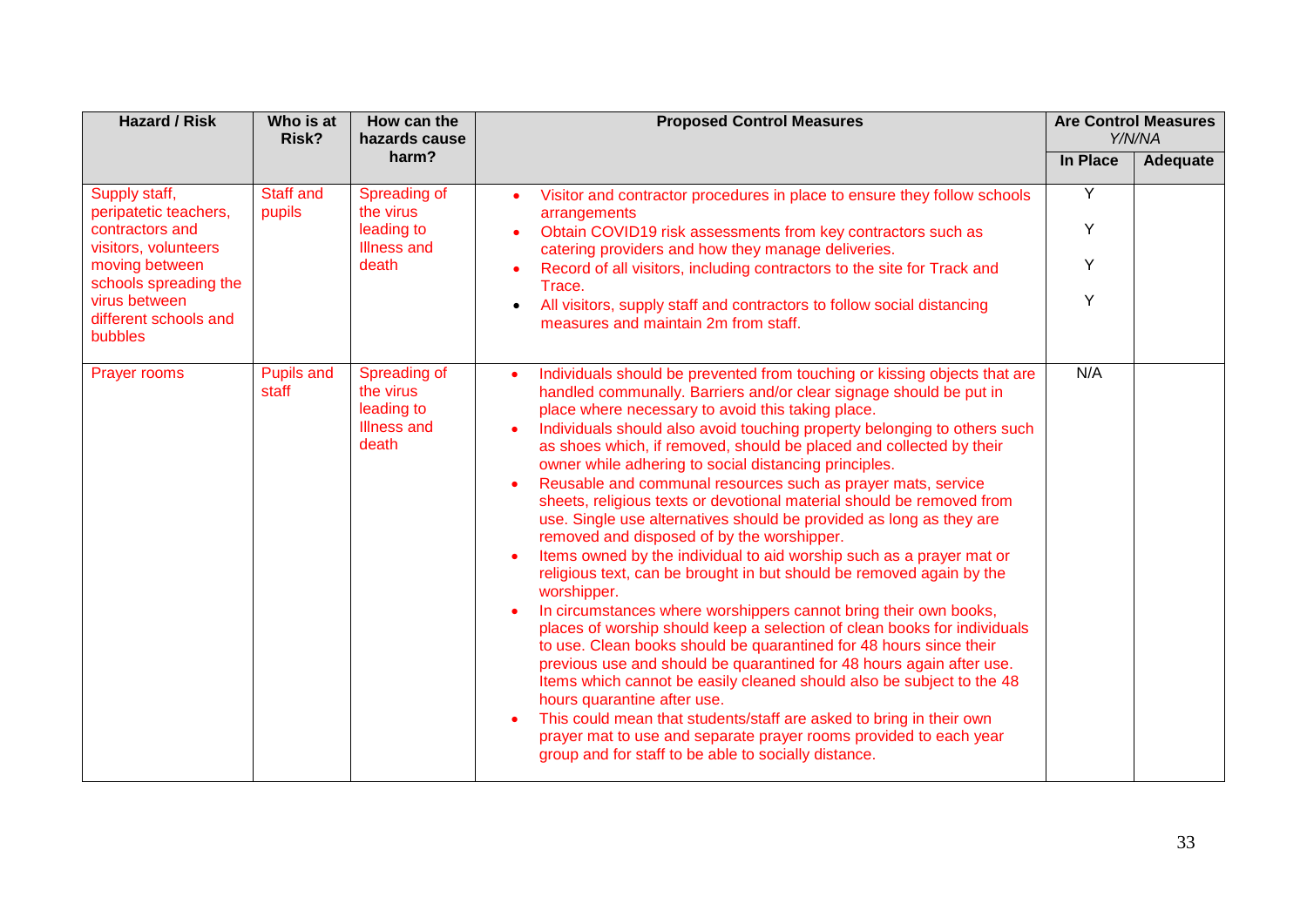| Hazard / Risk     | Who is at<br>Risk? | How can the<br>hazards cause | <b>Proposed Control Measures</b> |          | <b>Are Control Measures</b><br>Y/N/NA |
|-------------------|--------------------|------------------------------|----------------------------------|----------|---------------------------------------|
|                   |                    | harm?                        |                                  | In Place | Adequate                              |
| Any other hazards |                    |                              |                                  |          |                                       |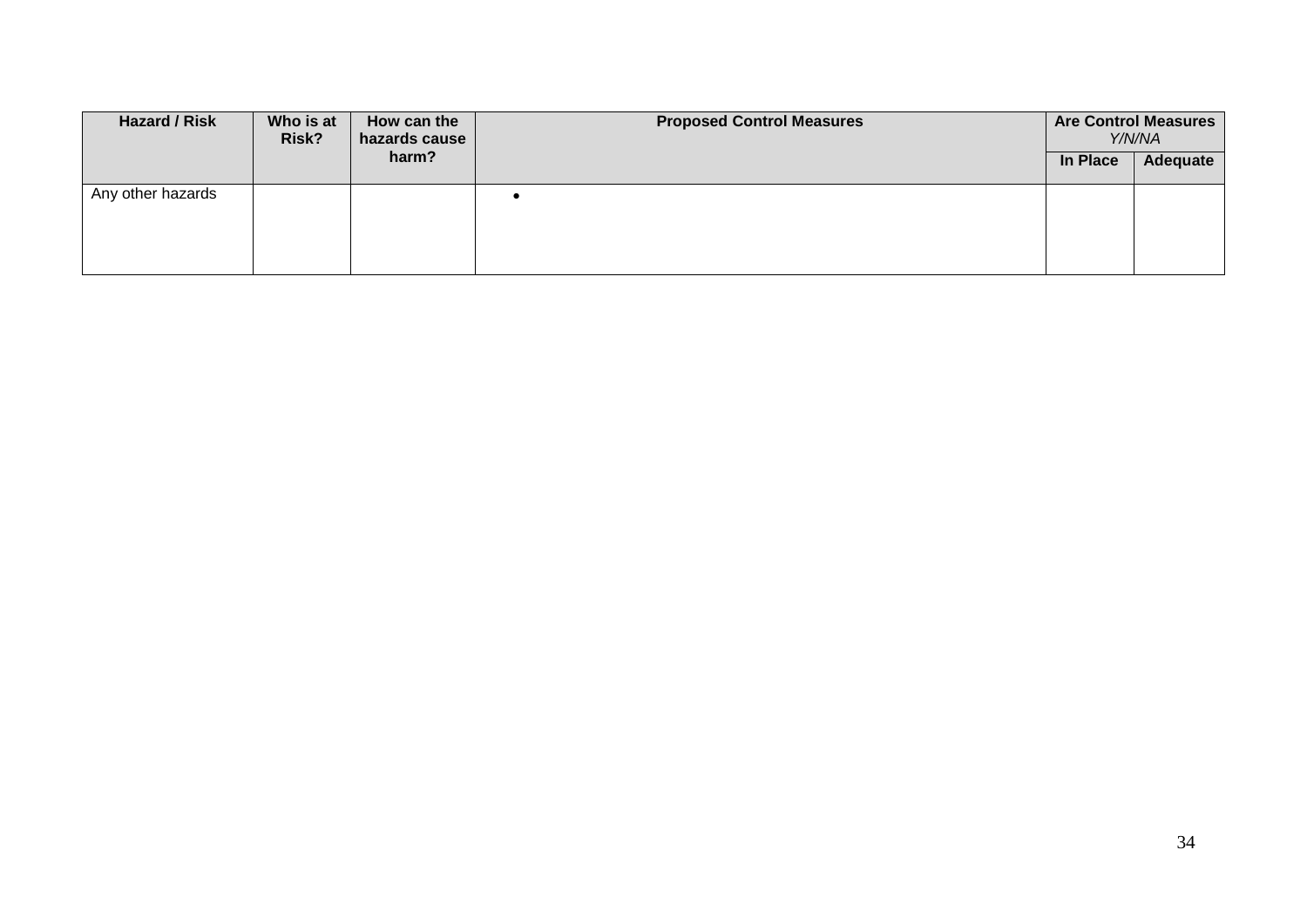## Risk Assessment Action Plan

Following Covid19 Hierarchy of control

| Control measure not yet in place or<br><b>Additional Control Measures</b><br>(to take account of local/individual circumstances<br>including changes such as working practices,<br>equipment, staffing levels). | <b>Action by Whom</b><br>(list the name of the<br>person/people who have been<br>designated to conduct actions) | <b>Action by When</b><br>(set timescales for the<br>completion of the<br>actions - remember to<br>prioritise them) | <b>Action Completed</b><br>(record the actual<br>date of completion for<br>each action listed) | <b>Residual</b><br><b>Risk</b><br>Rating |
|-----------------------------------------------------------------------------------------------------------------------------------------------------------------------------------------------------------------|-----------------------------------------------------------------------------------------------------------------|--------------------------------------------------------------------------------------------------------------------|------------------------------------------------------------------------------------------------|------------------------------------------|
|                                                                                                                                                                                                                 |                                                                                                                 |                                                                                                                    |                                                                                                |                                          |
|                                                                                                                                                                                                                 |                                                                                                                 |                                                                                                                    |                                                                                                |                                          |
|                                                                                                                                                                                                                 |                                                                                                                 |                                                                                                                    |                                                                                                |                                          |
| <b>Reviewed by:</b><br>Signature:<br><b>PRINT NAME:</b>                                                                                                                                                         | <b>COMMENTS:</b><br>Record any comments reviewer wishes to make. Including recommendations for future reviews.  |                                                                                                                    |                                                                                                |                                          |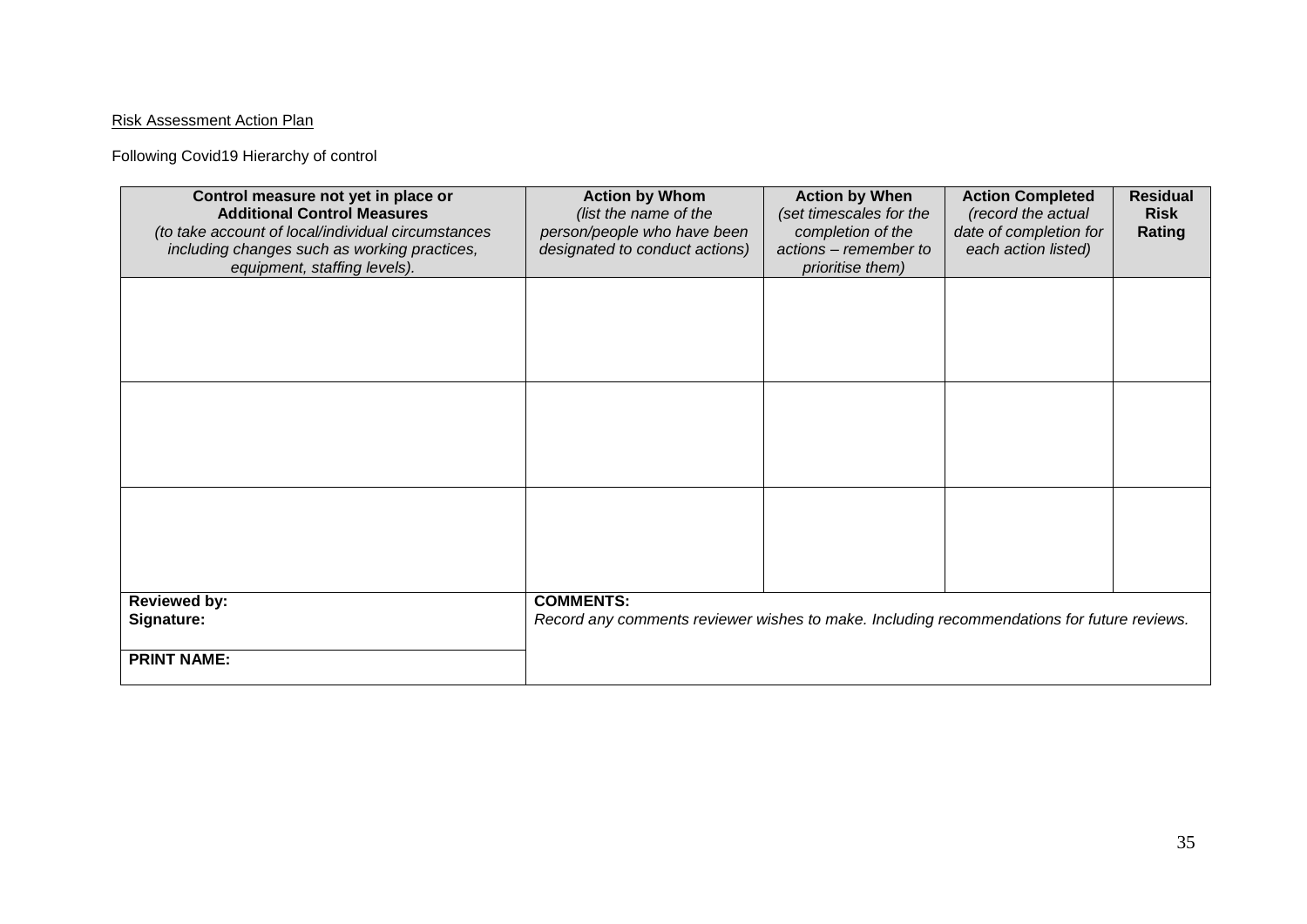| <b>RESIDUAL RISK RATING</b>                                                                      | <b>ACTION REQUIRED</b>                                                                                                                                                         |
|--------------------------------------------------------------------------------------------------|--------------------------------------------------------------------------------------------------------------------------------------------------------------------------------|
| <b>VERY HIGH (VH) Strong likelihood of fatality / serious injury/illness</b><br><b>occurring</b> | The activity must not take place at all.<br>You must identify further controls to reduce the risk rating.                                                                      |
| HIGH (H) Possibility of fatality/serious injury/illness occurring                                | You must identify further controls to reduce the risk rating.<br>Seek further advice, e.g. from your H&S Consultant                                                            |
| <b>MEDIUM (M) Possibility of significant injury or over 7 day absence</b><br><b>occurring</b>    | If it is not possible to lower risk further, you will need to consider the risk<br>against the benefit. Monitor risk assessments at this rating more<br>regularly and closely. |
| LOW (L) Possibility of minor injury/illness only                                                 | No further action required.                                                                                                                                                    |

## Guidance

Coronavirus what you need to know<https://www.gov.uk/coronavirus>

Full opening of schools in September [https://www.gov.uk/government/publications/actions-for-schools-during-the-coronavirus-outbreak/guidance-for-full](https://www.gov.uk/government/publications/actions-for-schools-during-the-coronavirus-outbreak/guidance-for-full-opening-schools)[opening-schools](https://www.gov.uk/government/publications/actions-for-schools-during-the-coronavirus-outbreak/guidance-for-full-opening-schools)

Safer travel guidance for passengers<https://www.gov.uk/guidance/coronavirus-covid-19-safer-travel-guidance-for-passengers>

Getting Tested<https://www.gov.uk/guidance/coronavirus-covid-19-getting-tested>

Information for the public:<https://www.gov.uk/guidance/coronavirus-covid-19-information-for-the-public>

Blog and frequently asked questions:<https://publichealthmatters.blog.gov.uk/category/coronavirus-covid-19/>

Catch it Bin it Kill it poster<https://www.england.nhs.uk/south/wp-content/uploads/sites/6/2017/09/catch-bin-kill.pdf>

NHS 111 online<https://111.nhs.uk/covid-19/>

New guidance staying alert and safe social distancing :<https://www.gov.uk/government/publications/staying-alert-and-safe-social-distancing>

Coronavirus (COVID-19): guidance on vulnerable children and young people <https://www.gov.uk/government/publications/coronavirus-covid-19-guidance-on-vulnerable-children-and-young-people>

Self isolation<https://www.gov.uk/government/publications/covid-19-stay-at-home-guidance>